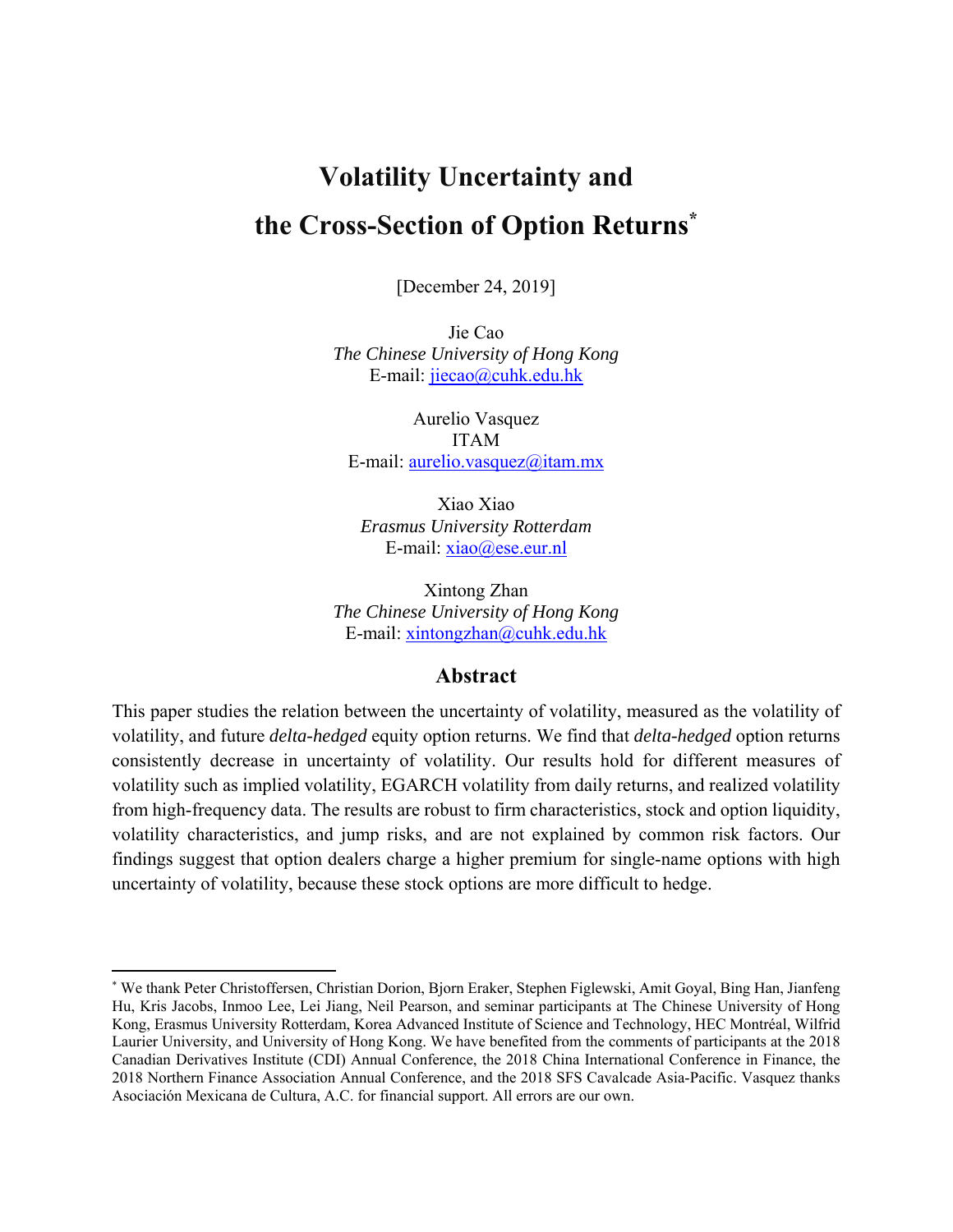# **Volatility Uncertainty and the Cross-Section of Option Returns**

#### **Abstract**

This paper studies the relation between the uncertainty of volatility, measured as the volatility of volatility, and future *delta-hedged* equity option returns. We find that *delta-hedged* option returns consistently decrease in uncertainty of volatility. Our results hold for different measures of volatility such as implied volatility, EGARCH volatility from daily returns, and realized volatility from high-frequency data. The results are robust to firm characteristics, stock and option liquidity, volatility characteristics, and jump risks, and are not explained by common risk factors. Our findings suggest that option dealers charge a higher premium for single-name options with high uncertainty of volatility, because these stock options are more difficult to hedge.

*Keywords:* Delta-hedged option returns; volatility estimates; uncertainty of volatility

*JEL Classification:* G12; G1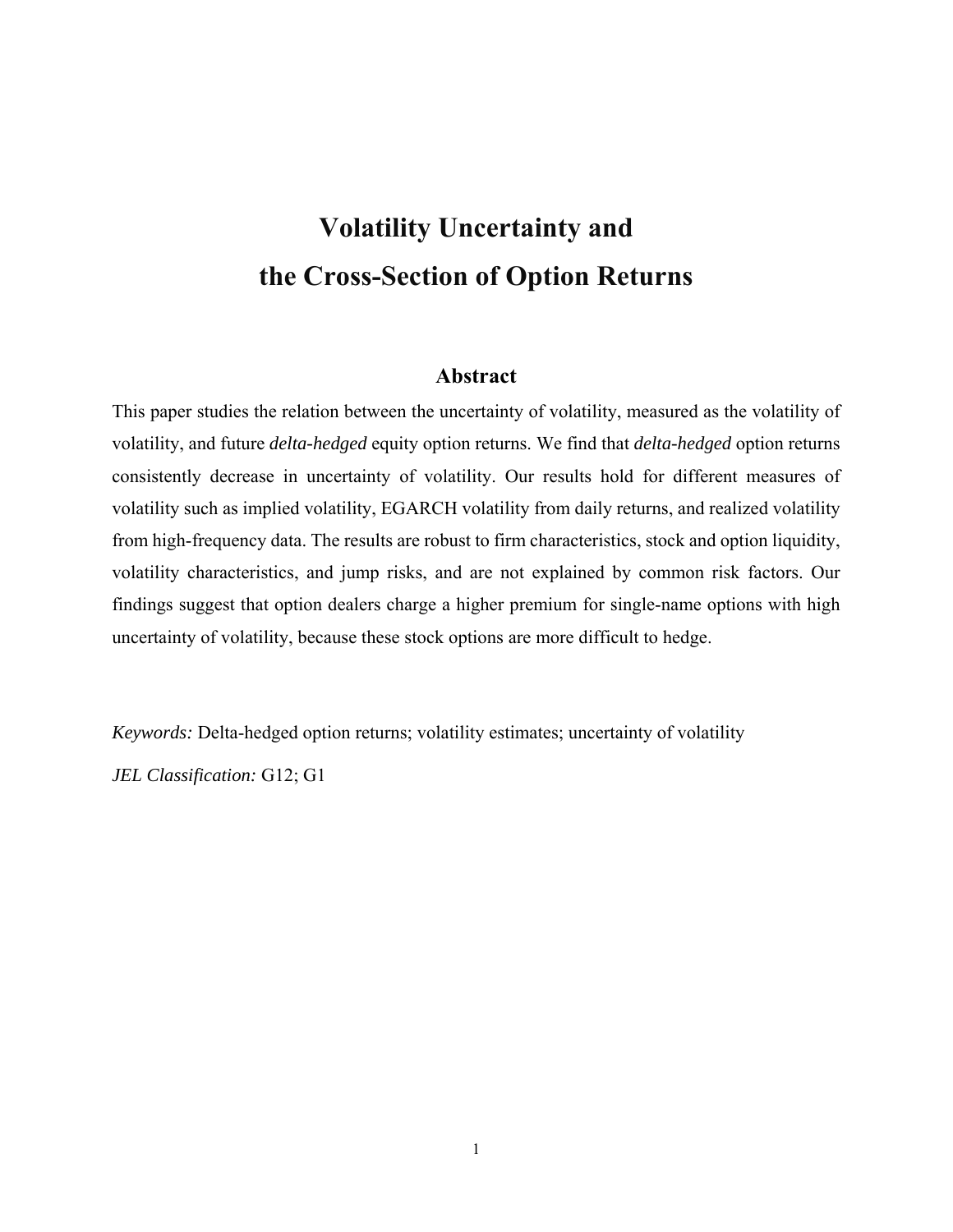#### **1. Introduction**

An enormous body of work has documented that volatility in asset returns is time varying<sup>1</sup>. Modeling the dynamics of volatility has important implications for explaining the phenomena in financial markets, such as volatility smile and skew, and for pricing derivatives more accurately, compared with models with constant volatility. While there is a consensus that stochastic volatility is important for financial econometrics and asset pricing<sup>2</sup>, an equally important but less examined aspect is how the uncertainty in time-varying volatility affects cross sectional asset returns.

In this paper, we study whether uncertainty of volatility can predict future cross-sectional equity option returns. Previous studies point out that option arbitrageurs in imperfect markets face "model risk", especially when they write options (e.g., Figlewski (1989, 2017) and Figlewski and Green (1999)). Figlewski and Green (1999) show that an important source of model risk is that not all of the input parameters, especially the volatility parameter, are observable. Even if one has a correctly specified model, using it requires knowledge of the volatility of the underlying asset over the lifetime of the contract. Option arbitrageurs face higher model risk when the volatility parameter is more uncertain. In particular, when it comes to the risk management practice of deltahedging, proper hedging requires that the pricing model is correct, and also requires the right volatility input. Thus, pricing and hedging errors due to inaccurate volatility estimates create sizable risk exposure for option writers. To mitigate the risk associated with volatility uncertainty, risk-averse option writers charge a higher option implied volatility to compensate for model risk. Thus, we hypothesize that increased uncertainty on the underlying stock volatility translates into option sellers charging a higher option premium, leading to lower option returns for buyers.

In a stylized stochastic volatility model, we measure volatility uncertainty as the volatilityof-volatility (VOV) and show that, other things equal, volatility of volatility is negatively related to the expected delta-hedged option gains of the individual stock. Empirically, to formally test this hypothesis, we use three estimates of volatility to calculate VOV: (1) implied volatility from 30 day to maturity options, (2) volatility estimated from an EGARCH (1,1) model using rolling 252

<sup>&</sup>lt;sup>1</sup> The literature includes ARCH/GARCH models of Engle (1982) and Bollerslev (1986), and the stochastic volatility model of Heston (1993). Recent studies use high-frequency data to directly estimate the stochastic volatility process (See e.g., Barndorff- Nielsen and Shephard (2002); Andersen, Bollerslev, Diebold, and Labys (2003)). 2

<sup>&</sup>lt;sup>2</sup> Representative work of empirical studies on the pricing of volatility in the stock market include Ang, Hodrick, Xing, and Zhang (2006), Barndorff-Nielsen and Veraart (2013). More recently, Campbell, Giglio, Polk, and Turley (2018) introduce an intertemporal CAPM with stochastic volatility. McQuade (2018) shows that introducing stochastic volatility in the firm productivity process sheds new light on the value premium, financial stress, and momentum puzzles.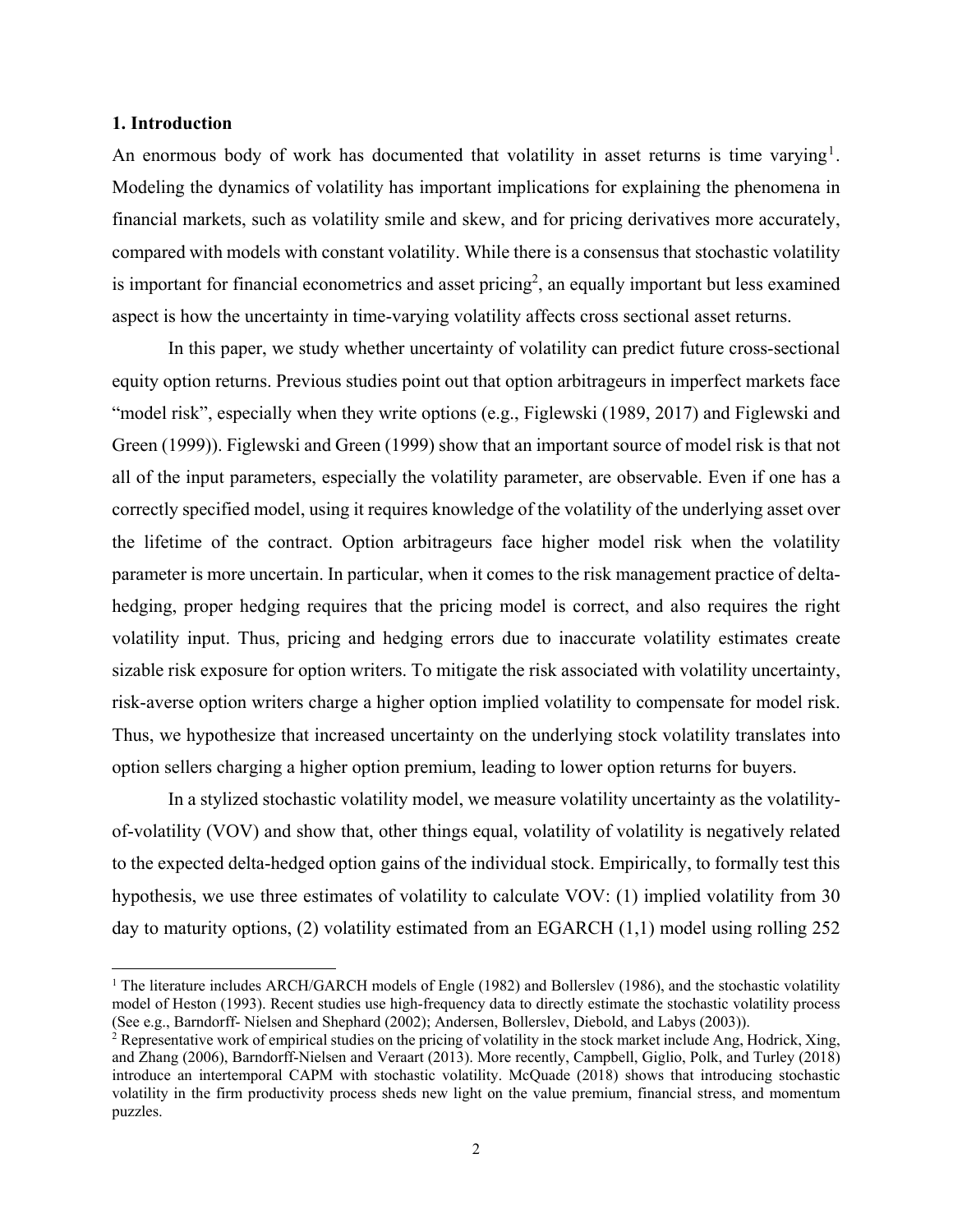days, and (3) intraday realized volatility from 5-minute returns. We then compute the standard deviation of the percentage change of the daily volatility level over the previous month as three measures of VOV.<sup>3</sup>

We find that the three VOV measures significantly predict future option returns. Fama-French regressions report a negative and significant relation between each VOV estimate and monthly delta-hedged option returns. Firms with higher (lower) VOV in the previous month have significantly lower (higher) delta-hedged option returns in the next month. The negative relation holds for call and put options with coefficients and significance levels similar in both cases. Multivariate regressions reveal that the coefficients of the three VOV measures are negative and statistically significant after controlling for several option return predictors documented in the literature.

To investigate the economic magnitude of the predictability, we form quintile portfolios of delta-neutral covered call writing strategies sorted on VOV. To remove the exposure to stock price movements, we perform daily rebalancing of the stock position. At the end of each month, we sort all stocks with qualified options by their VOV and form quintile portfolios of short delta-neutral covered calls. We find that the average returns decrease monotonically from quintile 1 to quintile 5. The return spreads between the top and bottom quintiles are statistically significant for the three VOV measures ranging from 0.52% to 1.04% per month. The results are robust to different weighting schemes.

To comprehensively capture the information contained in the three different VOV estimates, we create a combined VOV measure computed as the average of the ranking percentile of the individual VOV measures. The combined VOV return spread and its t-statistics are higher than any of the ones generated by the individual VOV measures. The economic and statistical significance of the long-short returns remains unchanged even after controlling for common risk factors in the stock and option markets.

To further understand the sources of the VOV predictability, we explore several potential explanations. First, we decompose VOV into a positive (VOV+) and a negative component (VOV-). VOV+ is the volatility of the positive percentage change of volatility and VOV- is the volatility of the negative percentage change of volatility. For implied VOV, univariate regressions

<sup>&</sup>lt;sup>3</sup> This definition of VOV is motivated by the definition of VVIX index provided by CBOE, which is a volatility of volatility measure that represents the expected volatility of the 30-day forward price of the VIX, the volatility index.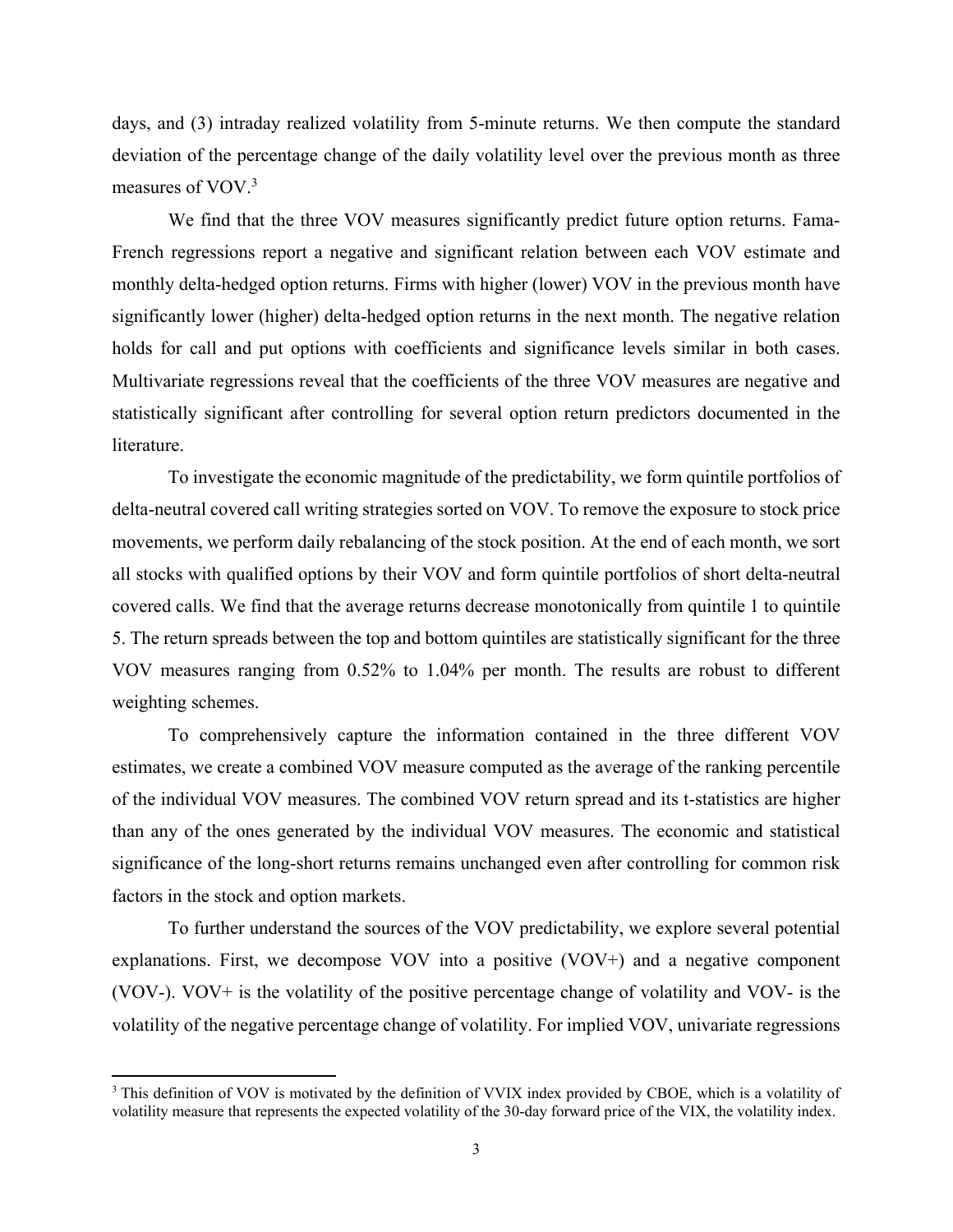show that VOV+ has a large negative impact on future option returns, while the impact of VOVis not significant. Multivariate regressions confirm the negative effect of VOV+, while the effect of VOV- becomes significantly positive. These results suggest that option writers dislike increases in implied volatility, or VOV+, much more than they dislike decreases in implied volatility, VOV-. The results for the realized VOV measures are different. Both realized VOV+ and VOV- are significantly negative related with future option returns. These results suggest that option market makers and proprietary traders might be using realized volatility for market making and arbitrage. Both an increase and a decrease of realized volatility increase the hedging costs and lead to an increment in the option price.

Second, we examine to which extent the VOV effect is related to news arrival (e.g., earnings announcements) and only reflects biased expectations by option arbitrageurs. We find no evidence that the return spread is generated from the short window around earnings announcements. This result suggests that the VOV effect is not likely to be explained by the hypothesis that options with high VOV are overpriced and that such mispricing is corrected once the firm-specific information is released.

Third, we also explore the relation between option returns and higher order moments of volatility such as skewness and kurtosis. We find that skewness-of-volatility and kurtosis-ofvolatility significantly predict future option returns. After controlling for skewness- and kurtosisof-volatility, we find the three VOV measures are still statistically significant, suggesting that VOV carries information not contained in skewness- and kurtosis-of-volatility.

Fourth, we evaluate the role of option demand pressure on the predictability of VOV. We find that option demand pressure is positively related to implied VOV, but it does not subsume the predictability of VOV on future option returns. Option demand pressure cannot explain the negative relation between realized VOV and future option returns.

Lastly, we investigate whether the predictability of VOV comes from systematic or idiosyncratic return component. We decompose VOV into volatility-of-systematic-volatility and volatility-of-idiosyncratic-volatility. We find that most of the predictability comes from volatilityof-idiosyncratic-volatility. We conclude that the VOV effect cannot be reconciled with classic riskbased theories such as the arbitrage pricing model or the ICAPM model. Our results seem to be more consistent with the idea that hedging options with higher volatility-of-idiosyncratic-volatility is more difficult and costlier, which leads to higher option prices and future lower returns.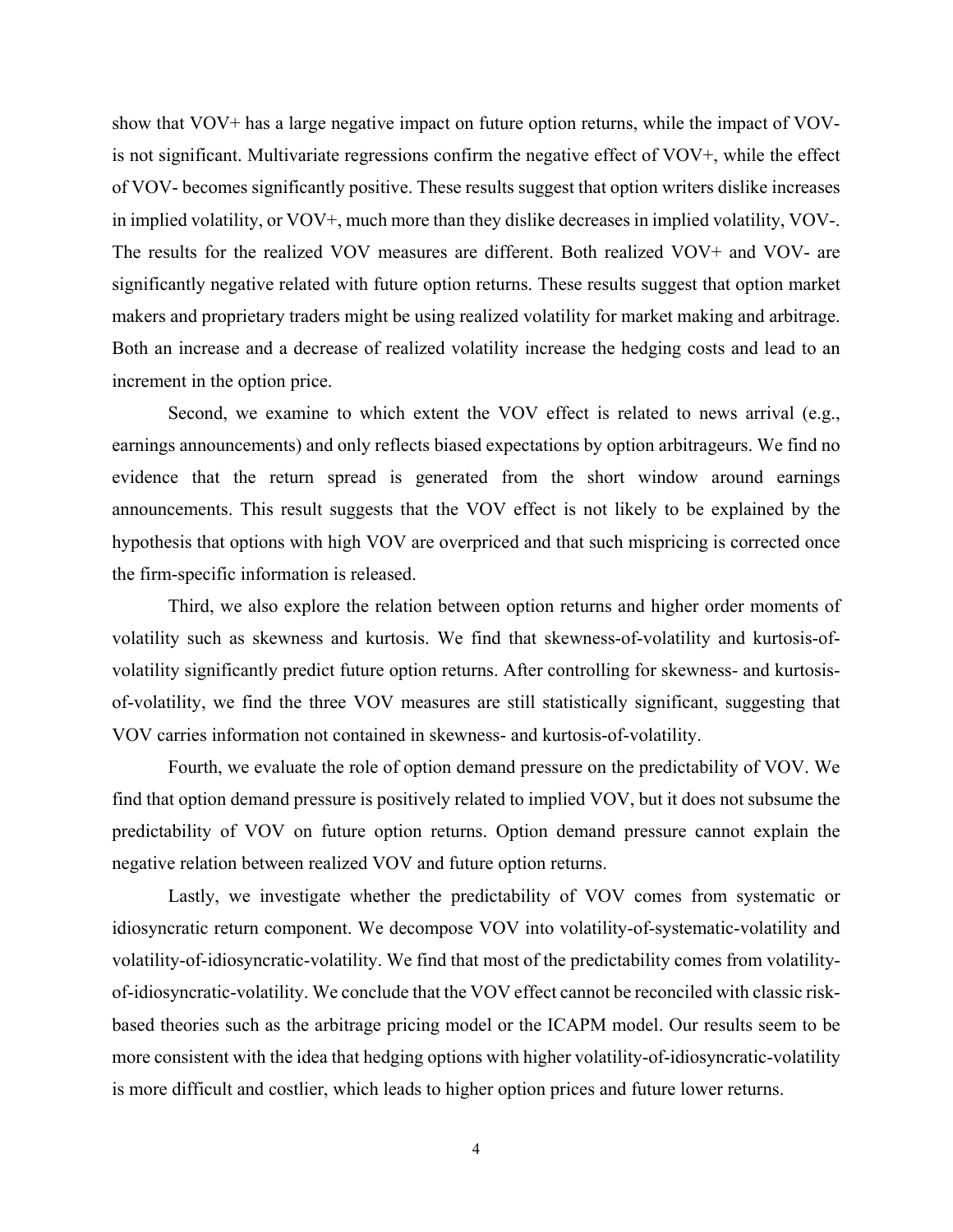Our results cannot be explained by volatility-related variables such as idiosyncratic volatility in Cao and Han (2013), volatility deviation in Goyal and Saretto (2009), or the slope of the volatility term structure in Vasquez (2017). The results are also robust after controlling for the volatility risk premium, implied jump risk measures (Bolleslev and Todorov (2011)), implied skewness (Bakshi, Kapadia, and Madan (2003)), volatility spread (Yan (2011)), stock and option liquidity, and option demand pressure. The VOV effect cannot be explained by alternative firmlevel uncertainty measures such as the analyst coverage and dispersion measure, the information asymmetry measure proxied by stock PIN, or firm characteristics that predict option returns (Cao, Han, Tong, and Zhan (2019)).

Our paper contributes to several strands of literature. First, our paper is among the first to study the cross-sectional relation between VOV and future delta-hedged equity option returns.<sup>4</sup> An independent work by Ruan (2019) performs a similar study. However, there are several differences between our study and that of Ruan (2019). For example, we study three measures of volatility (implied, EGARCH, and intraday volatilities) instead of one. Moreover, we conduct a comprehensive investigation of VOV and the mechanisms to affect option return, such as decomposing VOV in two ways: 1) positive VOV (VOV+) and negative VOV (VOV-), and (2) systematic and idiosyncratic components.

Second, our paper explores the impact of volatility uncertainty on the equity options market. Other papers have explored the impact of VOV in other markets such as the stock market (Baltussen, Van Bekkum, and Van Der Grient (2018)), and the hedge-fund market (Agarwal, Arisoy, and Naik (2017)). Several researchers (Chen, Chordia, Chung, and Lin (2017), and Hollstein and Prokopczuk (2018)) study the impact of the aggregate VOV, as a systematic risk factor, on the stock market. Huang, Schlag, Shaliastovich, and Thimme (2019) document the impact of systematic VOV on index options and VIX options. We contribute to this literature by focusing on the effect of VOV on future delta-hedged equity option returns.<sup>5</sup>

<sup>&</sup>lt;sup>4</sup> There is a growing literature on the cross-sectional equity option return predictability. See e.g., the deviation between implied volatility and realized volatility (Goyal and Sarreto (2009)), idiosyncratic volatility (Cao and Han (2013)), stock skewness (Bali and Murray (2013), Boyer and Vorkink (2014)), volatility term structure (Vasquez (2017)), option illiquidity premium (Christoffersen, Goyenko, Jacobs, and Karoui (2018)), option market order-flow imbalance (Muravyev (2016)), many firm characteristics (Cao et al. (2019)), firm leverage and credit risk (Vasquez and Xiao (2019)), and CDS trading of underlying stock (Cao, Jin, Pearson, and Tang (2019)). Different from the previous literature, our paper uses distributional characteristics of volatility movements to predict delta-hedged option return. 5 <sup>5</sup> Since the delta-hedged option return is essentially insensitive to the movement of stock price, the predictability investigated in our study is not inherited from the predictability of volatility of volatility on stock return documented in Baltussen et al. (2018).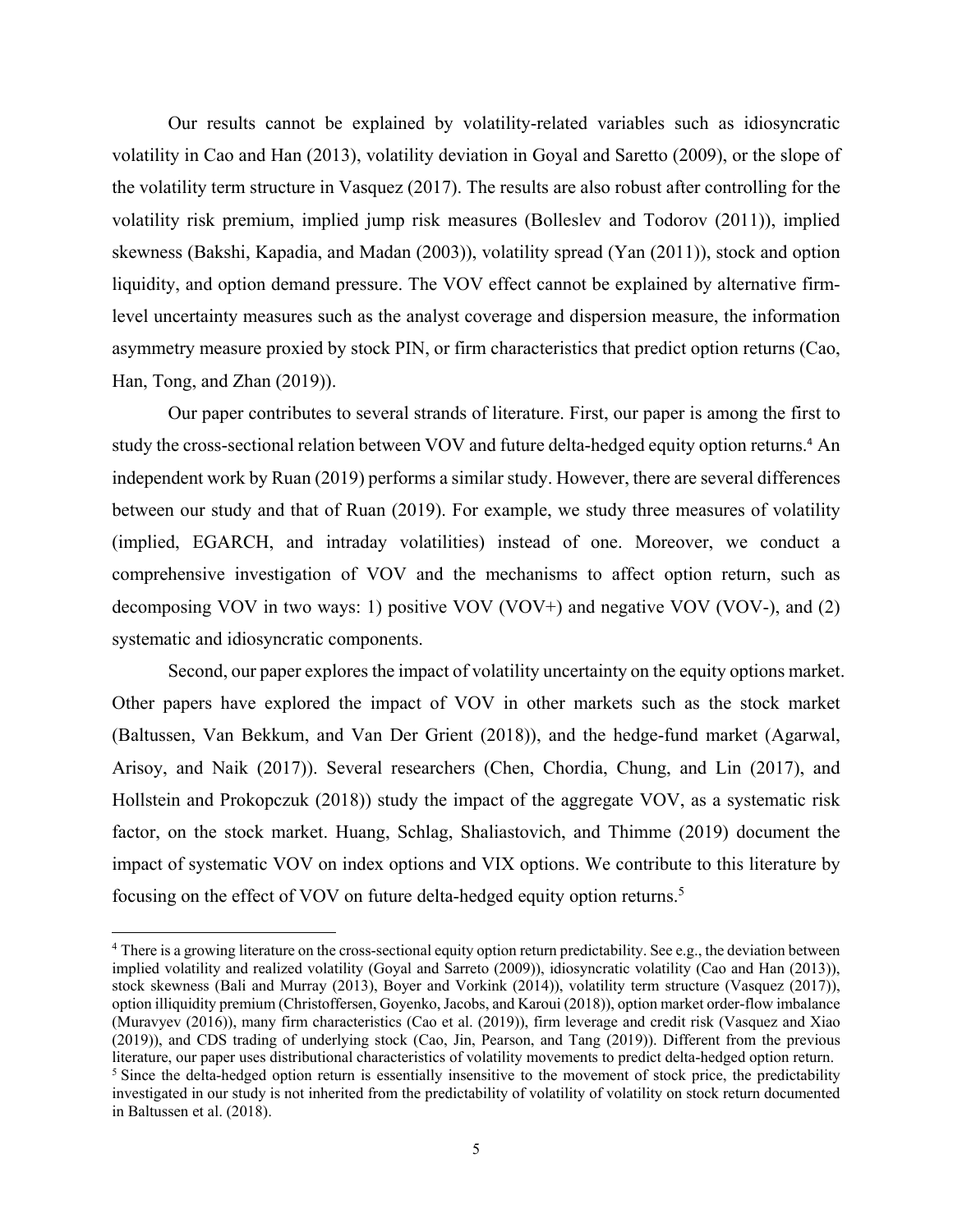The rest of the paper is organized as follows. Section 2 describes the data and the volatility uncertainty measures. Section 3 reports the main empirical results and Section 4 further explores potential mechanisms. Robustness tests are reported in Section 5 and Section 6 concludes.

#### **2. Data and Variables**

#### *2.1. Data and sample coverage*

Option data on individual stocks are from the OptionMetrics Ivy DB database. The database contains information on the entire U.S. equity option market, including daily closing bid and ask quotes; open interest; volume; implied volatility; and Greeks such as delta, gamma, and vega from January 1996 to April 2016. Implied volatility and Greeks are calculated by OptionMetrics using the binomial tree from Cox, Ross, and Rubinstein (1979). We obtain data as follows: stock returns, prices, and trading volume from the Center for Research on Security Prices (CRSP); annual accounting data from Compustat; quarterly institutional holding data from Thomson Reuters (13F); analyst coverage and forecast data from I/B/E/S; high frequency data of stock prices from the TAQ database.

We apply several filters to select the options in our sample. First, to avoid illiquid options, we exclude options if the trading volume is zero, the bid quote is zero, the bid quote is smaller than the ask quote, or the average of the bid and ask price is lower than 0.125 dollars. Second, to remove the effect of early exercise premium in American options, we discard options whose underlying stock pays a dividend during the remaining life of the option. Therefore, options in our sample are very close to European style options. Third, we exclude all options that violate noarbitrage restrictions. Fourth, we only keep options with moneyness between 0.8 and 1.2. At the end of each month and for each stock with options, we select one call and one put option that are the closest to being at-the-money with the shortest maturity among those options with more than one month to maturity. We drop options whose maturity is different from the majority of options.<sup>6</sup>

Table 1 reports the summary statistics of the call and put options in our sample. Our final sample contains 327,016 option-month observations for calls and 305,710 option-month observations for puts. The average moneyness of the call options and the put options are both close to 1 with a standard deviation of 5%. The time to maturity ranges from 47 to 50 days. The vega does not have much variation in our sample, ranging from 0.13 to 0.15 with a standard deviation

<sup>&</sup>lt;sup>6</sup> Relaxing any of the filters on the options or on the underlying stocks does not affect the main result of this paper.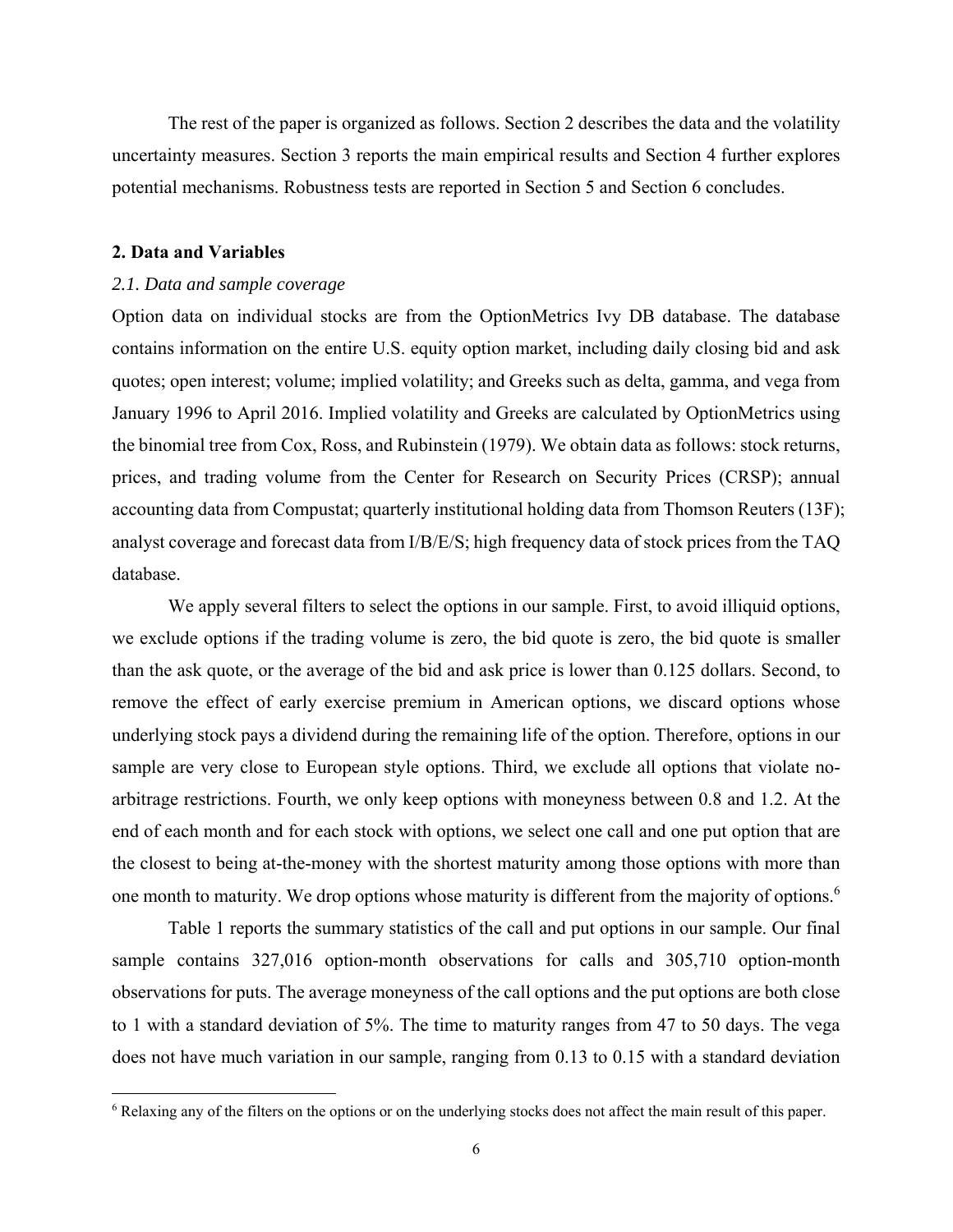of 0.01%. The dataset covers 8,174 unique stocks over the entire sample and 1,627 stocks per month on average.

#### *2.2. Delta-hedged option returns*

Given that an option is a derivative of a stock, option returns are highly sensitive to stock returns; thus, as per the literature, we study the gain of delta-hedged options, so that the portfolio gain is not sensitive to the movement of the underlying stock. In the Black-Scholes model, the expected gain of a delta-hedged option portfolio is zero because the option position can be completely hedged by the position on the underlying stock. Empirical studies find that the average gain of the delta-hedged option portfolios is negative for both indexes and individual stocks (Bakshi and Kapadia (2003), Carr and Wu (2009), and Cao and Han (2013)).

We follow Bakshi and Kapadia (2003) and Cao and Han (2013) to calculate the deltahedged gain. A delta-hedged call option portfolio consists of an option position, hedged by a short position in the underlying stock, where the position of the stock is equal to the delta of the option. The delta-hedged gain for a call option portfolio from time t to time  $t+\tau$  in excess of the risk-free rate earned by the portfolio is

$$
\widehat{\Pi}(t, t + \tau) = C_{t+\tau} - C_t - \int_t^{t+\tau} \Delta_u \, dS_u - \int_t^{t+\tau} r_u \left( C_u - \Delta_u S_u \right) du,\tag{2}
$$

where  $C_t$  is the call option price,  $\Delta_t = \partial C_t / \partial S_t$  is the call option delta, and  $r_t$  is the risk-free rate. In the empirical analysis, we use a discrete version of equation (1). In discrete time, the call option is hedged N times over a period  $[t, t + \tau]$  in which the delta position is updated at each  $t_n$ . The discrete version of the delta-hedged call option gain in excess of risk-free rate earned by the portfolio is

$$
\prod(t, t + \tau) = C_{t+\tau} - C_t - \sum_{n=0}^{N-1} \Delta_{C, t_n} \left[ S(t_{n+1}) - S(t_n) \right] - \sum_{n=0}^{N-1} \frac{\alpha_n r_{t_n}}{365} \left[ C(t_n) - \Delta_{C, t_n} S(t_n) \right], (3)
$$

where  $\Delta_{c,t_n}$  is the delta of the call option on date  $t_n$ ,  $r_{t_n}$  is the annualized risk-free rate on date  $t_n$ , and  $\alpha_n$  is the number of calendar days between  $t_n$  and  $t_{n+1}$ . The definition of the delta-hedged put option gain replaces the call price and call delta by the put price and put delta in equation (2). To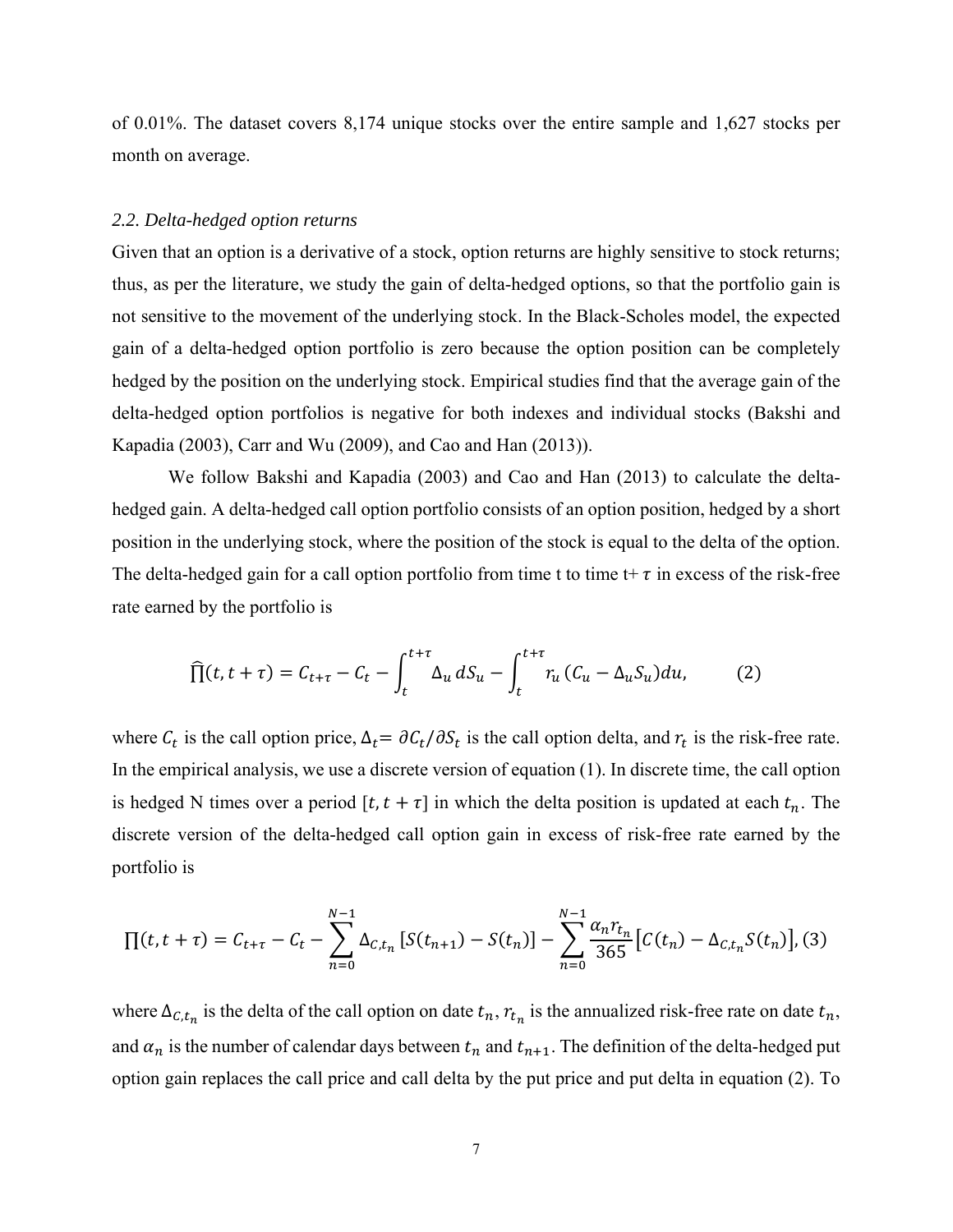make the option return comparable across stocks, we follow Cao and Han (2013) who scale the delta-hedged gain as  $(\Delta_t * S_t - C_t)$  for calls and as  $(P_t - \Delta_t * S_t)$  for puts, which is the negative value of the initial investment.<sup>7</sup>

 Table 1 shows that the average delta-hedged returns are negative for both call and put options, consistent with previous findings in Bakshi and Kapadia (2003) and Cao and Han (2013). For example, the average delta-hedged returns for call options until month-end and until maturity are -0.82% and -1.11%, respectively. The average returns for delta-hedged put options are of similar magnitude.

#### [Insert Table 1 about here]

#### *2.3. Volatility-of-volatility (VOV) measures*

We calculate monthly volatility-of-volatility (VOV) based on three measures of daily volatility estimates.

The first measure of daily volatility is extracted from the volatility surface provided by OptionMetrics. The advantage of using the volatility surface is that daily implied volatilities have constant maturities and deltas. We work with implied volatilities of call options that have a delta of 0.5 and 30 days to maturity. Then we use the daily implied volatilities within a given month to calculate the monthly VOV.<sup>8</sup>

The second measure of daily volatility is estimated using the following EGARCH  $(1,1)$ model with daily stock returns<sup>9</sup>:

$$
r_t = \sigma_t z_t; \quad \ln \sigma_t^2 = \omega + \alpha \ r_{t-1}^2 + \beta \ \ln \sigma_{t-1}^2 + \gamma [|z_{t-1}| - \left(\frac{2}{\pi}\right)^{\frac{1}{2}}]
$$

where  $r_t$  is the stock return,  $\sigma_t$  is the conditional volatility, and  $z_t$  is the innovation term. For each stock in a given month, we apply the EGARCH (1, 1) model to a rolling window of the past 12-

<sup>&</sup>lt;sup>7</sup> We obtain similar results when we scale by the initial price of the underlying stock or by the initial price of the option.

<sup>&</sup>lt;sup>8</sup> For each stock and each month, we require at least 15 observations of daily implied volatility to calculate VOV.

<sup>&</sup>lt;sup>9</sup> GARCH models have been widely used to model the conditional volatility of returns. Pagan and Schwert (1990) fit a number of different models to monthly U.S. stock returns and find that Nelson (1991)'s EGARCH model is the best in overall performance. EGARCH models are able to capture the asymmetric effects of volatility, and they do not require restricting parameter values to avoid negative variance as do other ARCH and GARCH models.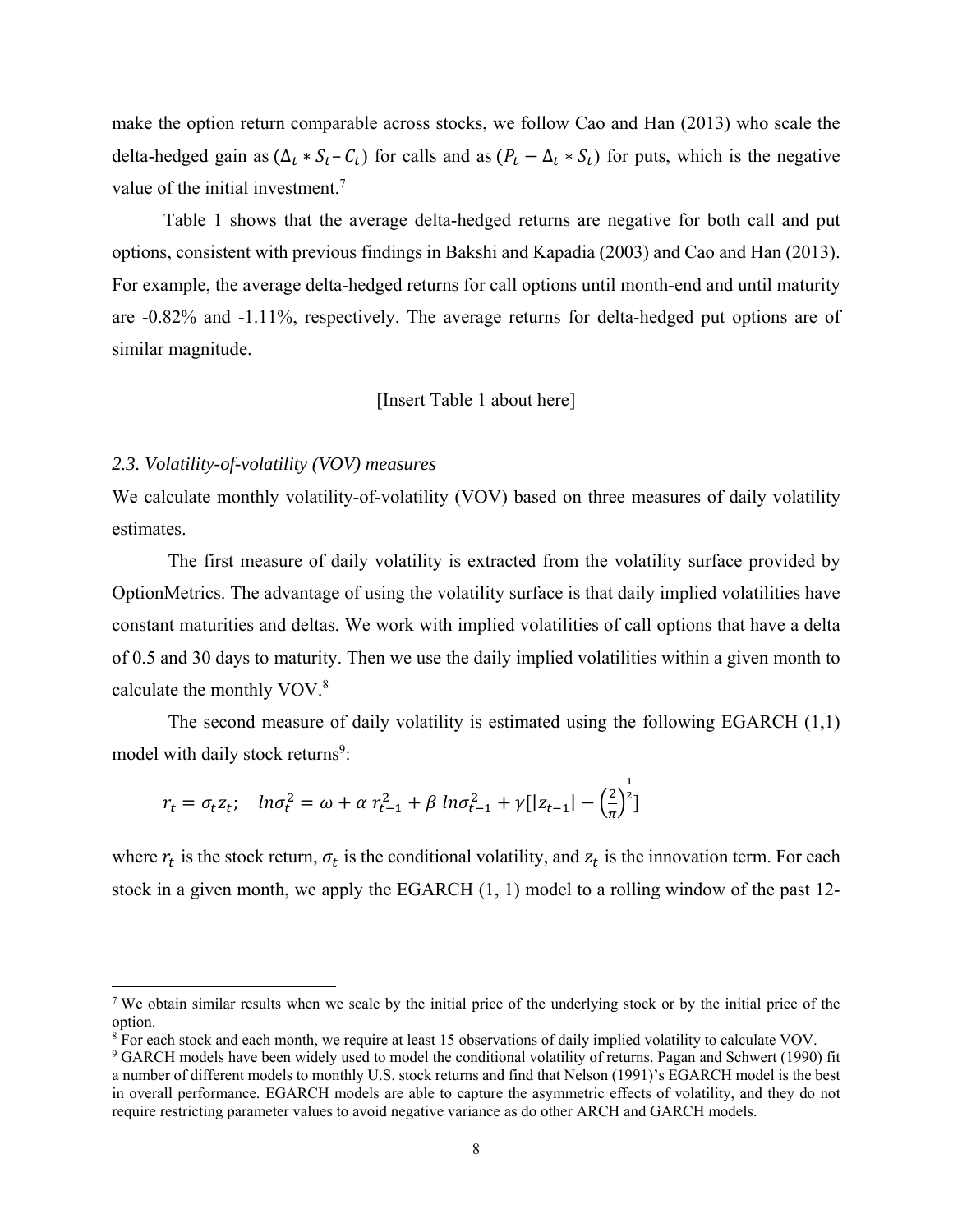months' daily stock returns (including the current month).<sup>10</sup> This generates a series of time-varying volatility levels for each day in the estimation window. The maximum number of iterations is 500 for the maximum likelihood estimation and over 96% of the EGARCH regressions in our sample successfully converge.

The third measure of daily volatility is computed from the historical tick-by-tick quote data from the TAQ database. We record prices every five minutes starting at 9:30 EST and construct five-minute log-returns for a total of 78 daily returns. We use the last recorded price within each five-minute period to calculate the log return. To ensure sufficient liquidity, we require that a stock has at least 80 daily transactions to construct a daily measure of realized volatility.

For the three measures of volatility, we calculate the return of volatility as  $\frac{\Delta \sigma}{\sigma} = \frac{\sigma_t - \sigma_{t-1}}{\sigma_{t-1}},$ where  $\sigma_t$  is the volatility on day t. We define the monthly VOV measure as the standard deviation of the daily percentage change in volatility within each month. This definition of VOV is different from the measure in Baltussen et al. (2018), where it is the standard deviation of implied volatility scaled by the average implied volatility level within each month. The correlation between the two VOV definitions is around 0.7. The main reason to define our VOV measure based on the return of volatility is to be in line with the *VVIX index* from CBOE. *VVIX* is defined on the CBOE website as the implied volatility of VIX futures returns. If we consider volatility as an asset, similar to a stock, then the volatility of this asset is defined based on its return. Using the VOV definition from Baltussen et al. (2018) does not change our conclusions as reported in the Appendix.

Figure 1 shows the distributions of the three daily volatility levels (Panels A, B, and C) and of their volatility returns (Panels D, E, and F). The distribution of all three daily volatility measures resembles the log normal distribution. In contrast, the distribution of the daily volatility-returns exhibits a symmetric bell shape. This result provides support for using the standard deviation of volatility returns to estimate the volatility-of-volatility used in our analyses.

[Insert Figure 1 about here]

[Insert Table 2 about here]

<sup>&</sup>lt;sup>10</sup> A typical EGARCH regression has about 252 daily return observations. We require at least 200 daily returns. In robustness checks, we estimate alternative EGARH (p, q) models, for p and q up to 3.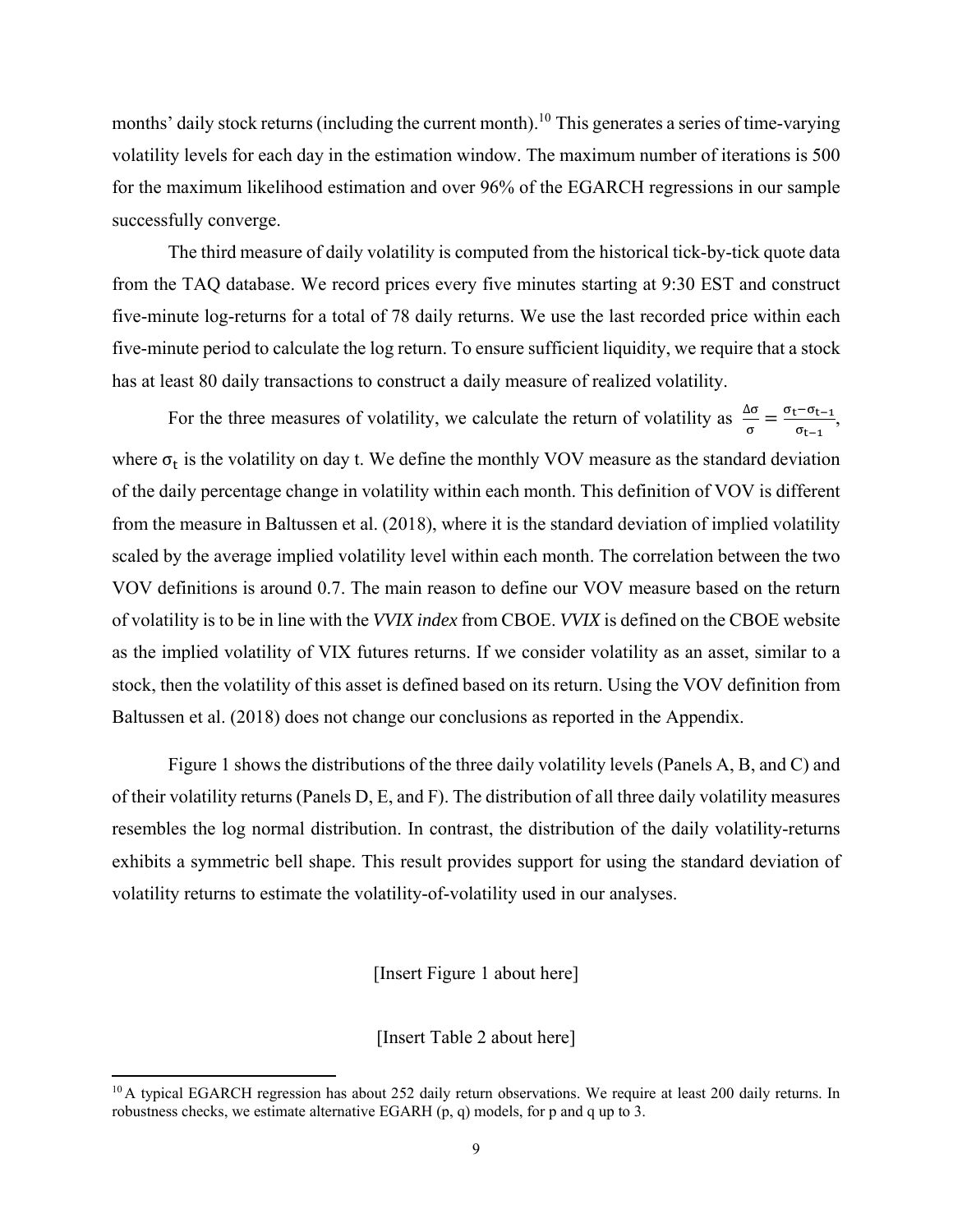Table 2 reports summary statistics for the three volatility measures in Panels A, B, and C. We report their higher moments: volatility-of-volatility, skewness-of-volatility, and kurtosis-ofvolatility. The means of the three volatility measures are very similar: 0.48 for IMPLIED-VOV, 0.47 for EGARCH-VOV, and 0.45 for INTRADAY-VOV. The level of volatility of volatility (VOV), however, differs across the three measures. INTRADAY-VOV has the highest mean at 0.39 and EGARCH-VOV has the lowest mean at 0.19; the volatility from high-frequency returns is more volatile than the volatility from low frequency (daily) returns. Finally, the skewness of volatility (SOV) is positive for the three volatility measures.

Panel D in Table 2 reports the cross-sectional correlations among the three VOV measures. The correlations among the VOV measures are between 7% and 12%. The low correlations among the VOV measures suggest that the three measures contain distinct information. Option implied volatility is a forward-looking estimate of the volatility in the next 30 days. Since option prices are usually quoted in implied volatility, IMPLIED-VOV reflects the standard deviation of historical option prices. Option trader's expectations might be affected more by the IMPLIED-VOV than by the other two realized VOV measures. The EGARCH measure uses daily stock returns to estimate daily conditional volatility, and the intraday VOV measure uses high-frequency data that contains information not present in the other two measures. In the equity option market, option traders make investment decisions relying on different information sets, e.g. from historical stock return data, historical option price data or high frequency data. We now explore the relation between the three VOV measures and future option returns.

#### **3. Empirical Results**

In this section, we present empirical evidence from Fama-Macbeth cross-sectional regressions and portfolio sorts on the predictive power of the three VOV measures on option returns. We first show regression results of daily-rebalanced delta-hedged option returns on VOV measures. Then we implement cross-sectional long-short portfolios based on the return of a delta-neutral call writing strategy.

#### *3.1. Delta-hedged option gains and VOV: Cross-sectional regressions*

We first study the predictive power of VOV measures on future delta-hedged option gains in the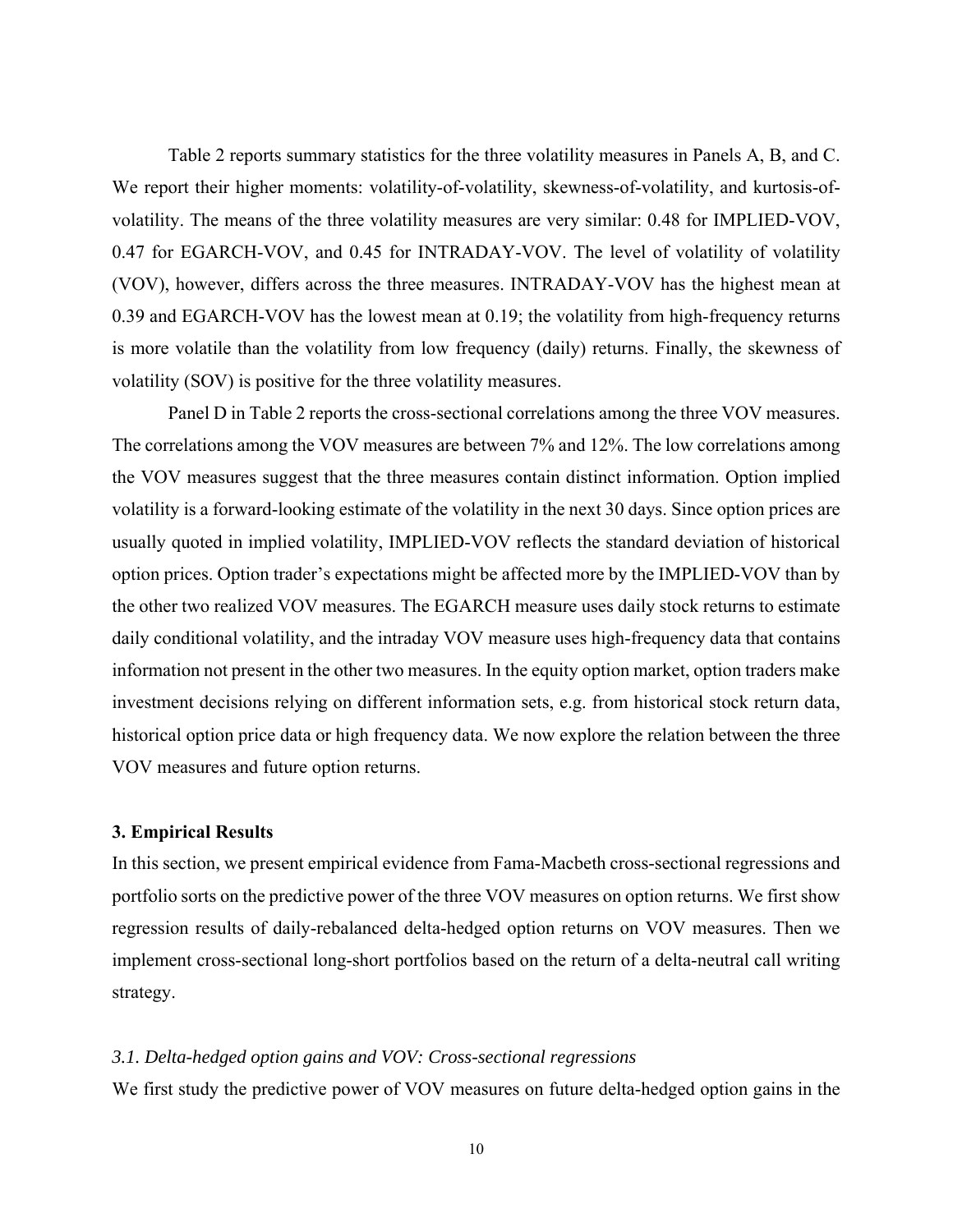cross section using monthly Fama-MacBeth regressions. The dependent variable in month *t* is the delta-hedged option gain until month end scaled by the initial investment of the option portfolio:  $\prod(t, t + \tau) / (\Delta_t * S_t - C_t)$  for calls and  $\prod(t, t + \tau) / (P_t - \Delta_t * S_t)$  for puts. To avoid the impact of outliers in the regressions, every month we winsorize all explanatory variables at the 0.5% and 99.5% levels. We conduct tests on the time-series averages of the slope coefficients from the regressions. To account for potential autocorrelation and heteroskedasticity in the coefficients, we compute Newey and West (1987) adjusted t-statistics based on the time-series of the estimated coefficients.

 Table 3 Panel A reports the average coefficients from monthly Fama-MacBeth regressions of delta-hedged option returns on VOV measures for call and put options. The coefficients of the three VOV measures are significantly negative for call and put options. These results confirm the theoretical results in Figlewski and Green (1999) and support the argument that option writers charge a higher premium when facing greater uncertainty in the underlying stock volatility. The average coefficients for the 3 VOV measures are negative and with a significance above 6. We conduct a joint Fama-MacBeth regression with the three VOV measures and the 3 coefficients remain statistically significant. Moreover, the adjusted  $R^2$  of the joint regression is higher than that of any of the univariate regressions, suggesting that the three VOV measures together explain a larger portion of cross sectional variation in option returns. The findings are similar for call and put options. The results remain unchanged when using the alternative VOV definition from Baltussen et al. (2018) as reported in the Appendix, Table C1.

#### [Insert Table 3 about here]

We also check the robustness of our results to alternative definitions of option returns. Table 3, Panel B reports joint regressions of the three VOV measures on four definitions of option returns: i) delta-hedged gain until month's-end scaled by stock price, ii) delta-hedged gain until month's-end scaled by stock price, iii) delta-hedged gain until maturity scaled by initial investment, and iv) delta-hedged gain until week's-end scaled by initial investment. The initial investment is (∆\*S - C) for calls and (P - ∆\*S) for puts. The results are robust to the holding period of the return as well as to the variable used to scale the delta-hedged gain. We conclude that the three VOV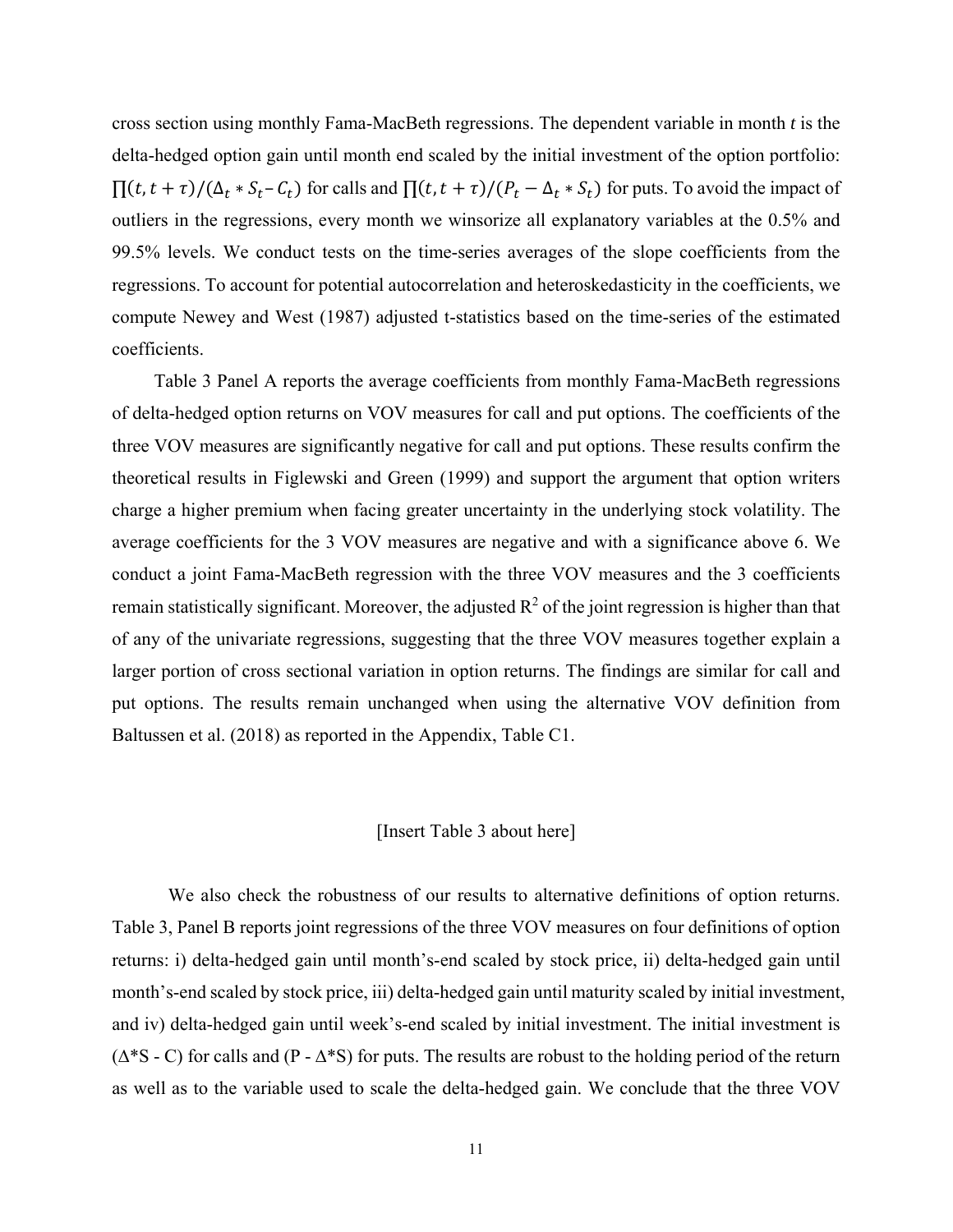measures predict weekly and monthly option returns.

#### *3.2. Portfolio analysis*

In the previous subsection, we use Fama-Macbeth regressions to establish the negative relation between VOV and future delta-hedged option returns. In this subsection, we use portfolio sorts to construct a potentially profitable trading strategy for equity options using VOV measures. We work with delta-neutral call writing on individual stocks, which is made of a short position in an at-the-money call option and a long position of delta-shares of the underlying stocks. 11 The position is held for a month with daily rebalancing of the delta hedge. For each stock, we compound the daily return of the rebalanced delta-hedged call option position to obtain the monthly return. Table 4, Panel A, shows that the average delta-neutral call writing return is positive. This result is consistent with the negative return for delta-hedged options since that position that is long the option and short the underlying stock which is equivalent to a delta-neutral call writing.

#### [Insert Table 4 about here]

#### *3.2.1. Single portfolio sorts on VOV measures*

Every month we sort all optionable stocks into five quintiles.<sup>12</sup> We rank stocks based on four VOV measures: IMPLIED-VOV, EGARCH-VOV, INTRADAY-VOV, and a combined-VOV. The combined VOV measure is the average of the ranking percentile of the three individual VOV measures. This methodology is used by Stambaugh, Yu, and Yuan (2015) and Cao and Han (2016), in which they combine multiple stock market anomalies into a composite score. For each of the three VOV variables, we assign a rank to each stock option that reflects the sorting on that VOV variable. The higher the rank, the lower the expected delta-hedged option returns, as reported in the Fama-Macbeth regression in the previous section. The composite rank is then the arithmetic average of the ranking percentile of the three VOV variables. We also use two weighting schemes to calculate the average option returns: equal weighting (EW) and option open interest weighting

<sup>&</sup>lt;sup>11</sup> Note that we consider the return of buying delta-hedged options in the regression analysis, while we consider the return of selling the delta-hedged options in the portfolio analysis. Lakonishok et al. (2007) and Gârleanu et al. (2009)

 $12$  The results are qualitatively the same when we sort the equity options into decile portfolios. The results are available upon request.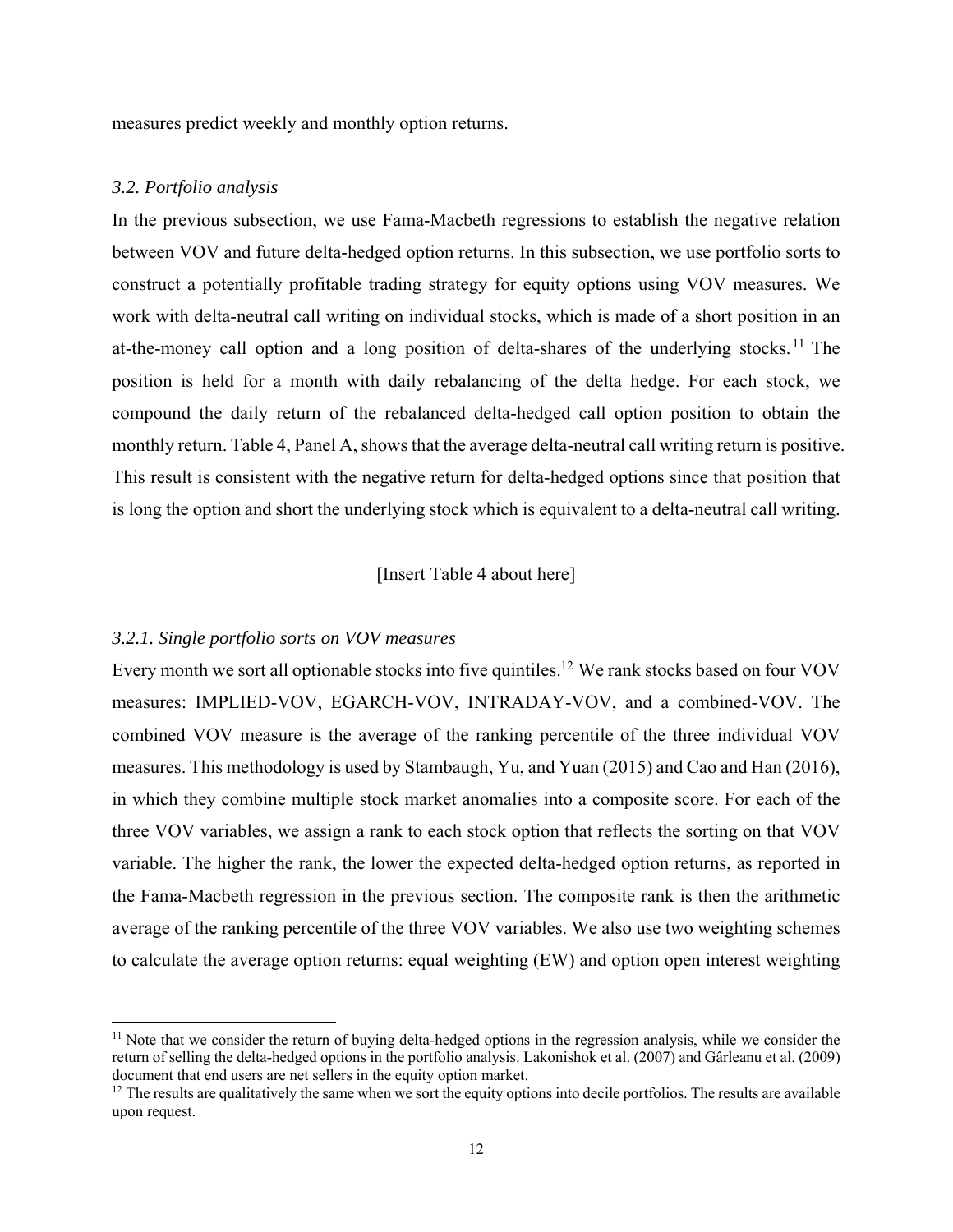(OW) which uses the market value of the option open interests at the beginning of the holding period to assign weight.

Table 4 Panel B reports the average return for each quintile portfolio and the return spread of the top and bottom quintile portfolios. We report Newey-West (1987) t-statistics to adjust for serial correlations. We find that the portfolio returns increase monotonically from quintile 1 to 5 for the four VOV measures in both weighting schemes. For the EW weighting scheme, the (5-1) spread portfolios ranked by IMPLIED-VOV, EGARCH-VOV, and INTRADAY-VOV report monthly returns of 0.88%, 0.52%, and 0.47% with corresponding t-statistics of 13.77, 10.46, and 5.28. The option open interest weighting scheme generates a higher return spread for all four VOV measures, suggesting that the VOV effects are not due to illiquid stock options.

For the combined-VOV we find that the magnitudes of the return spread and the t-statistics are higher than those of the individual VOV variables. Specifically, the return spread using the EW (OW) weighting scheme is 0.92% (1.06%) per month with t-statistics of 15.62 (15.03). In summary, we find that the three VOV variables can all predict delta-neutral call writing returns and that the combination of the three variables can further improve the performance of the strategy.

#### *3.2.2. Risk adjusted returns of the return spread*

The results of the Fama-Macbeth regressions and portfolio sorts establish a robust negative relation between VOV and expected delta-hedged option returns. The return spread of the VOV strategies could be explained by some priced risk factor. We, therefore, examine whether the return of our option strategies can be explained by a set of existing common risk factors. We control for the Fama and French (1993) three factors, the momentum factor (Carhart (1997)), and the Kelly and Jiang (2014) tail risk factor. We also control for two volatility factors: the zero-beta straddle return of the S&P 500 Index option (Coval and Shumway (2001)), and the change in VIX, the Chicago Board Options Exchange Market Volatility Index (Ang et al. (2006)). We regress the VOV return spread portfolios, quintile 1 minus quintile 5, on the seven risk factors.

Table 4 Panel C shows raw returns and alphas on the 3 pricing models of the VOV portfolio strategy that buys quintile 5 and sells quintile 1. After controlling for these risk factors, all of the alphas remain highly significant and are of similar magnitudes as the raw returns. We conclude that our option strategies based on VOV variables and combined VOV generate abnormal profits that are independent of the common risk factors in the stock market and two volatility risk factors.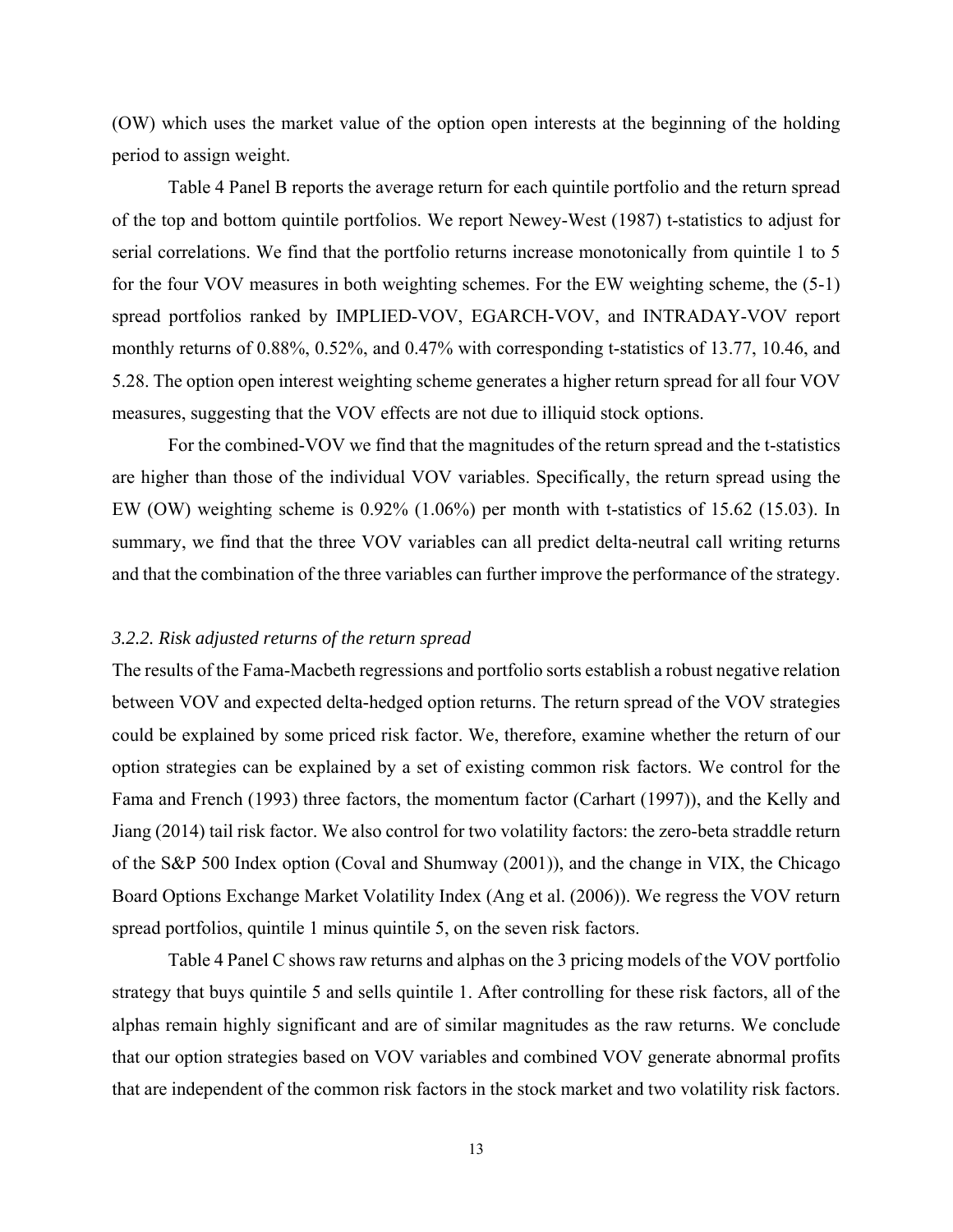#### **4. Further Exploration of the Results**

In Section 3, we establish the predictability of VOV on option returns using Fama-Macbeth regressions. We also show in Appendix B that the negative relation between VOV and expected return of the delta-hedged portfolio is consistent with a stylized model with stochastic volatility. The model implies that the negative relation is an equilibrium result of both demand and supply side, but it is silent about which side has more influence about the equilibrium. In this section we conduct additional analyses to better understand the role of VOV and the mechanisms to influence option return. First, we decompose VOV into a positive and a negative component. Positive VOV occurs when volatility increases and negative VOV occurs when volatility decreases. Second, we examine whether our option returns are affected by the events of earnings announcements. Third, we investigate the higher moments of volatility changes, in addition to VOV. Fourth, we examine the impact of option demand pressure on the negative VOV-option return relation. Lastly, we decompose VOV into systematic VOV and idiosyncratic VOV to understand the source of predictability.

#### *4.1. Volatility of positive and negative percentage changes of volatility*

So far our results show that volatility-of-volatility (VOV) predicts future option returns. If we think of VOV as a measure of how difficult it is for the option writer to hedge an option position, positive changes of volatility should impact option valuation differently than negative changes of volatility. Option writers should be more concerned with positive changes of volatility because they lead to potential losses. Hence, the volatility of positive volatility changes (VOV+) might have a larger impact on future option returns than the volatility of negative volatility changes (VOV-). To test this hypothesis, we calculate VOV+ as the volatility of positive volatility percentage changes over the past month and VOV- as the volatility of negative volatility percentage changes over the past month.

Table 5 reports the Fama-Macbeth regression results for different specifications of VOV+ and VOV-. Panels A and B show univariate regression results of VOV+ and VOV-, respectively. Our hypothesis that VOV+ has a larger effect than VOV- on option returns is supported by the dominating effect of VOV+ computed for implied volatility. The coefficient of IMPLIED VOV+ is highly negative and significant with t-statistics of -6.78, while the coefficient of IMPLIED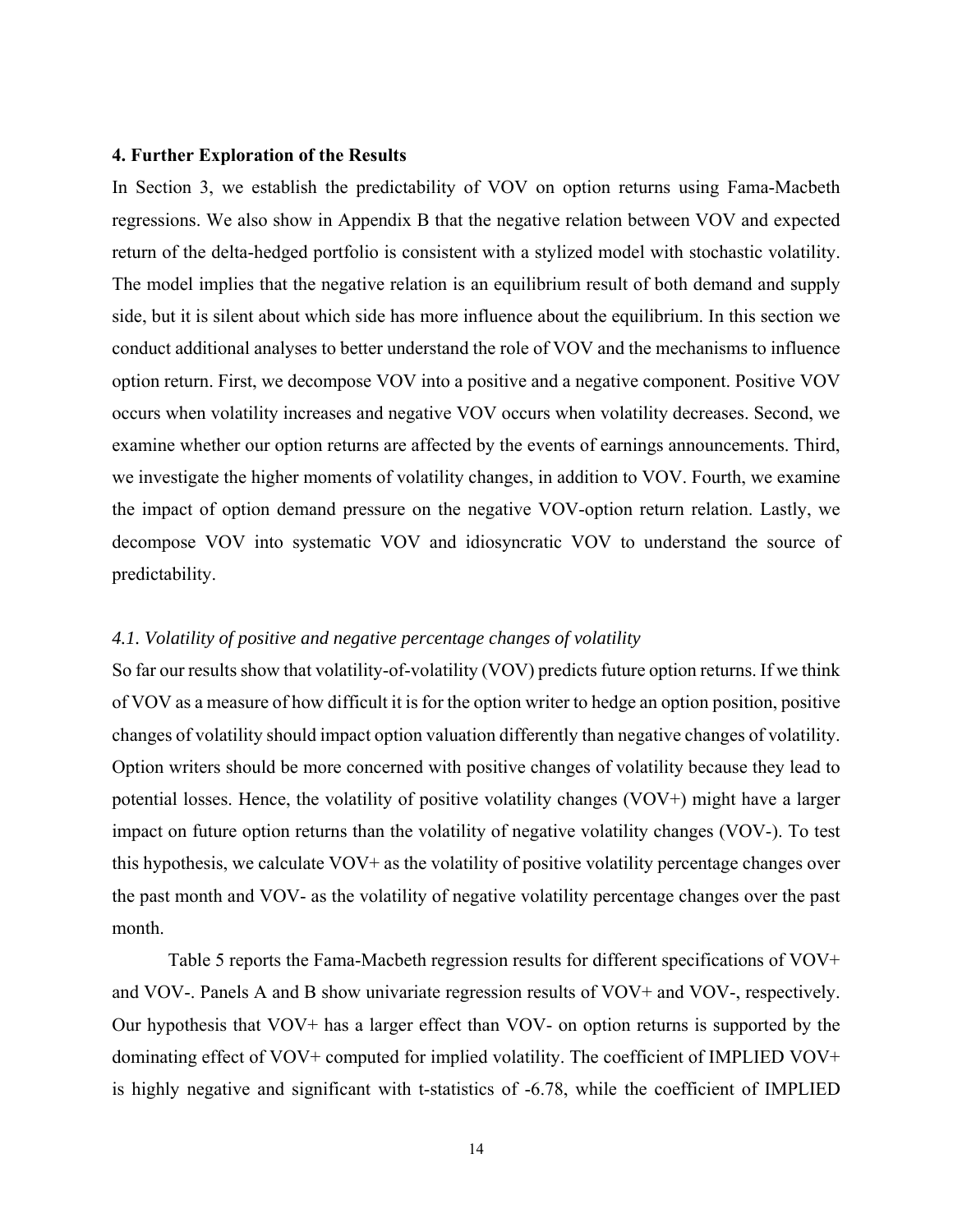VOV- is positive and not statistically significant. Panel C of Table 5 reports joint regressions of VOV+ and VOV-. In this case, both coefficients are significant, hence VOV+ and VOV- do not subsume information of each other. The coefficient for VOV+ is negative and highly significant and that for VOV- is now positive and significant.

The hypothesis is not supported by VOV+ and VOV- based on EGARCH and INTRADAY volatilities. In both cases, the coefficient of VOV- is larger (in absolute value) than the one of VOV+. However, both VOV+ and VOV- significantly predict future delta-hedged option returns. Joint regressions with VOV+ and VOV- in Panel C confirm these findings. Once again, VOV+ and VOV- do not subsume information of each other. Overall, these results suggest that option writers tend to use IMPLIED volatility, instead of realized (such as EGARCH or INTRADAY) volatilities, to price options.

#### [Insert Table 5 about here]

We now discuss a potential explanation for the asymmetric effect of IMPLIED-VOV+ and IMPLIED-VOV- on option returns. Lakonishok, Lee, Pearson, and Poteshman (2007) and Gârleanu et al. (2009) find that for both calls and puts, nonmarket maker investors in aggregate have more written than purchased open interest, implying that end-users are net short single-stock options. For option writers, hedging is necessary because the risk of naked call option writing is unlimited and because they are required by brokers to cover their positions. These end users are more concerned with options with high IMPLIED-VOV+ for two reasons: 1) these options are considered to be difficult to hedge because the historical movement of volatility is volatile, and 2) high IMPLIED-VOV+ options may be more likely to experience large volatility increases in the future, leading to higher potential losses. Consequently, option writers charge a higher price for high VOV+ options that translates into lower option returns in the future. Option writers are less concerned about high VOV- options. Although these options are still difficult to hedge, they are likely to experience volatility decreases in the future, leading to potential gains. Moreover, option buyers are not willing to buy an expensive option with high VOV- due to the potential future loss. Hence, option writers charge a high price for high VOV+ options and charge a not-so-high price for high VOV- options, which creates the asymmetric return predictability.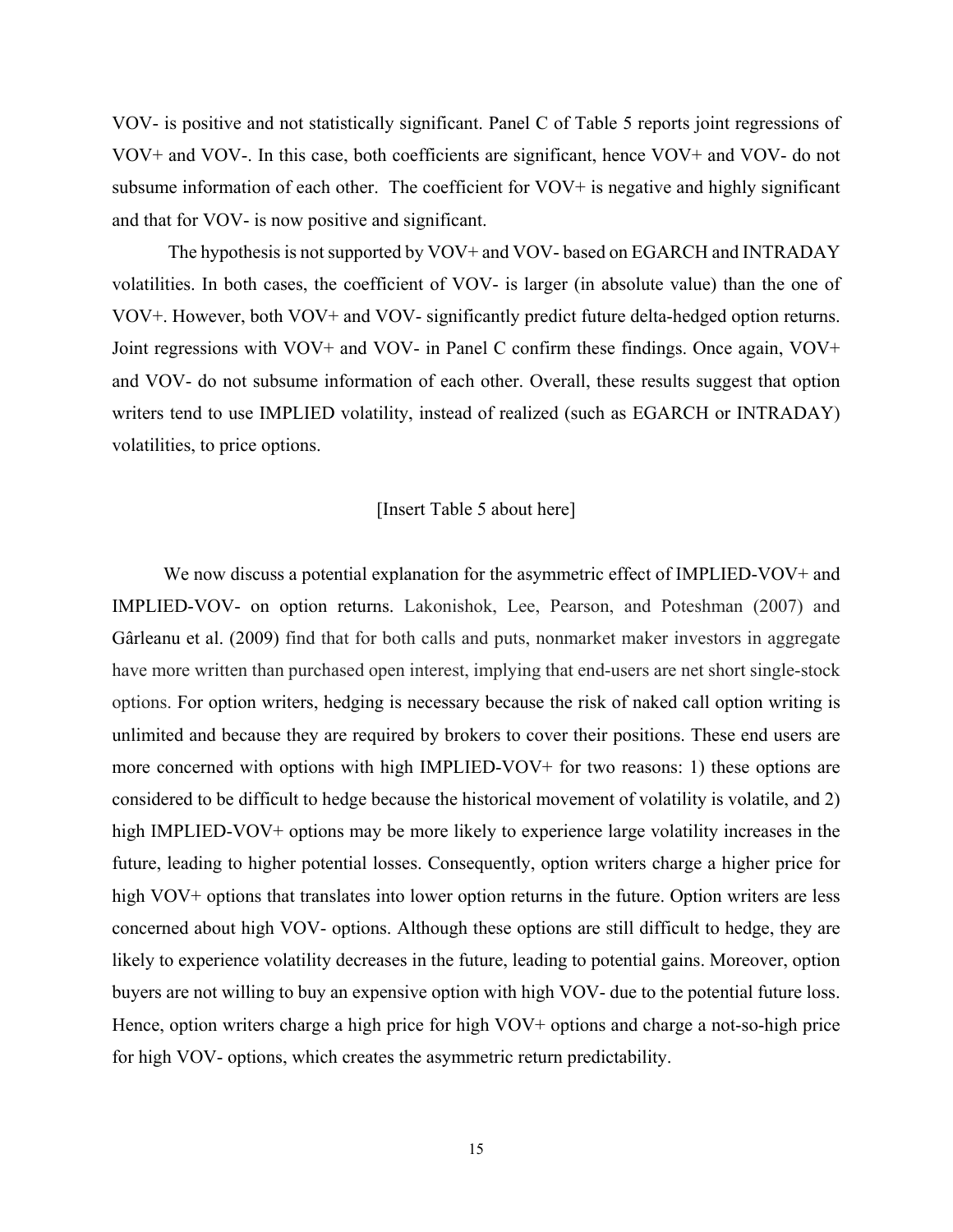Why does the asymmetric effect not hold for EGARCH and INTRADAY volatilities? End users are typically not as sophisticated as market makers in the equity option market, who have more access and resources to market information. For the end users, information about implied volatility is more straightforward and easier to obtain than information about realized volatility, which requires model estimation and availability of high frequency data and essentially comes from a different market. It is also too costly for them to pay attention to EGARCH-VOV and INTRADAY-VOV. However, market makers use many different realized volatility models with daily and intraday return data to help forecast volatility and manage risk exposure. They also care less about the direction of the movement of volatility. High volatility of positive volatility movement and high volatility of negative volatility movement are equally unfavorable to them because they intend to hedge their position and minimize their inventory risk. Hence, for these two realized volatility measures, they charge a premium for options with either high VOV+ or high VOV-, leading to lower future option returns.

#### *4.2. The impact of earnings announcements*

As argued in Barberis and Thaler (2003) and Engelberg, McLean, and Pontiff (2018), return predictability potentially reflects mispricing. The marginal investor may have biased expectations of volatility and VOV could relate to these mistakes across stocks. When new information such as the earning announcements arrives, investors update their beliefs and correct the mispricing, creating the return predictability. Engelberg et al. (2018) find that anomaly returns are 6 times higher on earnings announcement days for 97 stock return anomalies. They also find that the results are most consistent with the explanation of biased expectations.

 We now examine to what extent of the VOV effect on earnings announcement days using two approaches. In the first approach we perform an analysis on non-earnings announcement months to assess if the returns are still significant. In the second approach we focus on the earnings announcement month to compare the option return around the earnings announcement date (1 day before to 1 day after the announcement) with the return for the rest of that month.

 Table 6 reports the long-short return spread for firm-months across earnings announcement subsets. The long-short return spread is computed from a long position in quintile 5 and a short position in quintile 1 with portfolios ranked on the three VOV measures. The return is calculated from the daily rebalanced and compounded return of the delta-neutral call writing strategy. For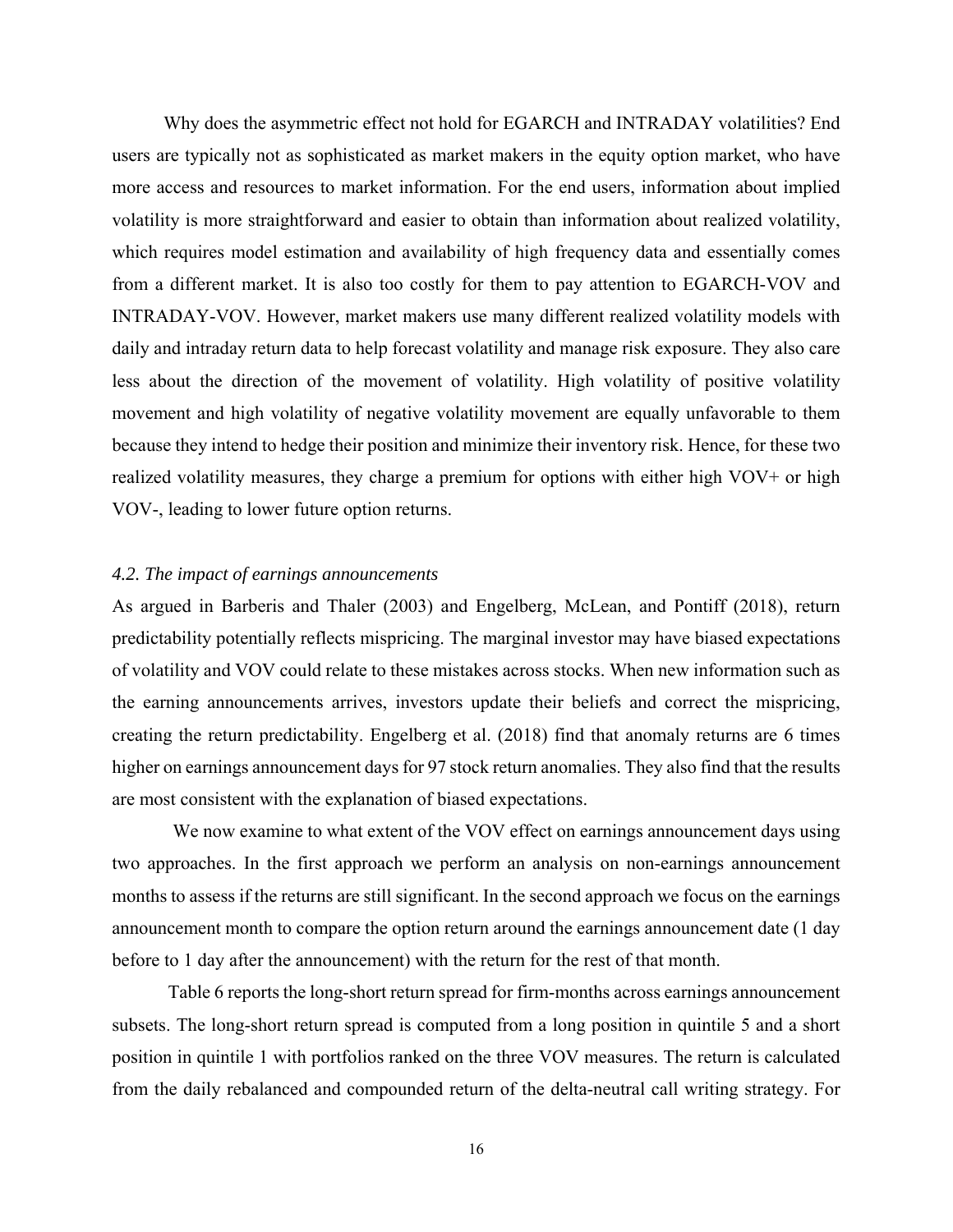reference, we first report the long-short option returns that are the same as those in the last column of Table 4, Panel B. In the next column we report the long-short return spread by excluding the months with earnings announcements. The long-short return spread is of similar magnitude than the one for the full sample.

 The last three columns of Table 5 only focus on the earnings announcement month. The long-short return spread is also positive and significant when we only include the months with earnings announcements. However, the returns are smaller in the months with earnings announcements. Finally, we split the long-short return spread between the three-day window around the earnings announcement dates [-1, 1] and the other days of the month. We find that the magnitude of the return spread over the [-1, 1] event window is small and insignificant, while the return spread over the other days of the month is significant.

We conclude that the VOV effect is mostly present in periods without earnings announcements. These results indicate that the news about earnings announcements does not drive the VOV effect in the equity option market. Hence, the VOV effect does not seem to arise from biased expectations.

#### [Insert Table 6 about here]

#### *4.3 Higher-order moments of volatility change*

Up until now, we have examined the impact of the second moment of volatility on the cross-section of equity option returns, but higher moments of volatility may also be important to option market participants. For example, lottery preference of volatility traders might lead to overpricing of options with high skewness of volatility change and lower subsequent returns for them. In this subsection, we expand our analysis to two additional moments of volatility: skewness and kurtosis. For each of the three volatility measures, we calculate the skewness and kurtosis of the volatility return for each stock each month. Using Fama-Macbeth regressions, we examine the impact of volatility, skewness, and kurtosis of volatility on next month delta-hedged call and put options returns. By doing so, we can further ensure the robustness of VOV and expand our study to higher moments of volatility change.

Table 7 reports the average coefficients, t-statistics, and adjusted R-squared, with each column reporting one method to estimate volatility. The relation between VOV and option returns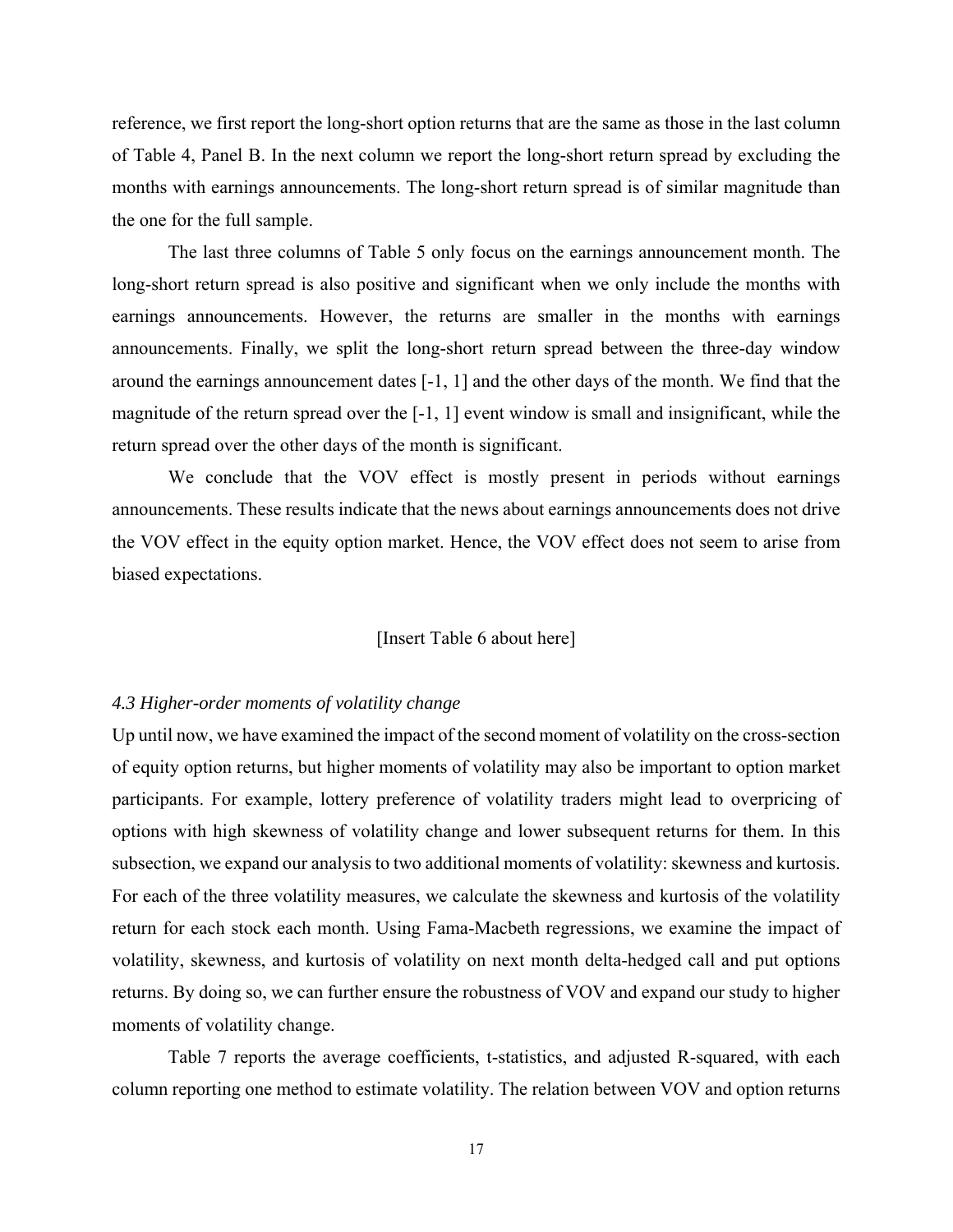is negative and significant for the three measures. The coefficients of skewness and kurtosis of change in volatility are significant in most regressions, suggesting that these higher moments of volatility also contain information that predicts future option returns. However, the signs are not consistent across the three measures. Overall, we find that higher order moments of volatility such as skewness and kurtosis cannot explain the option return predictability of VOV.<sup>13</sup>

#### [Insert Table 7 about here]

#### *4.4 Volatility of Volatility and Demand Pressure*

Demand pressure has been shown to impact option prices in Bollen and Whaley (2004) and Garleanu, Pedersen, and Poteshman (2009), in which they argue that demand pressure plays an important role when pricing options. Options with high VOV could be those with high demand pressure, and, hence they yield lower returns. We first investigate whether high VOV stocks have higher demand pressure. We then examine whether the predictability of VOV exists after controlling for demand pressure.

 Option demand pressure is calculated as the option open interest divided by the stock volume. Option open interest is the total number of option contracts that are open at the end of the previous month. Stock volume is the stock trading volume over the previous month.

Table 8 reports the Fama-Macbeth regression results. Panel A reports regression results of option demand pressure on contemporaneous VOV measures. We find that option demand pressure is positively related to implied-VOV, but negatively related to EGARCH- and INTRADAY-VOV. The evidence suggests that the negative relation between realized VOV measures and future option returns cannot be explained investors' demand for high VOV options. Since IMPLIED-VOV is positively related to demand pressure, we next check whether the predictability of IMPLIED-VOV still exists after controlling for demand pressure. Panel B reports regression results of VOV on delta-hedged option returns for call options after controlling for demand pressure. We find that the three VOV variables remain negative and significant after controlling for demand pressure. We conclude that demand pressure is higher for higher implied

<sup>&</sup>lt;sup>13</sup> Appendix Table C2 shows the results of alternative measures of those high-order moments. We defined the alternative volatility of volatility as the standard deviation of volatility scaled by the average of volatility in each month. The alternative skewness- and kurtosis-of-volatility are defined as skewness and kurtosis of daily volatility levels in each month.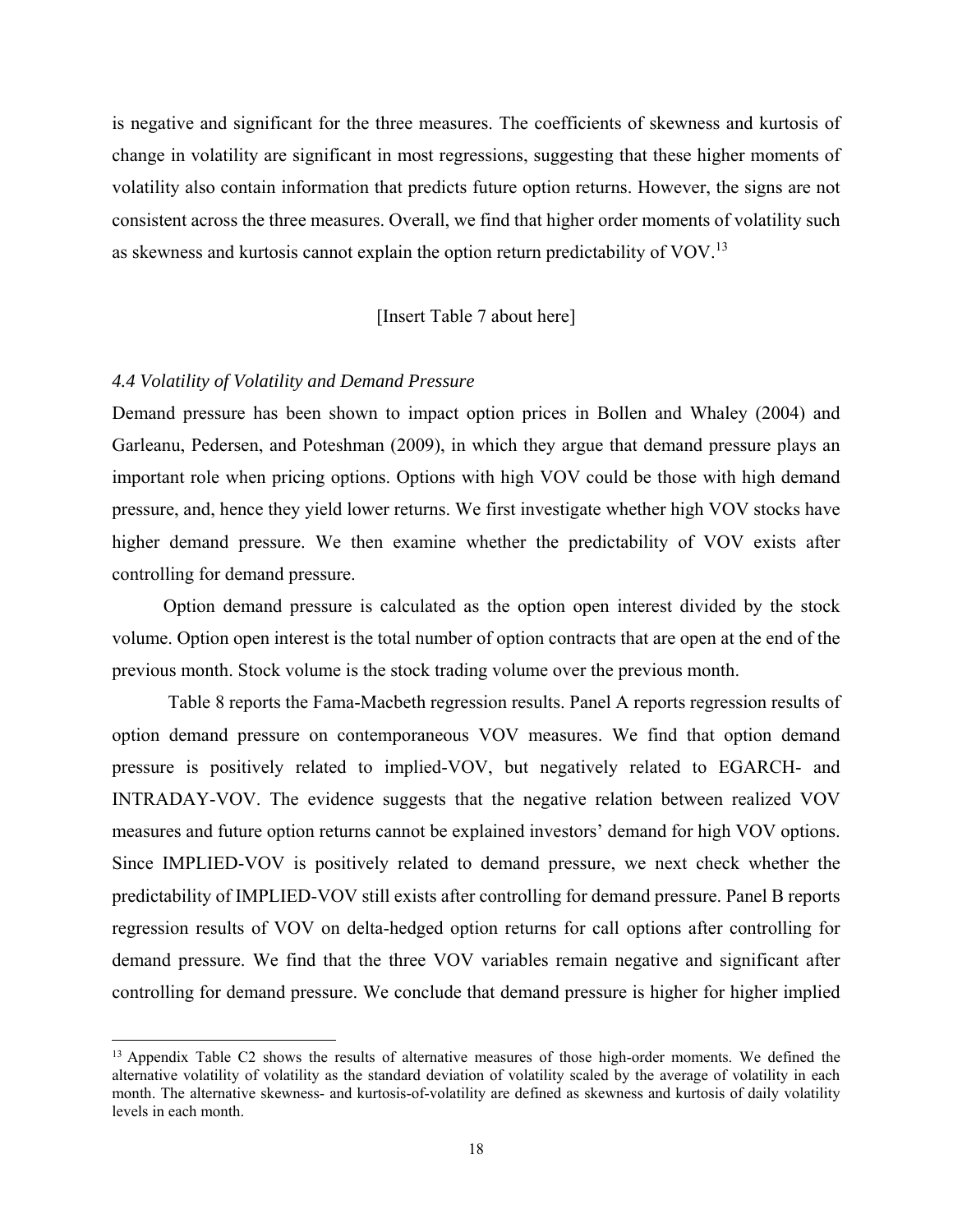VOV options, but it cannot fully subsume the predictability of implied VOV. Demand pressure cannot explain the predictability of realized VOV on future option returns.

#### [Insert Table 8 about here]

#### *4.5. Volatility of Systematic volatility and idiosyncratic volatility*

In this subsection we investigate whether the predictability of VOV comes from its systematic or idiosyncratic part by decomposing the EGARCH-VOV. This decomposition is only available for EGARCH volatility because the idiosyncratic EGARCH volatility can be estimated using an EGARCH (1,1) model with Fama-French 3-factor model. The idiosyncratic volatility is not available at the daily frequency for the other two volatility measures. To measure idiosyncratic volatility for each stock *i*, we run the Fama-French 3-factor model as follows,

$$
r_{i,t} = \alpha_i + \beta_{i,MKT} MKT_t + \beta_{i,SMB} SMB_t + \beta_{i,HML} HML_t + \varepsilon_{i,t}
$$

where  $r_{i,t}$  is the daily return of stock *i*, and  $MKT_t$ ,  $SMB_t$  and  $HML_t$  are the Fama-French factors. We estimate the model assuming that  $\varepsilon_{i,t}$  follows an EGARCH (1,1) process.<sup>14</sup> Using the EGARCH (1,1) model we get a time varying measure of idiosyncratic volatility,  $\sigma_{\varepsilon_{i},t}$ .

 To measure systematic volatility for each stock *i*, we first estimate the daily total volatility  $\sigma_{TOT_i,t}$  with an EGARCH (1,1) model using a rolling window of 252 historical daily returns,  $r_{i,t}$ . We define daily systematic volatility as

$$
\sigma_{sys_i, t} = \sqrt{\sigma_{TOT_i, t}^2 - \sigma_{\epsilon_i, t}^2}
$$

Using one month of daily volatilities, we calculate the volatility-of-idiosyncratic-volatility as the standard deviation of the daily percentage change of  $\sigma_{\varepsilon_i,t}$  and the volatility-of-systematic-volatility as the standard deviation of the daily percentage change of  $\sigma_{sys,i}$ .

Table 9 reports the Fama-Macbeth regressions of delta-hedged option returns on EGARCH-VOV, volatility-of-systematic-volatility, and volatility-of-idiosyncratic-volatility. The

<sup>&</sup>lt;sup>14</sup> Using historical monthly data (Fu (2009)) and weekly stock return data (Cao and Han (2016)), idiosyncratic volatility is estimated with exponential GARCH models.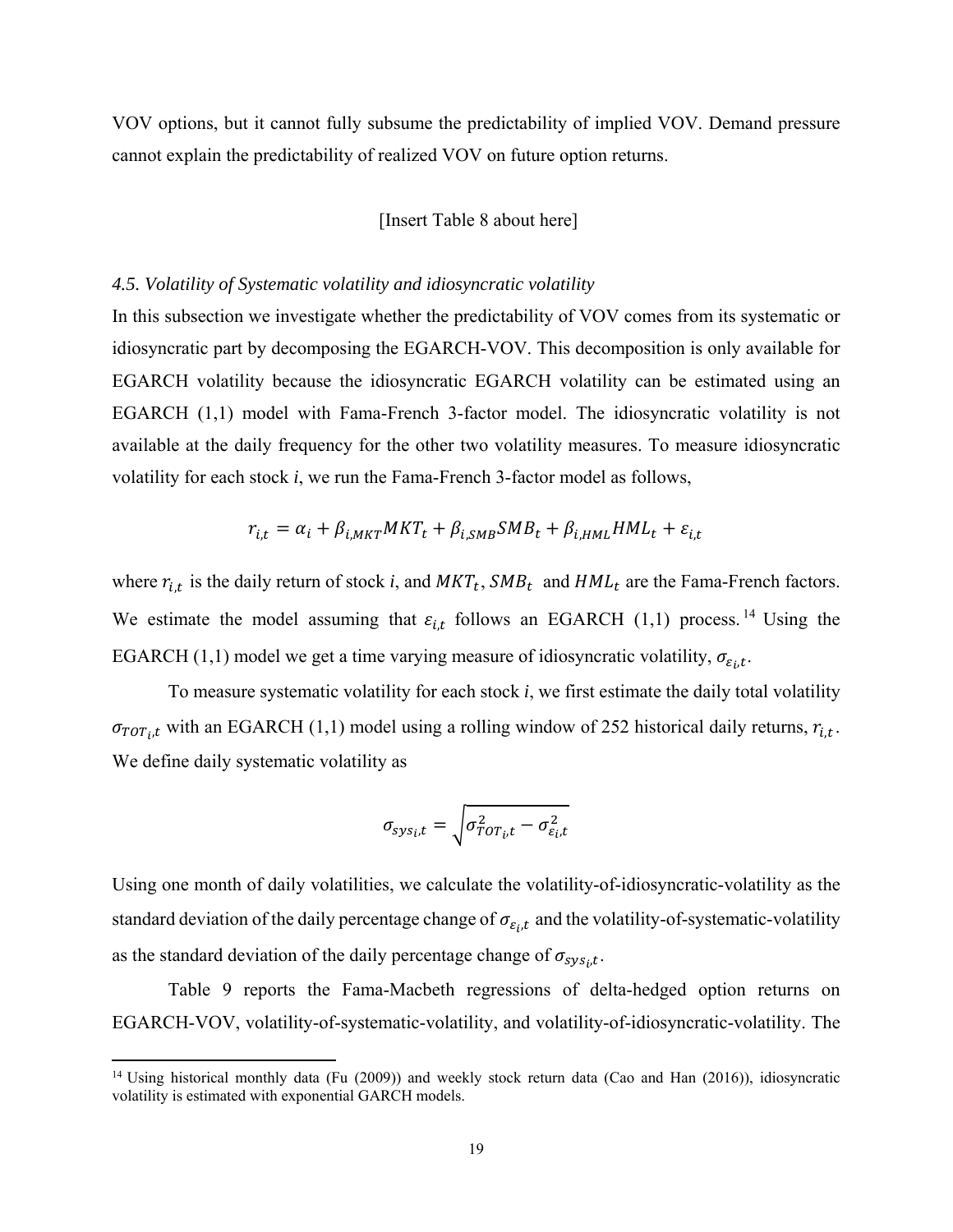first regression reproduces the results from Table 3. In regressions 2 to 4, the coefficients of volatility-of-idiosyncratic-volatility and volatility-of-systematic-volatility are both negative and statistically significant in the univariate and bivariate regressions. More importantly, the coefficients of volatility-of-idiosyncratic-volatility are 10 times larger than those of volatility-ofsystematic-volatility. This result implies that hedging only systematic risk leaves idiosyncratic risk unhedged.

We argue that stock options with high uncertainty in idiosyncratic volatility are more difficult to hedge than those with high uncertainty in systematic volatility. VIX futures or index options can hedge the movement of systematic volatility in an option portfolio, while the hedging of firm-specific volatility is more difficult to implement. This evidence is consistent with the explanation that option sellers demand a high price for options with high VOV because they are difficult to hedge.

#### [Insert Table 9 about here]

Overall, we find that the evidence points to the explanation that the negative relation between VOV and future option return is due to model uncertainty and the difficulty of the market makers to hedge and price options. The effect of implied VOV can be partially explained by option demand pressure, but the predictability of implied VOV remain statistically significant after controlling for demand pressure.

#### **5. Robustness Checks**

In this section, we study whether the effect of VOV can be explained by different sets of control variables. Each month, we conduct cross-sectional regressions of delta-hedged option returns on VOV measures and one or more control variables. For the tests, we focus on call options. The results for put options are similar to those for call options and are available upon request.

#### *5.1. Control for volatility related measures*

The negative VOV effect might be explained by volatility level and several other volatility-related measures that predict future delta-hedged option returns. Specifically, higher levels of VOV might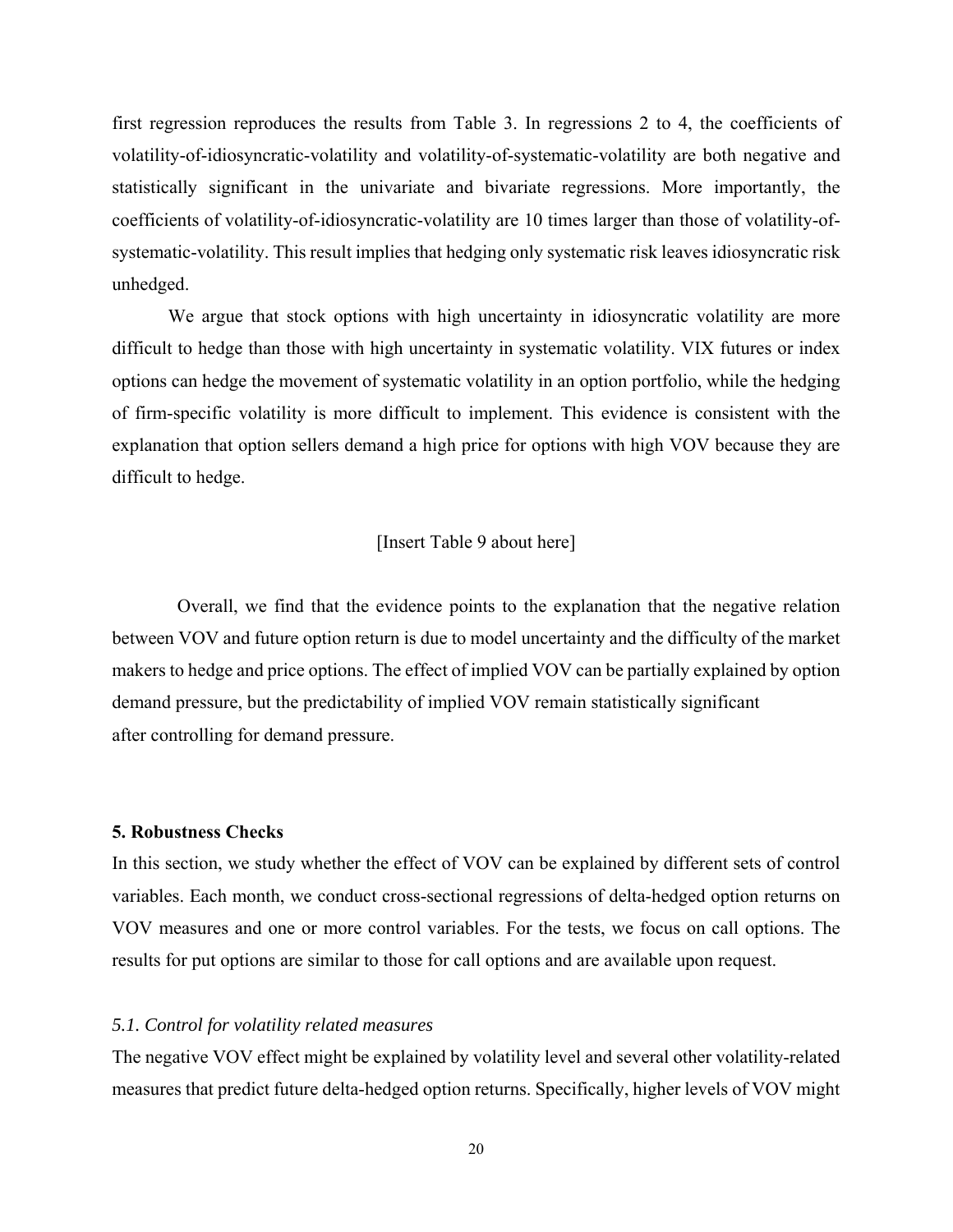be the result of market frictions, investors' overreaction or inaccurate estimation of volatility. In Panel A of Table 10 we control for three volatility-related variables. This first variable is ImpliedVol, the average of at-the-money implied volatility of call and put options.<sup>15</sup> The second variable is VOL deviation defined as the log difference between the realized volatility and the Black-Scholes implied volatility for at-the-money options at the end of the previous month. The realized volatility is the annualized standard deviation of stock returns estimated from daily data over the previous month. Goyal and Saretto (2009) conclude that the significant negative relation of VOL\_deviation and delta-hedged option returns is consistent with mean reversion of volatility and with investors' overreaction. The third variable is the VTS slope, defined as the difference between the long-term and short-term volatility in Vasquez (2017). Vasquez (2017) finds that VTS slope is a strong predictor variable of the future straddle returns of individual stocks because of investor overreaction and underreaction. When option traders overreact to certain information, the time series of volatility movement becomes more volatile and characterized by high VOV. When the overreaction is corrected, implied volatility decreases and the option return becomes lower in the next period.

Table 10, Panel A shows that the three VOV variables remain negative and significant after controlling for volatility measures that predict option returns. Overall, the result suggests that our documented impact of VOV on the cross-sectional delta-hedged option returns cannot be explained by volatility-related mispricing or frictions of financial intermediaries documented in the previous literature.

#### [Insert Table 10 about here]

#### *5.2. Control for variance risk premium*

Another possibility is that our documented effects come from the relation between VOV and the variance risk premium. Previous studies (e.g., Bakshi and Kapadia (2003); Bakshi et al. (2003)) show that delta-hedged option gains are related to the variance risk premium. Bollerslev, Tauchen, and Zhou (2009) show, in an extended long-run risk model, that variance risk premium at the index level is proportional to the time varying volatility-of-volatility. Consequently, VOV and future

<sup>&</sup>lt;sup>15</sup> In the Appendix Table C3, we control for IVOL instead of ImpliedVol, the annualized stock return idiosyncratic volatility defined in Ang et al. (2006) and Cao and Han (2013).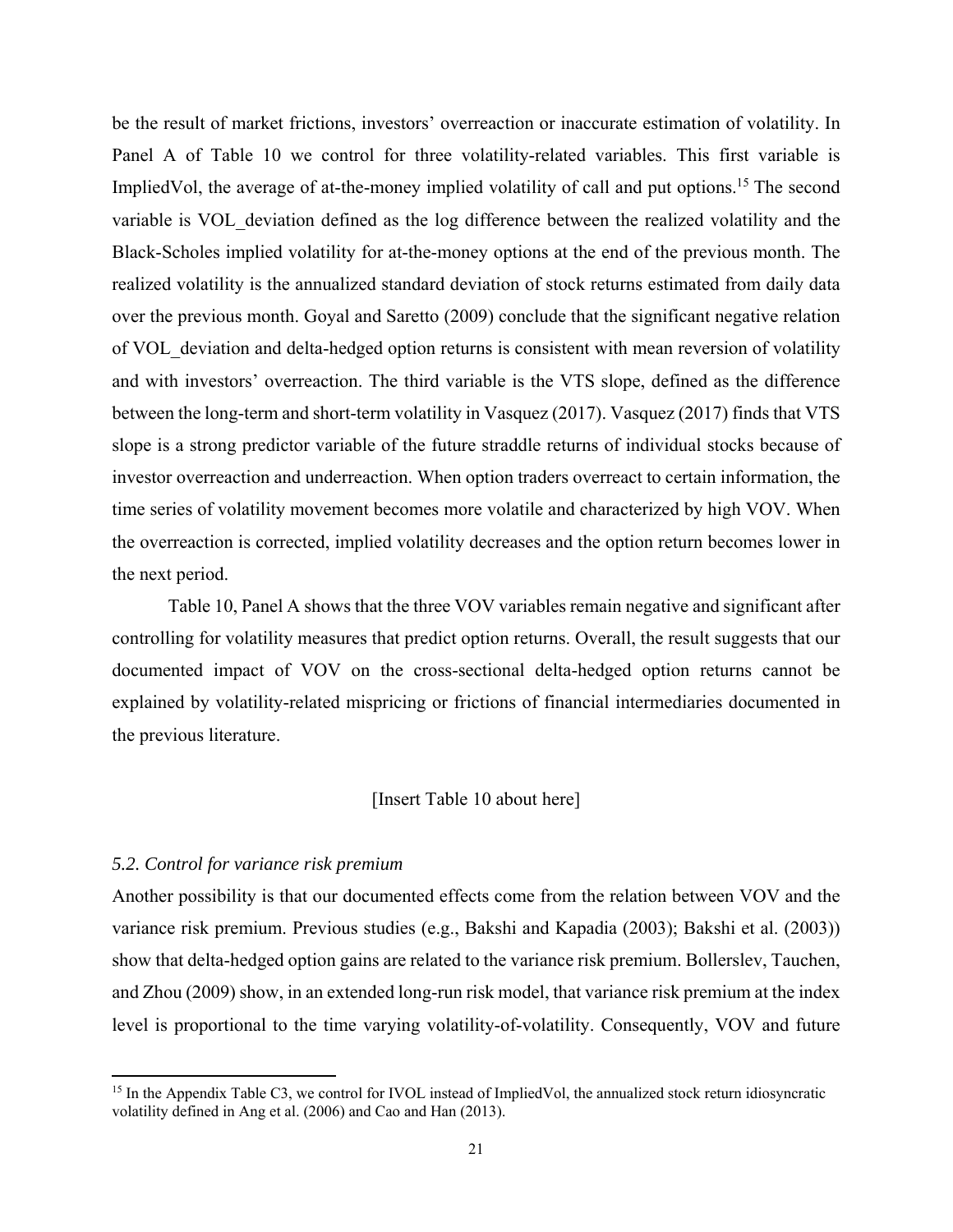delta-hedged option returns are potentially linked through the variance risk premia.

While the source and significance of individual stock variance risk premia are still not well understood, they can be empirically estimated (see e.g., Carr and Wu (2009) and Han and Zhou (2015)) and theoretically related to the expected delta-hedged option gains under a stochastic volatility model (e.g., Bakshi and Kapadia (2003)). We compute the variance risk premium as the difference between realized and implied volatilities following Jiang and Tian (2005), and Bollerslev et al. (2009). The risk-neutral expected stock variance premium is extracted from a cross-section of equity options on the last trading day of each month and the realized counterpart is proxied by realized variance computed from high-frequency returns over the given month. We now examine whether our results can be explained by the relation between individual variance risk premium and VOV measures.

In Table 10 of Panel B we include individual variance risk premia (VRP) along with the VOV measures in the Fama-MacBeth regressions. The individual stock variance risk premium in all regressions has a significantly positive coefficient consistent with the findings in previous literature. More importantly, after controlling for VRP, the coefficients for the three VOV measures remain negative and significant at the 1% level. Therefore, individual stock variance risk premium does not explain the significant empirical relation between delta-hedged option returns and VOV.

#### *5.3. Control for jump risk*

As argued by Figlewski and Green (1999), option dealers may charge a premium for jump risk when they write options. The negative VOV effect on option returns might potentially reflect a compensation for jump risk. Firms with higher uncertainty in volatility may experience sudden stock price jumps, either positive or negative.

To address the concern that the effect of VOV is explained by the jump risk of individual stocks, we consider three sets of jump measures. The first set contains the model-free left and right jump tail measures calculated from option prices according to Bolleslev and Todorov (2011). The second jump risk variable is risk-neutral skewness given that jump risk manifests itself in implied skewness when it deviates from zero. The risk-neutral skewness of stock returns is inferred from a portfolio of options across different strike prices following Bakshi et al. (2003). Since the calculation of implied skewness requires at least two out-of-the-money call options and two out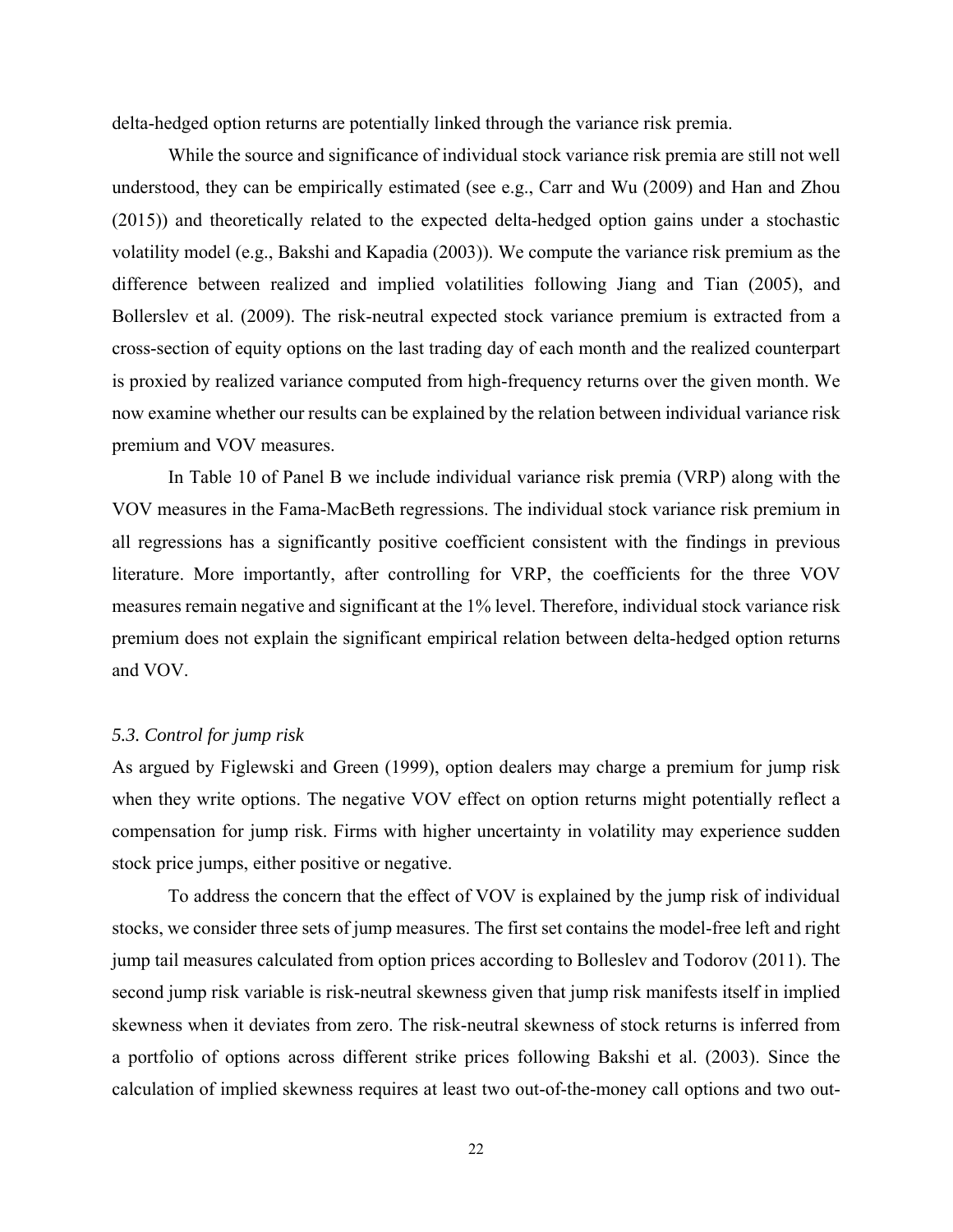of-the-money put options the sample is reduced to about one third of the original sample. The third variable is the volatility spread defined as the spread of implied volatility between at-the-money call and put options according to Bali and Hovakimian (2009) and Yan (2011).

Panel C of Table 10 reports the Fama-MacBeth regression results when controlling for jump risk. The coefficients of the left and right jump tail measures are both negative and significant, indicating that higher jump risk predicts lower delta-hedged option returns, irrespective of the direction of the jump. The coefficients of implied skewness and volatility spread are also significant in all regressions while the coefficients of the VOV measures remain economically large and significant. Overall, jump risk does not explain the negative relation between VOV measures and option returns.

#### *5.4. Control for liquidity measures*

Liquidity of the option market have been shown to impact option prices. For example, Christoffersen et al. (2018) document a significant illiquidity premium in equity option markets. Options with high VOV could be those with high illiquidity, and, hence they yield lower returns.

To measure illiquidity, we use three variables: stock illiquidity, option bid-ask spread and the total size of all calls. Stock illiquidity is proxied with the Amihud measure and option illiquidity proxied with the option bid-ask spread. Amihud is calculated as the average of the daily Amihud (2002) illiquidity measure over the previous month. Option bid-ask spread is the ratio of the difference between the bid and ask quotes of option to the midpoint of the bid and ask quotes at the end of previous month. The total size of all calls is the logarithm of the total market value of the open interest of all call options.<sup>16</sup>

Table 11 reports the Fama-Macbeth regression results of the delta-hedged option returns on VOV measures when controlling for illiquidity. We confirm the results in Christoffersen et al. (2018) that the higher the option illiquidity, the lower the expected option returns. More importantly, the three VOV variables remain negative and significant after controlling for illiquidity.

#### [Insert Table 11 about here]

<sup>&</sup>lt;sup>16</sup> Our results do not change materially if we use the option-trading volume of the previous month rather than option open interest or if we scale by the stock's total shares outstanding.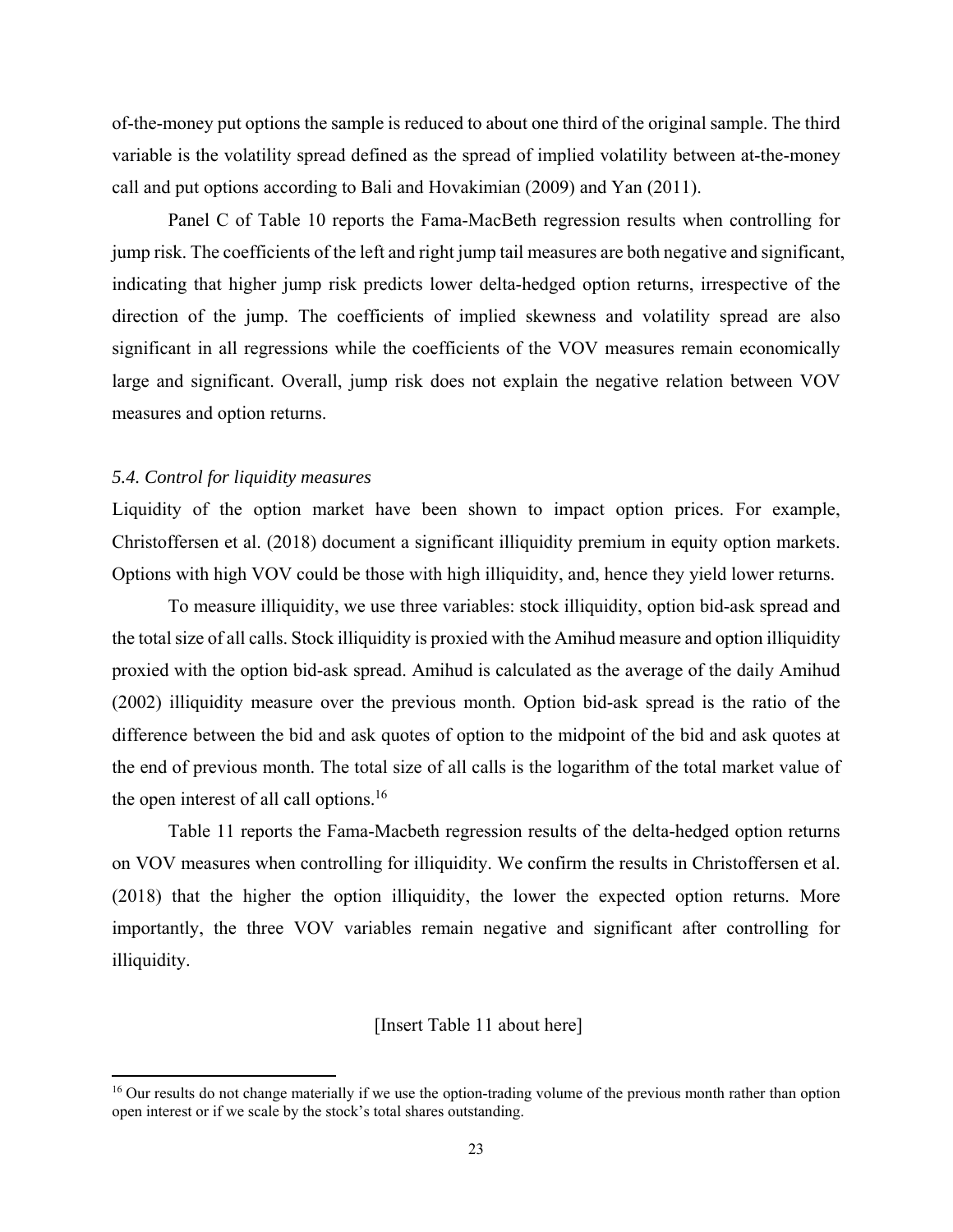#### *5.5. Control for stock information uncertainty and asymmetry*

VOV measures the uncertainty of firm-level volatility, which could potentially be correlated with other uncertainty measures about the firm fundamentals or information asymmetry. We control for two other types of information uncertainty and one type of information asymmetry that might affect delta-hedged option returns. Previous literature finds that information risk affects expected stock returns. Diether, Malloy, and Scherbina (2002) and Zhang (2006) find that lower analyst coverage is associated with higher expected stock returns. Moreover, a smaller degree of consensus among analysts, or more dispersion in the expected earnings of a firm, negatively predicts stock returns. Easley, Hvidkjaer, and O'hara (2002) find that the probability of information-based trading (PIN) affects asset prices. Although there are no previous findings on information uncertainty, information asymmetry, and delta-hedged option return, we consider analyst coverage, analyst dispersion, and PIN as control variables for VOV.

 Table 12 shows the results of Fama-Macbeth cross-sectional regressions when controlling for information uncertainty and information asymmetry. Consistent with the channel of information risk, the result suggests that the lower the analysis coverage and the higher the dispersion, the lower the future delta-hedged option returns are. The negative VOV effect remains significant after controlling for the information uncertainty and asymmetry measures. The results indicate that the effect of VOV is robust after controlling for measures of uncertainty.

#### [Insert Table 12 about here]

#### *5.6. Control for firm characteristics*

Cao et al. (2019) find that several stock characteristics and firm fundamentals predict the crosssection of delta-hedged equity option returns. We control for the six variables with significant predictive power in that paper: size, reversal, momentum, cash-to-asset ratio, new issues, and profitability. We define the variables as follows: size is the natural logarithm of the market value of the firm's equity (Banz (1981) and Fama and French (1992)); reversal is the lagged one-month return as in Jegadeesh (1990); momentum is the cumulative return on the stock over the 11 months ending at the beginning of the previous month as in Jegadeesh and Titman (1993); cash-to-assets ratio is the value of corporate cash holdings over the value of the firm's total assets as in Palazzo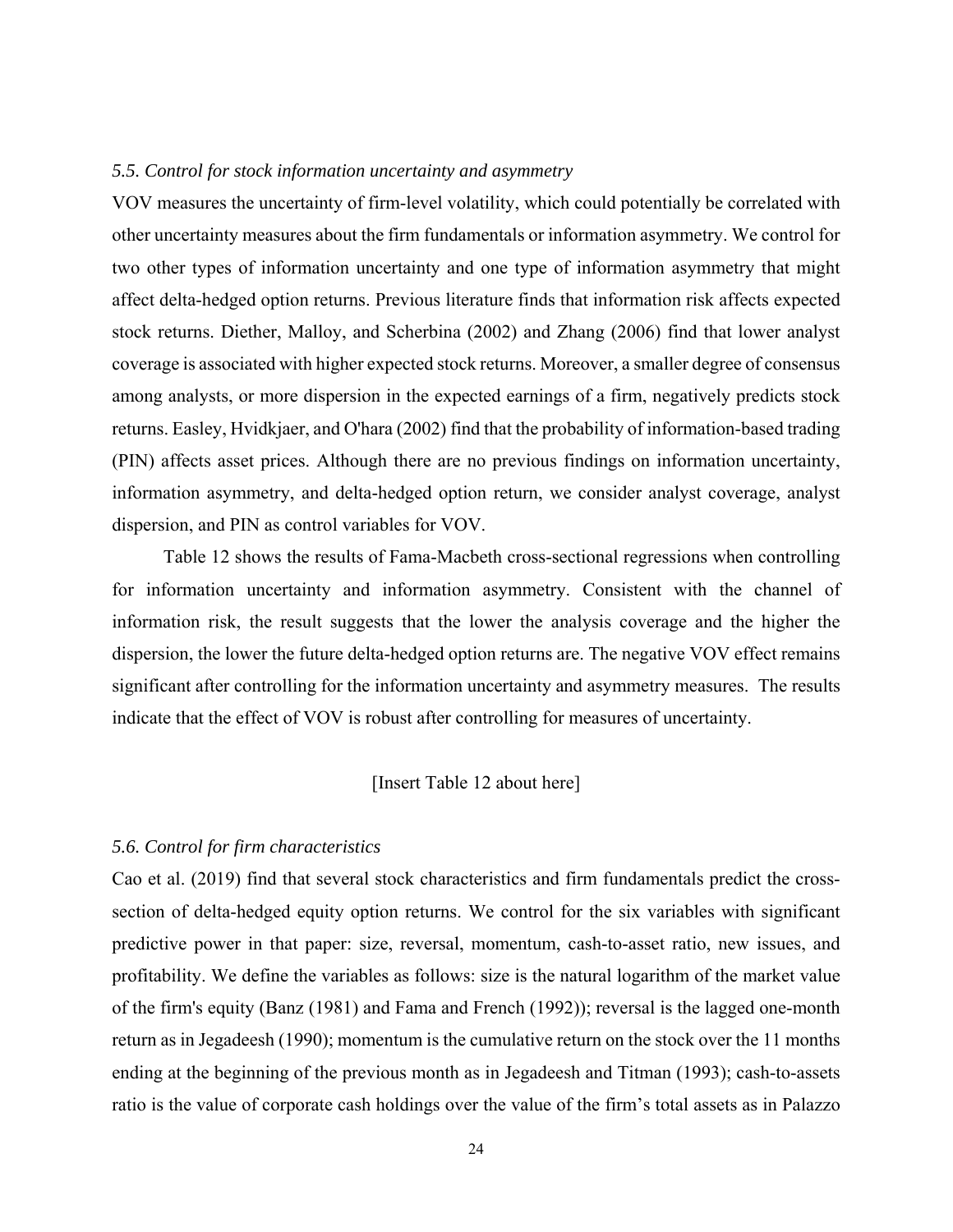(2012); new issues, as in Pontiff and Woodgate (2008), is the change in shares outstanding from 11 months ago; profitability, as in Fama and French (2006), is earnings divided by book equity, where earnings is defined as income before extraordinary items.

 Table 13, Panel A, shows that all firm characteristics are highly significant in the Fama-Macbeth cross-sectional regressions. The strongest predictor among these characteristics is profitability. After controlling for firm characteristics, the three VOV measures remain significantly negative in all regressions with t-statistics ranging from -3.21 to -6.98, suggesting that the negative VOV effect cannot be explained by these firm characteristics.

#### [Insert Table 13 about here]

 To summarize, we find that the VOV measures are significant determinants of the crosssectional delta-hedged option returns. The significant negative relation is robust after controlling for liquidity, volatility-related mispricing, variance and jump risk, alternative uncertainty variables and stock characteristics.

#### **6. Conclusion**

This paper documents a robust negative relation between volatility-of-volatility and future deltahedged option returns. Our results suggest that option writers tend to charge a higher premium for equity options whose volatility is difficult to forecast and that are, consequently, difficult to hedge. We measure the daily volatility using three methodologies: implied volatility, EGARCH volatility estimated from daily stock returns, and intraday volatility calculated from five-minute high frequency returns. The volatility-of-volatility is then calculated for each month based on the three volatility estimates: EGARCH-VOV, IMPLIED-VOV, and INTADAY-VOV. The three VOV measures have low cross-sectional correlations, suggesting that they cover different information sets. Motivated by the regression results, we construct tradable option portfolios ranked by the three VOV measures and study future delta-neutral call writing returns. These option portfolio strategies deliver positive average returns that cannot be explained by common risk factors from the stock market nor by two volatility risk factors.

 To understand the sources of the VOV predictability, we explore several potential explanations. First, we decompose VOV into positive VOV (VOV+) and negative VOV (VOV-).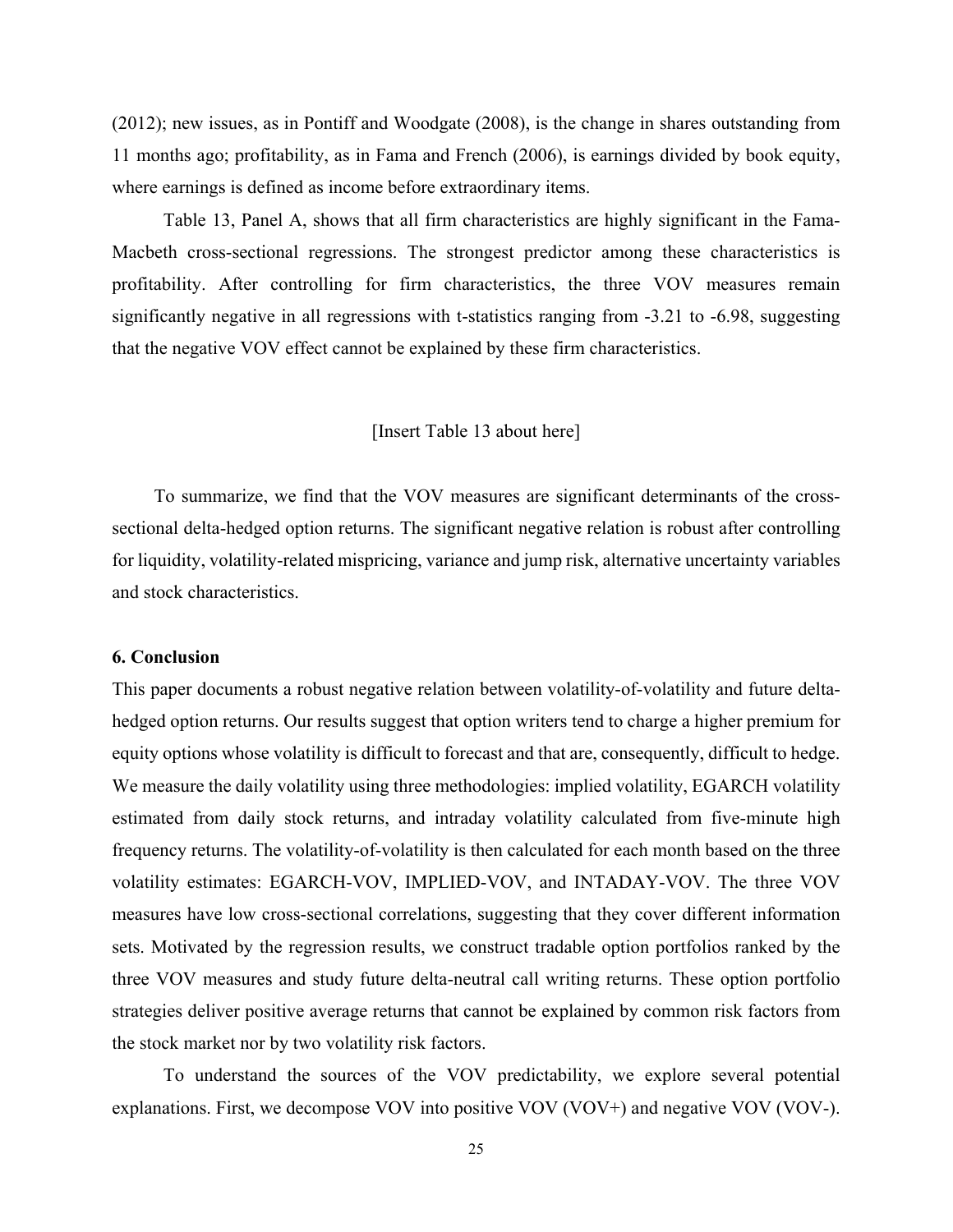We find that VOV+ of implied volatility has a much larger impact on future option returns than VOV-. This result is consistent with option writers disliking VOV+ more than VOV- for implied volatility; however, for two realized volatility measures, options with either high VOV+ or high VOV-, market makers charge a premium to compensate for hedging costs. Second, we find that the return spread is not generated by mispricing around earnings announcements. Third, VOV has stronger effects than the higher moments of volatility changes. Fourth, option demand pressure can partially explain the effect of implied VOV, while it cannot explain the effect of realized VOV. Lastly, we decompose EGARCH-VOV into its systematic and idiosyncratic components and we find both components, especially the idiosyncratic component significantly predict future option returns. The negative effect of VOV is significant and robust to different sets of control variables including liquidity measures, volatility-related mispricing measures, and jump risk measures. The results cannot be explained by firm-level information uncertainty, variables of asymmetry, or by stock characteristics that predict option returns.

Overall, our findings are more consistent with the explanation that options with high volatility of idiosyncratic volatility are more difficult to hedge for the market makers and requires higher premium.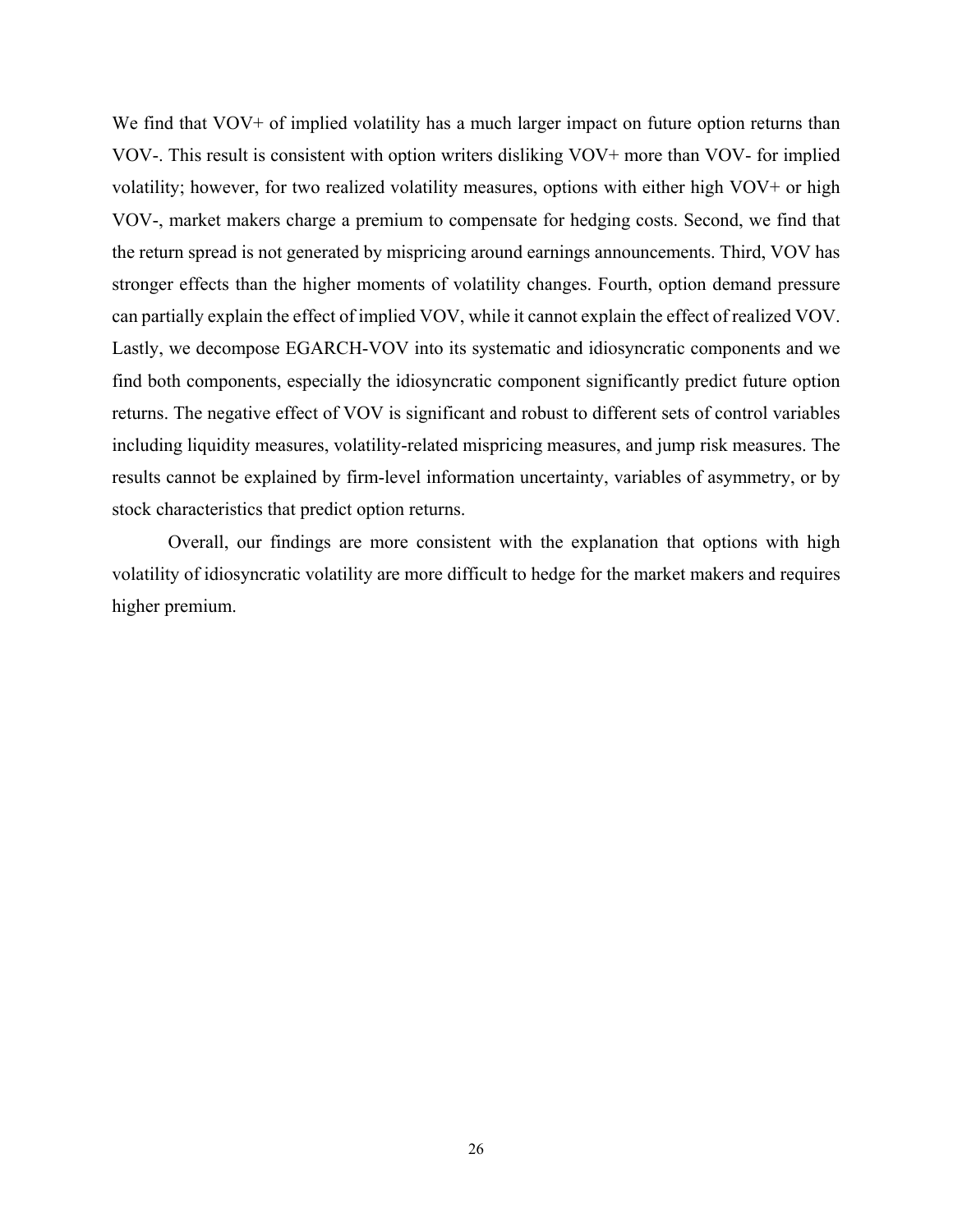#### **References:**

Andersen, Torben G., Tim Bollerslev, Francis X. Diebold, and Paul Labys, 2003, Modeling and forecasting realized volatility. *Econometrica* 71, 579-625.

Agarwal, Vikas, Y. Eser Arisoy, and Narayan Y. Naik, 2017, Volatility of aggregate volatility and hedge funds returns, *Journal of Financial Economics* 125, 491-510.

Amihud, Yakov, 2002, Illiquidity and stock returns: Cross-section and time-series effects, *Journal of Financial Markets* 5, 31-56.

Ang, Andrew, Robert J. Hodrick, Yuhang Xing, and Xiaoyan Zhang, 2006, The cross-section of volatility and expected returns, *Journal of Finance* 61, 259-299.

Bakshi, Gurdip, and Nikunj Kapadia, 2003, Delta-hedged gains and the negative market volatility risk premium, *Review of Financial Studies* 16, 527-566.

Bakshi, Gurdip, Nikunj Kapadia, and Dilip Madan, 2003, Stock return characteristics, skew laws, and differential pricing of individual equity options, *Review of Financial Studies* 16, 101-143.

Baltussen, Guido, Sjoerd Van Bekkum, and Bart Van Der Grient, 2018, Unknown unknowns: Uncertainty about risk and stock returns, *Journal of Financial and Quantitative Analysis* 53, 1615- 1651.

Bali, Turan G., and Armen Hovakimian, 2009, Volatility spreads and expected stock returns. *Management Science* 55, 1797-1812.

Bali, Turan G., and Scott Murray, 2013, Does risk-neutral skewness predict the cross-section of equity option portfolio returns? *Journal of Financial and Quantitative Analysis* 48, 1145-1171.

Banz, Rolf W., 1981, The relationship between return and market value of common stocks, *Journal of Financial Economics* 9, 3-18.

Barberis, Nicholas, and Richard Thaler, 2003, A survey of behavioral finance, *Handbook of the Economics of Finance 1*, 1053-1128.

Barndorff-Nielsen, Ole E., and Neil Shephard, 2002, Econometric analysis of realized volatility and its use in estimating stochastic volatility models, *Journal of the Royal Statistical Society* 64, 253-280.

Barndorff-Nielsen, Ole E., and Almut ED Veraart, 2013, Stochastic volatility of volatility and variance risk premia, *Journal of Financial Econometrics* 11, 1-46.

Bollerslev, Tim, 1986, Generalized autoregressive conditional heteroscedasticity, *Journal of Econometrics* 31, 307-327.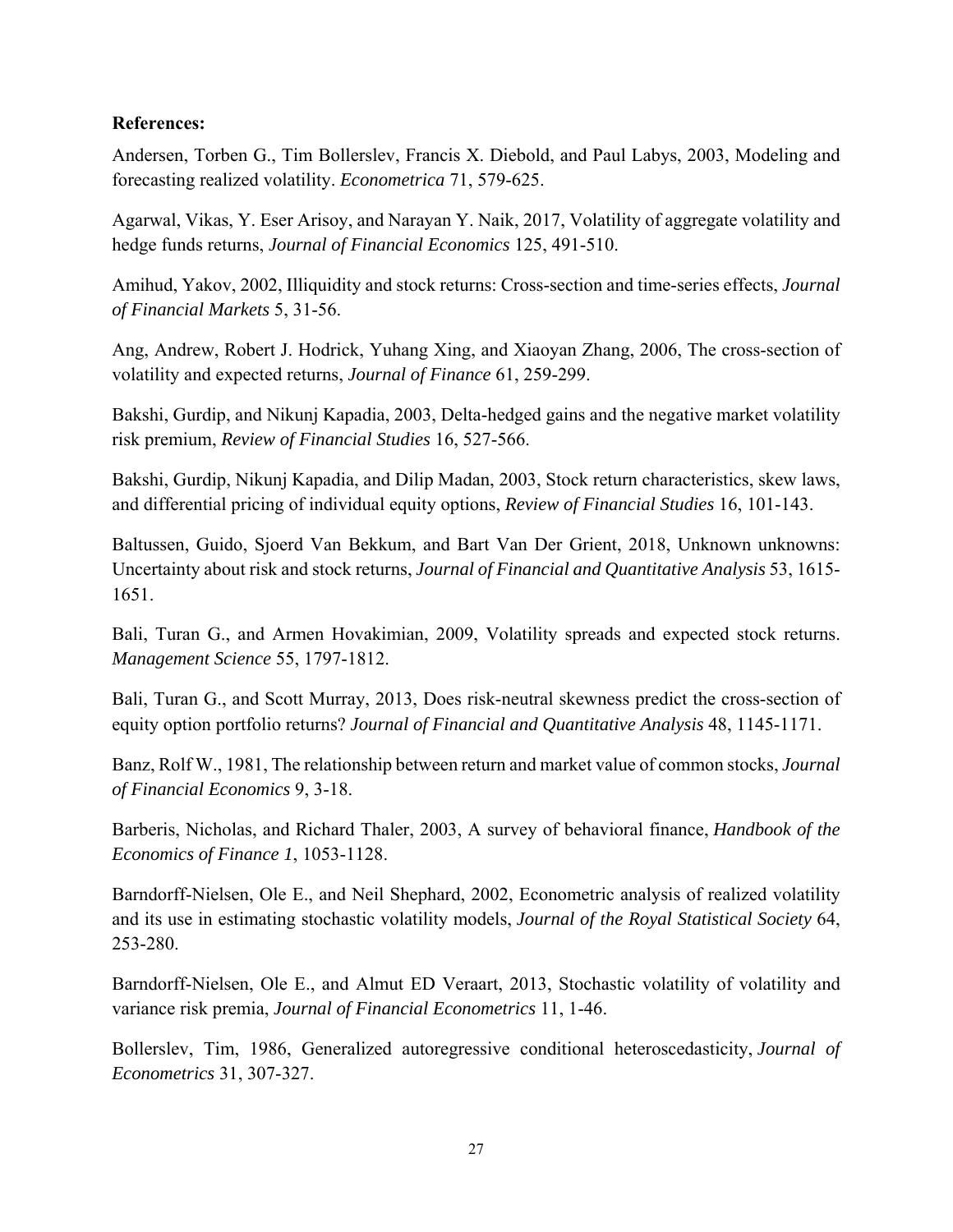Bollerslev, Tim, George Tauchen, and Hao Zhou, 2009, Expected stock return and variance risk premium, *Review of Financial Studies* 22, 4463-4492.

Bollerslev, Tim, and Viktor Todorov, 2011, Tails, fears, and risk premia, *Journal of Finance* 66, 2165-2211.

Boyer, Brain, and Keith Vorkink, 2014, Stock options as lotteries, *Journal of Finance* 69, 1485- 1527.

Campbell, John, Stefano Giglio, Christopher Polk, and Robert Turley, 2018, An intertemporal CAPM with stochastic volatility, *Journal of Financial Economics* 128, 207-233.

Cao, Jie, and Bing Han, 2013, Cross-section of option returns and idiosyncratic stock volatility, *Journal of Financial Economics* 108, 231-249.

Cao, Jie, and Bing Han, 2016, Idiosyncratic risk, costly arbitrage, and the cross-section of stock returns, *Journal of Banking and Finance* 73, 1-15.

Cao, Jie, Bing Han, Qing Tong, and Xintong Zhan, 2019, Option return predictability, Working Paper.

Cao, Jie, Yong Jin, Neil Pearson, and Dragon Tang, 2019, Does the introduction of one derivative affect another derivative? The effect of Credit Default Swaps trading on equity options, Working Paper.

Carr, Peter, and Liuren Wu, 2009, Variance risk premia, *Review of Financial Studies* 22, 1311- 1341.

Carhart, M. M., 1997, On persistence in mutual fund performance, *Journal of Finance* 52, 57-82.

Chen, Te-Feng, Tarun Chordia, San-Lin Chung, and Ji-Chai Lin, 2017, Volatility-of-volatility risk in asset pricing, Working Paper.

Christoffersen, Peter, Ruslan Goyenko, Kris Jacobs, and Mehdi Karoui, 2018, Illiquidity premia in the equity options market, *Review of Financial Studies* 31*,* 811-851*.* 

Coval, Joshua D., and Tyler Shumway, 2001, Expected options returns, *Journal of Finance* 56, 983-1009.

Cox, John C., Stephen A. Ross, and Mark Rubinstein, 1979, Option pricing: A simplified approach, *Journal of Financial Economics* 7, 229-263.

Diether, Karl B., Christopher J. Malloy, and Anna Scherbina, 2002, Differences of opinion and the cross section of stock returns, *Journal of Finance* 57, 2113-2141.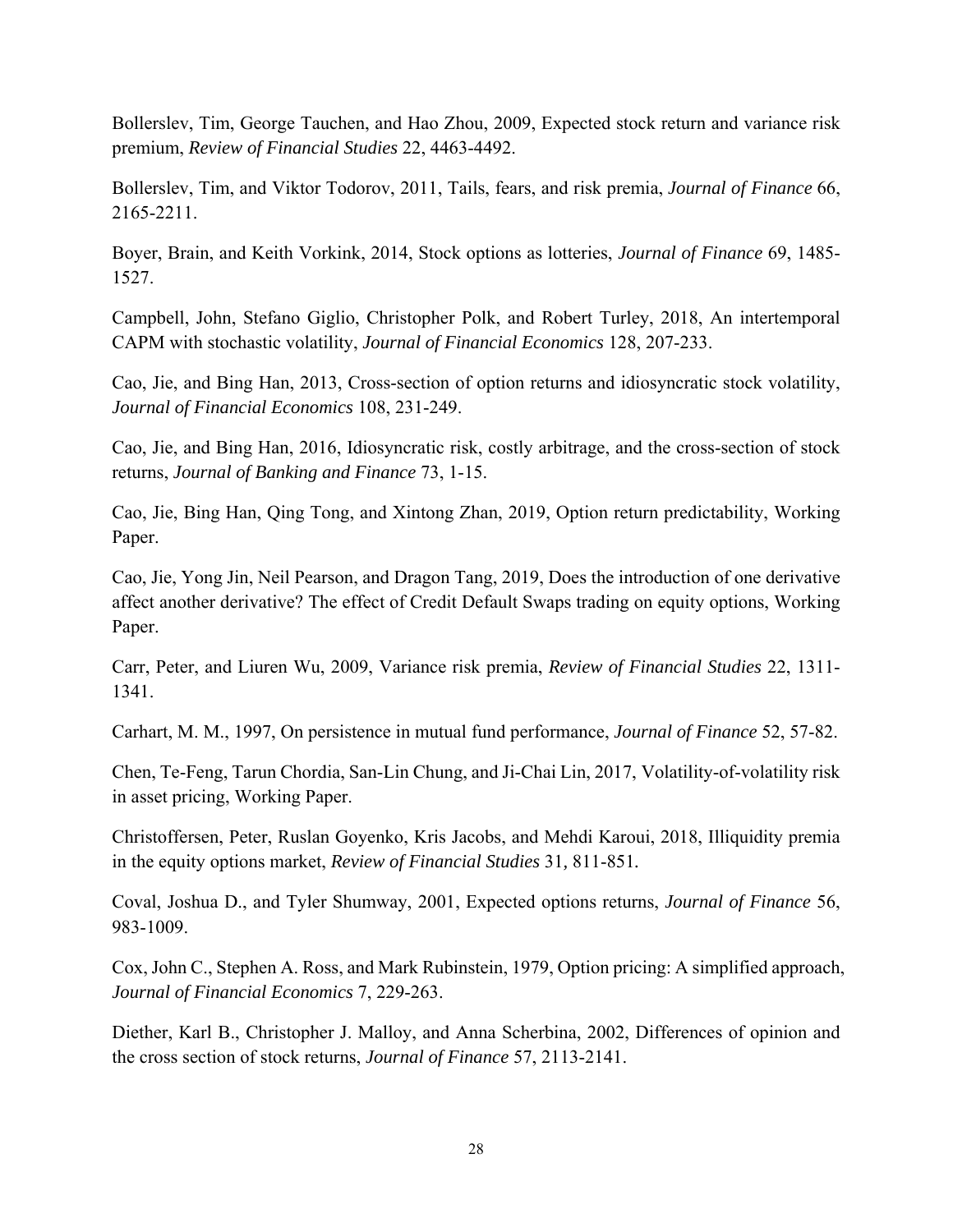Easley, David, Soeren Hvidkjaer, and Maureen O'hara, 2002, Is information risk a determinant of asset returns?, *Journal of Finance* 57, 2185-2221.

Engelberg, Joseph, David McLean, and Jeffrey Pontiff, 2018, Anomalies and news, *Journal of Finance* 73, 1971-2001.

Engle, Robert F., 1982, Autoregressive conditional heteroscedasticity with estimates of the variance of United Kingdom inflation, *Econometrica* 50, 987-1007.

Fama, Eugene F., and Kenneth R. French, 1992, The cross-section of expected stock returns, *Journal of Finance* 47, 427-465.

Fama, Eugene F., and Kenneth R. French, 2006, Profitability, investment and average returns, *Journal of Financial Economics* 82, 491-518.

Figlewski, Stephen, 1989, Options arbitrage in imperfect markets, *Journal of Finance* 44, 1289- 1311.

Figlewski, Stephen, 2017, Derivatives valuation based on arbitrage: The trade is crucial, *Journal of Futures Markets* 37, 316-237.

Figlewski, Stephen, and T. Clifton Green, 1999, Market risk and model risk for a financial institution writing options, *Journal of Finance* 54, 1465-1499.

Fu, Fangjian, 2009, Idiosyncratic risk and the cross-section of expected stock returns, *Journal of Financial Economics* 91, 24-37.

Goyal, Amit, and Alessio Saretto, 2009, Cross-section of option returns and volatility, *Journal of Financial Economics* 94, 310-326.

Han, Bing, and Yi Zhou, 2015, Individual stock variance risk premium and cross-section of stock returns, Working Paper.

Heston, Steven, 1993, A closed-form solution for options with stochastic volatility with applications to bonds and currency options, *Review of Financial Studies* 6, 327-343.

Hollstein, Fabian, and Marcel Prokopczuk, 2018, How aggregate volatility-of-volatility affects stock returns, *Review of Asset Pricing Studies* 8, 253-292*.* 

Huang, Darien, Christian Schlag, Ivan Shaliastovich, and Julian Thimme, 2019, Volatility-ofvolatility risk, *Journal of Financial and Quantitative Analysis* 54, 2423-2452.

Jegadeesh, Narasimhan, 1990, Evidence of predictable behavior in security returns, *Journal of Finance* 45, 881-898.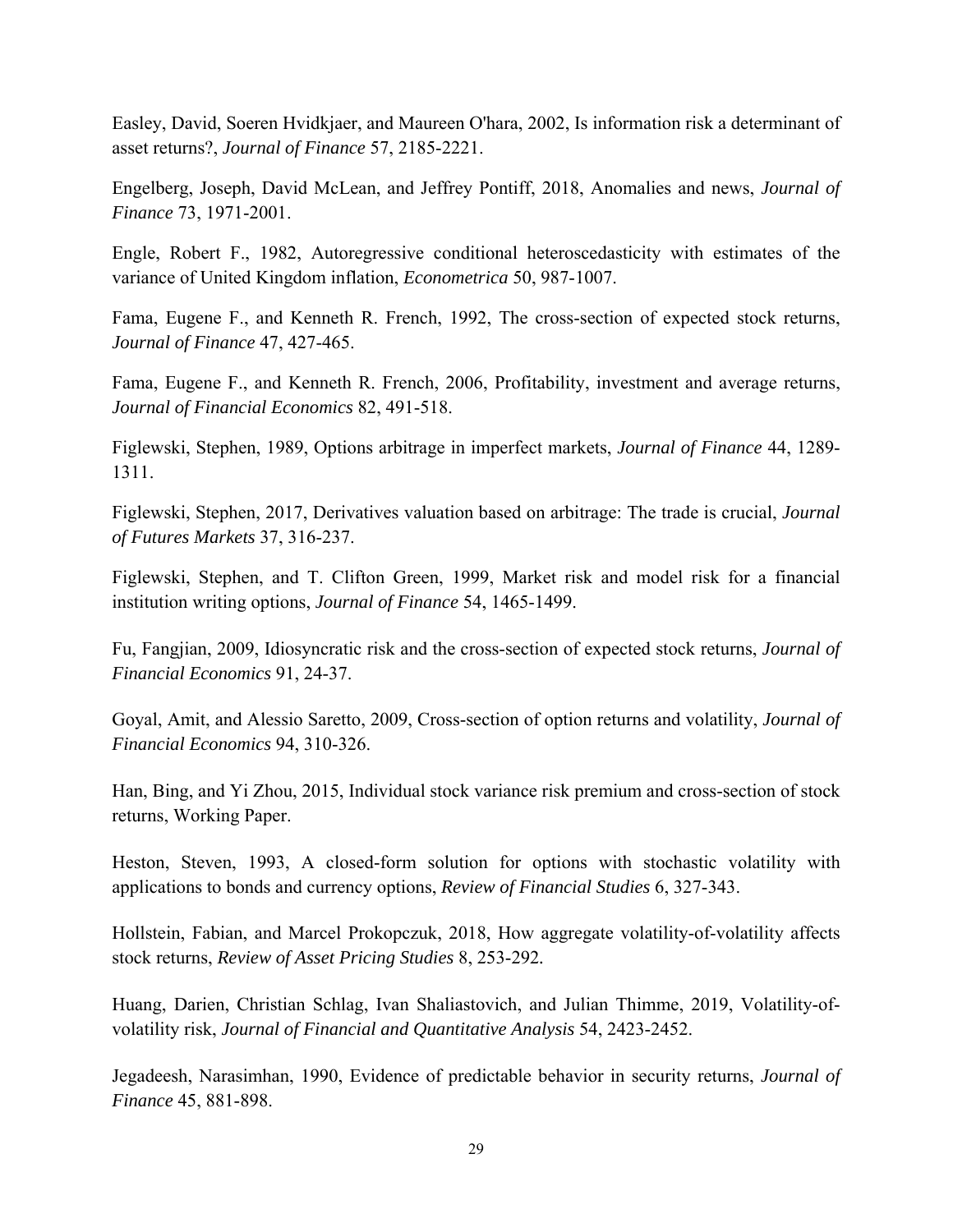Jegadeesh, Narasimhan, and Sheridan Titman, 1993, Returns to buying winners and selling losers: Implications for stock market efficiency, *Journal of Finance* 48, 65-92.

Kelly, Bryan, and Hao Jiang, 2014, Tail risk and asset prices, *Review of Financial Studies* 27, 2841-2871.

Lakonishok, Josef, Inmoo Lee, Neil Pearson, and Allen Poteshman, 2007, Option market activity, *Review of Financial Studies* 20, 813-857.

McQuade, Timothy J., 2018, Stochastic volatility and asset pricing puzzles, Working Paper, Stanford University.

Muravyev, Dmitriy, 2016, Order flow and expected option returns, *Journal of Finance* 71, 673- 708.

Newey, Whitney, and Kenneth D. West, 1987, A simple positive semi-definite, heteroskedasticity and autocorrelation consistent covariance matrix, *Econometrica* 55, 703-708.

Pagan, Adrian R., and G. William Schwert, 1990, Alternative models for conditional stock volatility, *Journal of Econometrics* 45, 267-290.

Palazzo, Berardino, 2012, Cash holdings, risk, and expected returns, *Journal of Financial Economics* 104, 162-185.

Patton, Andrew J., and Kevin Sheppard, 2015, Good volatility, bad volatility: Signed jumps and the persistence of volatility, *Review of Economics and Statistics* 97, 683-697.

Pontiff, Jeffery, and Artemiza Woodgate, 2008, Share issuance and cross-sectional returns, *Journal of Finance* 63, 921-945.

Ruan, Xinfeng, 2019, Cross section of option returns and volatility-of-volatility, *Journal of Financial Markets* forthcoming.

Stambaugh, Robert, Jianfeng Yu, and Yu Yuan, 2015, Arbitrage asymmetry and the idiosyncratic volatility puzzle, *Journal of Finance* 70, 1903-1948.

Vasquez, Aurelio, 2017, Equity volatility term structures and the cross section of option returns, *Journal of Financial and Quantitative Analysis* 52, 2727-2754.

Vasquez, Aurelio, and Xiao, Xiao, 2019, Default risk and option returns, Working Paper.

Yan, Su, 2011, Jump risk, stock returns, and slope of implied volatility smile, *Journal of Financial Economics* 99, 216-233.

Zhang, X. Frank, 2006, Information uncertainty and stock returns, *Journal of Finance* 61, 105- 137.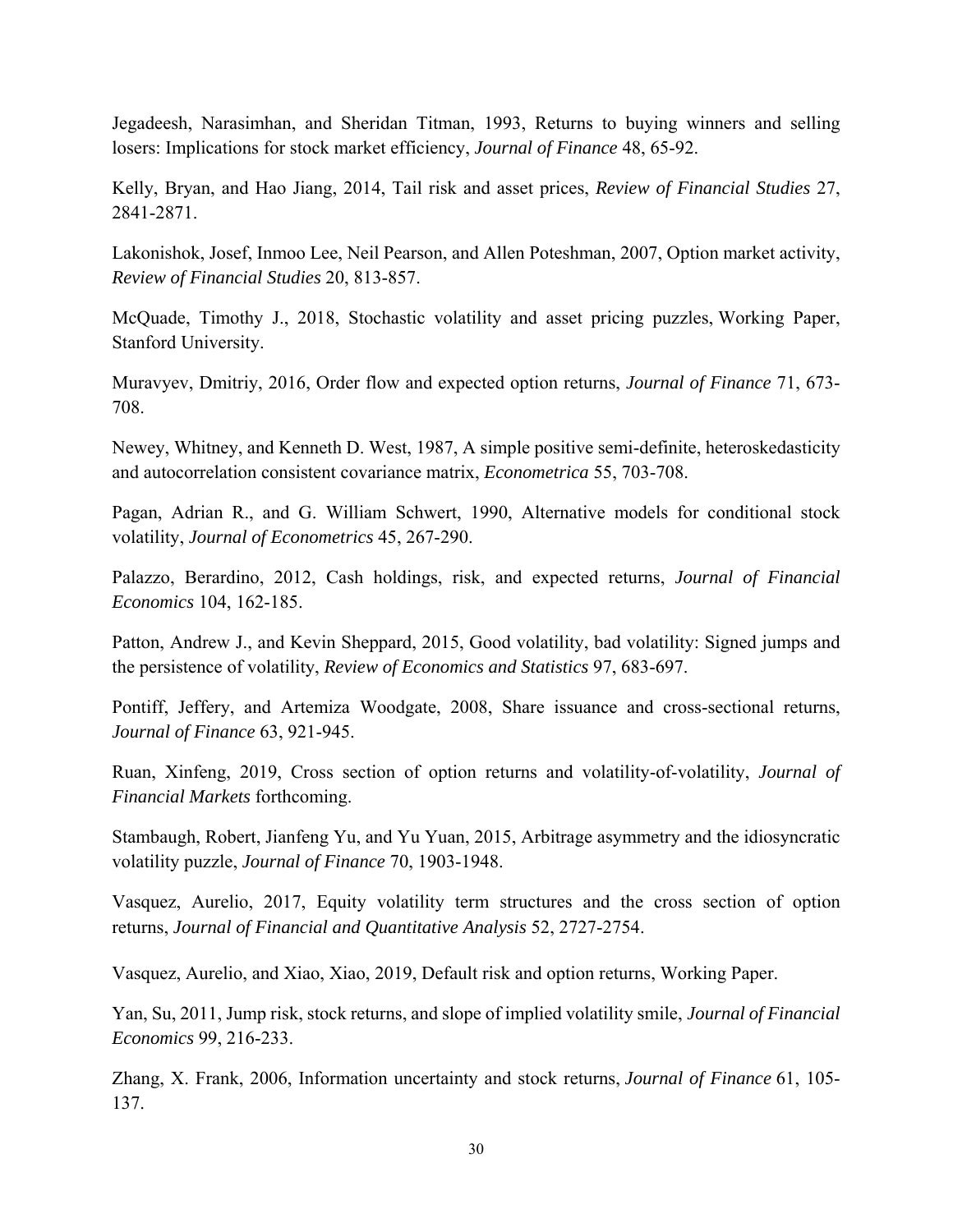#### Figure 1. Distribution of daily volatility level and the percentage change of volatility ( $\Delta \sigma / \sigma$ )

This table presents the histograms of the daily level and percentage change of the three measures of volatility estimator for the stocks in our sample during the period of January 1996 to April 2016. Figures for the distribution of EGARCH volatility, Implied Volatility, and Intraday volatility are reported in (a), (b), and (c), respectively. Figures for the distribution of the percentage change of the three measures of volatility are reported in (e), (f), and (g), respectively.

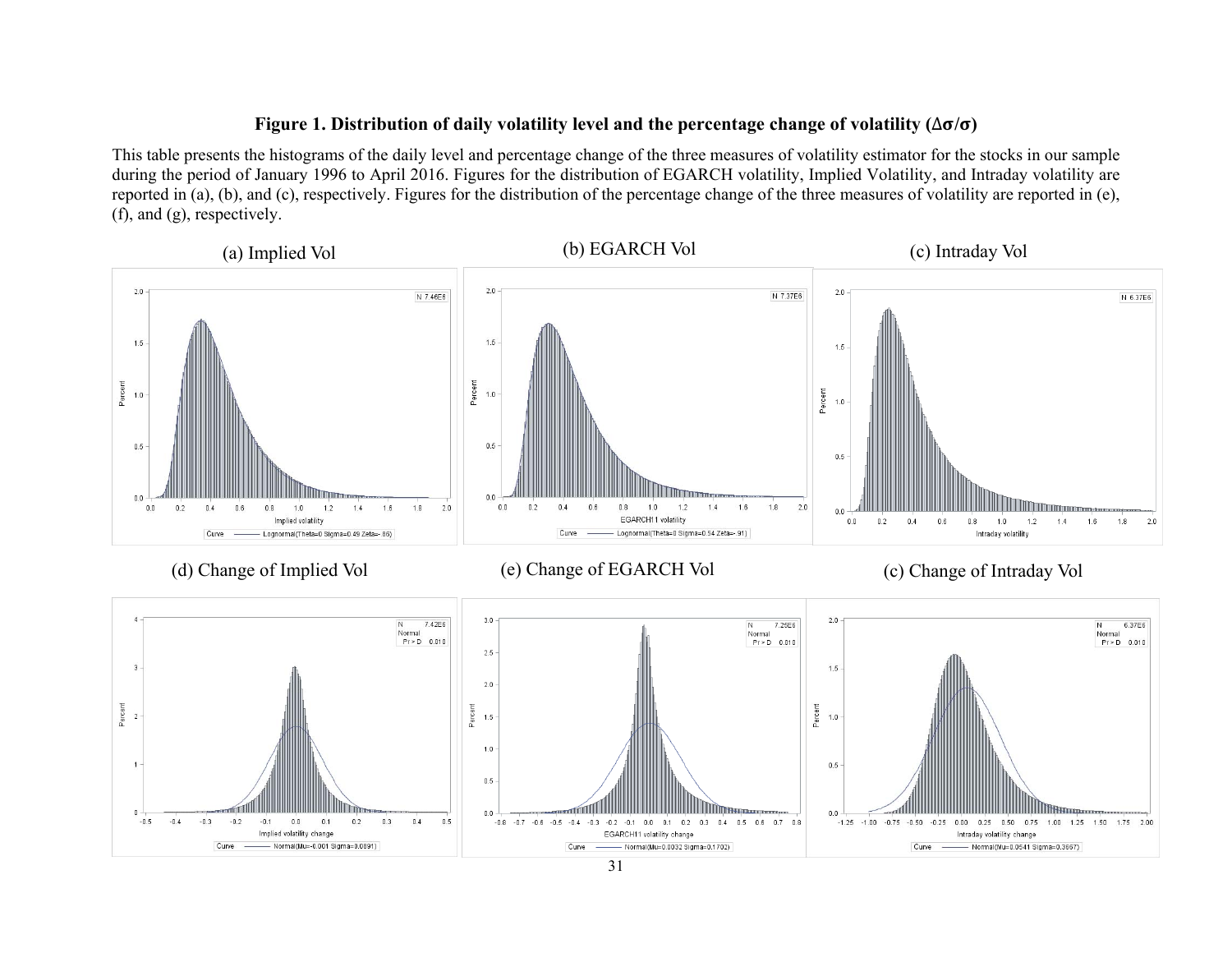#### **Table 1: Summary Statistics**

 This table reports the descriptive statistics of delta-hedged option returns. The option sample period is from January 1996 to April 2016. Panels A and B report call and put option delta-hedged gains over the initial investment. The delta-hedged gain is the change over one month or until maturity in the value of a portfolio consisting of one contract of a long call (put) position minus a delta amount on the underlying stock. The delta hedge is rebalanced daily. The initial investment is (∆\*S-C) for calls and (P-∆\*S) for puts, where ∆ is the Black-Scholes option delta, S is the underlying stock price, and C (P) is the call (put) option price. Moneyness is the ratio of the stock to option strike price. Days to maturity is the number of calendar days until the option expiration. Vega is the option vega according to the Black-Scholes model scaled by the stock price. Option bid-ask spread is the ratio of the difference between ask and bid quotes of the option to the midpoint of the bid and ask quotes at the end of each month. All of these variables are winsorized each month at the 0.5% level.

| Variables                                             |        | Mean    | Standard<br>deviation | 10 <sub>th</sub><br>percentile | Lower<br>quartile | Median  | Upper<br>quartile | 90th<br>percentile |
|-------------------------------------------------------|--------|---------|-----------------------|--------------------------------|-------------------|---------|-------------------|--------------------|
| Panel A: Call Options (327,016 observations)          |        |         |                       |                                |                   |         |                   |                    |
| Delta-hedged gain until month-end / $(\Delta^*S - C)$ | $(\%)$ | $-0.82$ | 4.90                  | $-5.08$                        | $-2.66$           | $-0.89$ | 0.75              | 3.28               |
| Delta-hedged gain until maturity / $(\Delta^*S - C)$  | (%)    | $-1.11$ | 7.58                  | $-7.20$                        | $-3.69$           | $-1.22$ | 0.92              | 4.27               |
| Moneyness $= S/K$                                     | $(\%)$ | 100.53  | 4.79                  | 95.13                          | 97.78             | 100.16  | 102.93            | 106.13             |
| Days to maturity                                      |        | 50      | $\overline{2}$        | 47                             | 50                | 50      | 51                | 52                 |
| Vega                                                  |        | 0.14    | 0.01                  | 0.13                           | 0.14              | 0.14    | 0.15              | 0.15               |
| Quoted option bid-ask spread (%)                      |        | 19.29   | 15.56                 | 5.57                           | 8.80              | 14.65   | 24.77             | 39.19              |
| Panel B: Put Options (305,710 observations)           |        |         |                       |                                |                   |         |                   |                    |
| Delta-hedged gain until maturity / $(P - \Delta^*S)$  | $(\%)$ | $-0.48$ | 4.36                  | $-4.33$                        | $-2.33$           | $-0.76$ | 0.83              | 3.36               |
| Delta-hedged gain until month-end / $(P - \Delta^*S)$ | $(\%)$ | $-0.82$ | 7.69                  | $-6.20$                        | $-3.31$           | $-1.14$ | 0.95              | 4.31               |
| Moneyness $= S/K$                                     | $(\%)$ | 99.82   | 4.56                  | 94.55                          | 97.27             | 99.81   | 102.25            | 105.16             |
| Days to maturity                                      |        | 50      | $\overline{2}$        | 47                             | 50                | 50      | 51                | 52                 |
| Vega                                                  |        | 0.14    | 0.01                  | 0.13                           | 0.14              | 0.14    | 0.15              | 0.15               |
| Quoted option bid-ask spread (%)                      |        | 20.53   | 16.36                 | 5.96                           | 9.48              | 15.61   | 26.39             | 41.54              |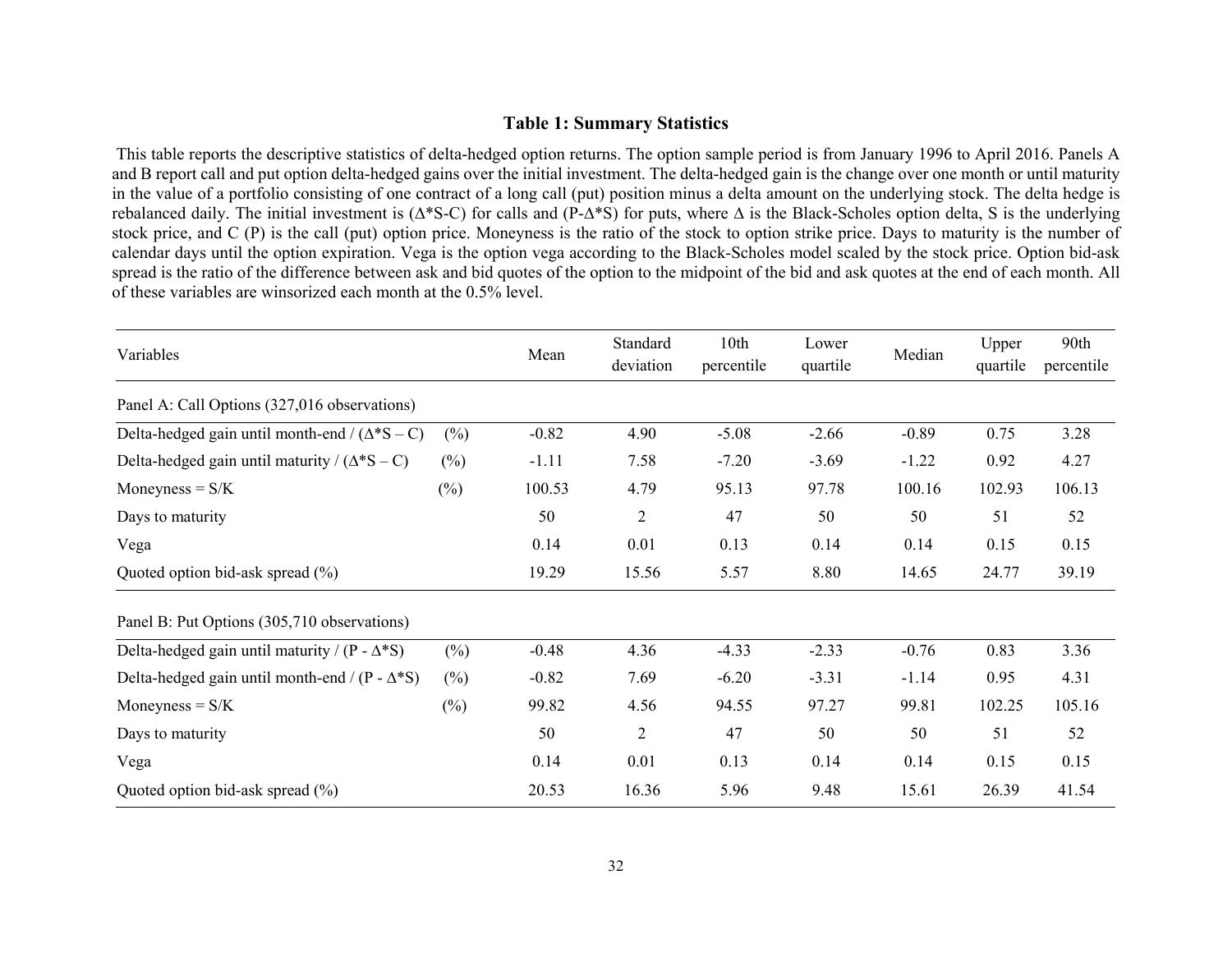#### **Table 2: Summary Statistics of Moments of Volatility Changes**

This table reports the descriptive statistics of volatility-of-volatility (VOV), skewness-of-volatility (SOV) and kurtosis-of-volatility (KOV). In Panel A, B, and C, VOV, SOV and KOV are the volatility, skewness and kurtosis of the percentage change of volatility ( $\Delta \sigma / \sigma$ ) in each month. Panel D reports the correlation matrix of the 3 VOV measures. Under each definition, we calculate volatility moments using three measures of volatility. Panel A is based on the daily at-the-money implied volatility (delta=50) from the volatility surface file provided by OptionMetrics IvyDB database. Panel B is based on daily volatility estimated using an EGARCH model. Each month for each stock, the daily realized volatility is estimated from the EGARCH (1,1) model using a rolling window of daily returns over the past 12-month period. Panel C is based on the daily intraday volatility calculated with five-minute log returns provided by TAQ.

|                                                                              |                   | Standard  | 10th                | Lower    |        | Upper    | 90th       |
|------------------------------------------------------------------------------|-------------------|-----------|---------------------|----------|--------|----------|------------|
| Variable                                                                     | Mean              | Deviation | percentile          | Quartile | Median | Quartile | percentile |
| Panel A: Based on Daily Option Implied Volatility, 324,765 observations      |                   |           |                     |          |        |          |            |
| Vol level $\sigma$                                                           | 0.48              | 0.25      | 0.23                | 0.30     | 0.43   | 0.60     | 0.80       |
| VOV (Vol of $\Delta\sigma/\sigma$ )                                          | 0.09              | 0.08      | 0.04                | 0.05     | 0.07   | 0.10     | 0.15       |
| SOV (Skew of $\Delta \sigma/\sigma$ )                                        | 0.22              | 0.96      | $-0.84$             | $-0.29$  | 0.21   | 0.73     | 1.35       |
| KOV (Kurt of $\Delta \sigma/\sigma$ )                                        | 1.34              | 2.64      | $-0.84$             | $-0.34$  | 0.51   | 2.03     | 4.57       |
| Panel B: Based on EGARCH (1,1) Daily Return Volatility, 304,884 observations |                   |           |                     |          |        |          |            |
| Vol level $\sigma$                                                           | 0.47              | 0.30      | 0.20                | 0.28     | 0.40   | 0.58     | 0.82       |
| VOV (Vol of $\Delta\sigma/\sigma$ )                                          | 0.19              | 0.23      | 0.05                | 0.08     | 0.13   | 0.23     | 0.38       |
| SOV (Skew of $\Delta\sigma/\sigma$ )                                         | 0.89              | 1.05      | $-0.28$             | 0.24     | 0.83   | 1.51     | 2.24       |
| KOV (Kurt of $\Delta \sigma/\sigma$ )                                        | 1.98              | 3.34      | $-0.87$             | $-0.25$  | 0.90   | 3.02     | 6.33       |
| Panel C: Based on 5-Min Intraday Return Volatility, 277,678 observations     |                   |           |                     |          |        |          |            |
| Vol level $\sigma$                                                           | 0.45              | 0.34      | 0.16                | 0.23     | 0.35   | 0.55     | 0.86       |
| VOV (Vol of $\Delta\sigma/\sigma$ )                                          | 0.39              | 0.20      | 0.23                | 0.27     | 0.35   | 0.45     | 0.59       |
| SOV (Skew of $\Delta \sigma/\sigma$ )                                        | 0.94              | 0.85      | 0.02                | 0.37     | 0.81   | 1.38     | 2.09       |
| KOV (Kurt of $\Delta\sigma/\sigma$ )                                         | 1.59              | 3.20      | $-0.93$             | $-0.45$  | 0.48   | 2.37     | 5.76       |
| Panel D: Correlation Matrix of Three Volatility-of-Volatility Measures       |                   |           |                     |          |        |          |            |
|                                                                              | <b>EGARCH-VOV</b> |           | <b>INTRADAY-VOV</b> |          |        |          |            |
| <b>IMPLIED-VOV</b>                                                           | 0.07              |           | 0.08                |          |        |          |            |

EGARCH-VOV 0.12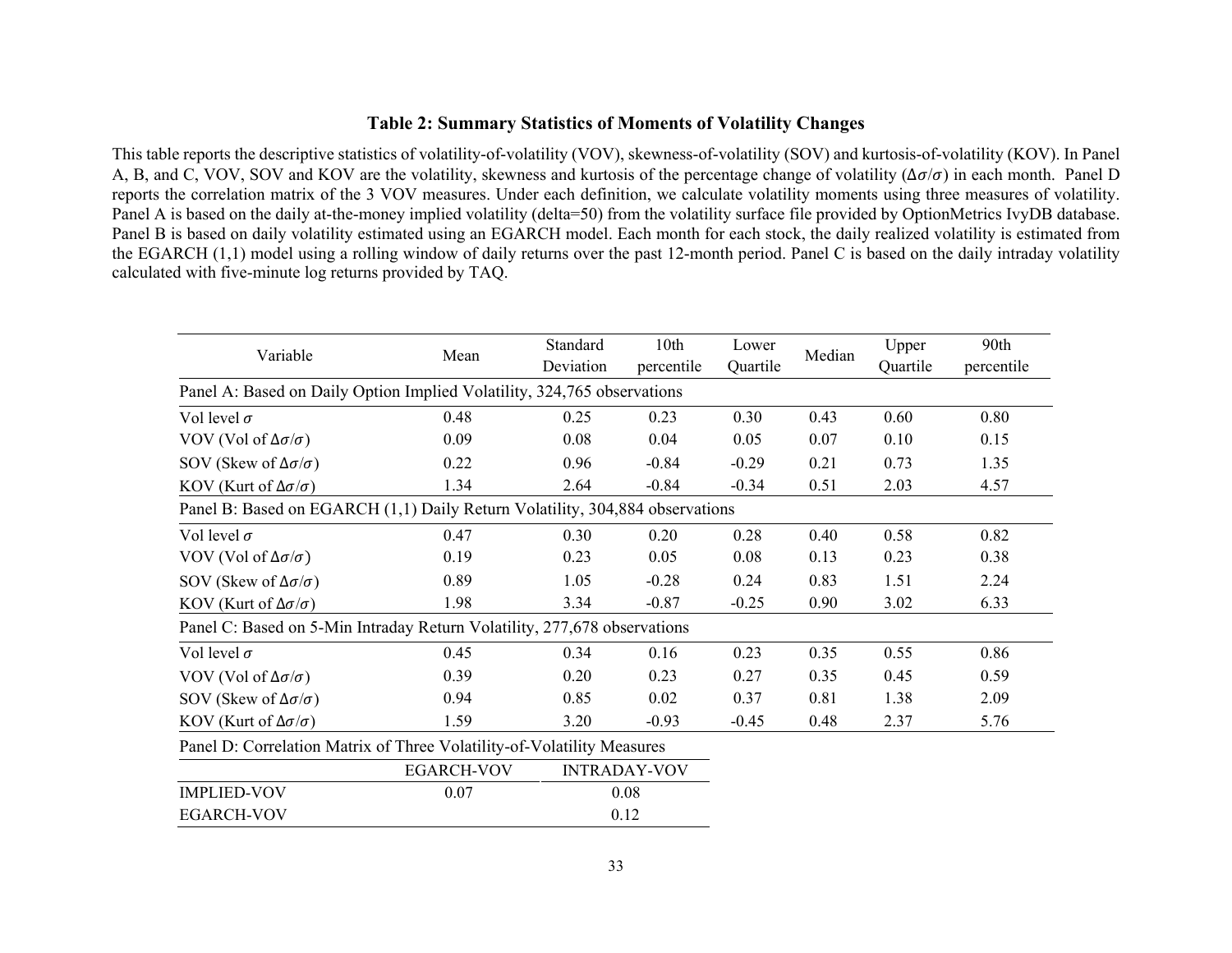#### **Table 3: Delta-Hedged Option Returns and Volatility-of-Volatility**

This table reports the average coefficients from monthly Fama-MacBeth regressions of delta-hedged option returns for call and put options. We use 3 volatility-of-volatility (VOV) measures. IMPLIED-VOV is calculated using daily at-the-money implied volatility (delta=50) from the volatility surface file provided by OptionMetrics IvyDB database. EGARCH-VOV is calculated based on daily volatility estimated using an EGARCH model. Each month for each stock, the daily realized volatility is estimated from the EGARCH (1,1) model using a rolling window of daily returns over the past 12 months. INTRADAY-VOV is calculated using daily intraday volatility calculated with five-minute returns from TAQ database. VOV is defined as the standard deviation of percentage change of volatility ( $\Delta \sigma/\sigma$ ) in each month. Panel A reports the delta-hedged gain until month end / ( $\Delta$ \*S - C), and Panel B reports four definitions of option returns: (1) delta-hedged gain until month-end / stock price, (2) delta-hedged gain until month-end / option price, (3) deltahedged gain until maturity / ( $\Delta$ \*S - C), and (4) delta-hedged gain until week end / ( $\Delta$ \*S - C). All independent variables are winsorized each month at the 0.5% level. The sample period is from January 1996 to April 2016. We report in brackets Newey-West (1987) t-statistics.

| Fama-Macbeth        |             | Call Options<br>Delta-hedged gain until month end $/ (\Delta$ *S-C) |             |             | Put Options<br>Delta-hedged gain until month end / $(P-A*S)$ |             |             |             |
|---------------------|-------------|---------------------------------------------------------------------|-------------|-------------|--------------------------------------------------------------|-------------|-------------|-------------|
| Regressions         |             |                                                                     |             |             |                                                              |             |             |             |
| <b>IMPLIED-VOV</b>  | $-3.002***$ |                                                                     |             | $-2.830***$ | $-1.552***$                                                  |             |             | $-1.309***$ |
|                     | $(-6.30)$   |                                                                     |             | $(-5.43)$   | $(-3.88)$                                                    |             |             | $(-2.92)$   |
| EGARCH-VOV          |             | $-0.988***$                                                         |             | $-0.818***$ |                                                              | $-0.746***$ |             | $-0.649***$ |
|                     |             | $(-10.08)$                                                          |             | $(-7.51)$   |                                                              | $(-11.10)$  |             | $(-9.20)$   |
| <b>INTRADAY-VOV</b> |             |                                                                     | $-1.110***$ | $-0.954***$ |                                                              |             | $-0.908***$ | $-0.826***$ |
|                     |             |                                                                     | $(-6.53)$   | $(-5.64)$   |                                                              |             | $(-7.04)$   | $(-6.38)$   |
| Intercept           | $-0.555***$ | $-0.600***$                                                         | $-0.336$ ** | $-0.060$    | $-0.422***$                                                  | $-0.389***$ | $-0.174$    | $-0.012$    |
|                     | $(-4.64)$   | $(-5.05)$                                                           | $(-2.54)$   | $(-0.45)$   | $(-3.69)$                                                    | $(-3.26)$   | $(-1.37)$   | $(-0.10)$   |
| Adj. $R^2$          | 0.003       | 0.002                                                               | 0.004       | 0.009       | 0.003                                                        | 0.002       | 0.004       | 0.008       |

Panel A: Delta-hedged option return and volatility-of-volatility

Panel B: Alternative dependent variables

|                     |                  | Call Options     |                                     |                   | Put Options      |                  |                     |                   |
|---------------------|------------------|------------------|-------------------------------------|-------------------|------------------|------------------|---------------------|-------------------|
|                     | Gain until month | Gain until month | Gain until maturity Gain until week |                   | Gain until month | Gain until month | Gain until maturity | Gain until week   |
|                     | Stock price      | Option price     | $(\Delta^*S - C)$                   | $(\Delta^*S - C)$ | Stock price      | Option price     | $(\Delta^*S - C)$   | $(\Delta^*S - C)$ |
| <b>IMPLIED-VOV</b>  | $-0.771***$      | $3.690*$         | $-4.494***$                         | $-0.736***$       | $-0.529***$      | $-2.415***$      | $-0.765***$         | $-0.105***$       |
|                     | $(-6.52)$        | $(-4.79)$        | $(-8.02)$                           | $(-3.05)$         | $(-8.38)$        | $(-6.09)$        | $(-7.89)$           | $(-3.85)$         |
| <b>IMPLIED-VOV</b>  | $-0.771***$      | $3.690*$         | $-4.494***$                         | $-0.736***$       | $-0.781$ **      | $7.963**$        | $-1.723***$         | 0.119             |
|                     | $(-4.42)$        | (1.85)           | $(-6.58)$                           | $(-2.98)$         | $(-2.04)$        | (2.20)           | $(-2.99)$           | (0.76)            |
| <b>INTRADAY-VOV</b> | $-0.350***$      | $-4.627***$      | $-1.145***$                         | $-0.179***$       | $-0.750***$      | $-4.538***$      | $-0.975***$         | $-0.161***$       |
|                     | $(-5.22)$        | $(-7.42)$        | $(-4.95)$                           | $(-3.99)$         | $(-6.32)$        | $(-6.75)$        | $(-5.30)$           | $(-4.30)$         |
| Intercept           | $-0.090$         | $-2.053***$      | $-0.023$                            | $0.179***$        | $-0.092$         | $-1.570$         | $-0.250$            | $0.180***$        |
|                     | $(-1.44)$        | $(-2.21)$        | $(-0.13)$                           | (3.27)            | $(-0.75)$        | $(-1.51)$        | $(-1.43)$           | (3.83)            |
| Adj. $R^2$          | 0.009            | 0.006            | 0.007                               | 0.008             | 0.008            | 0.006            | 0.006               | 0.006             |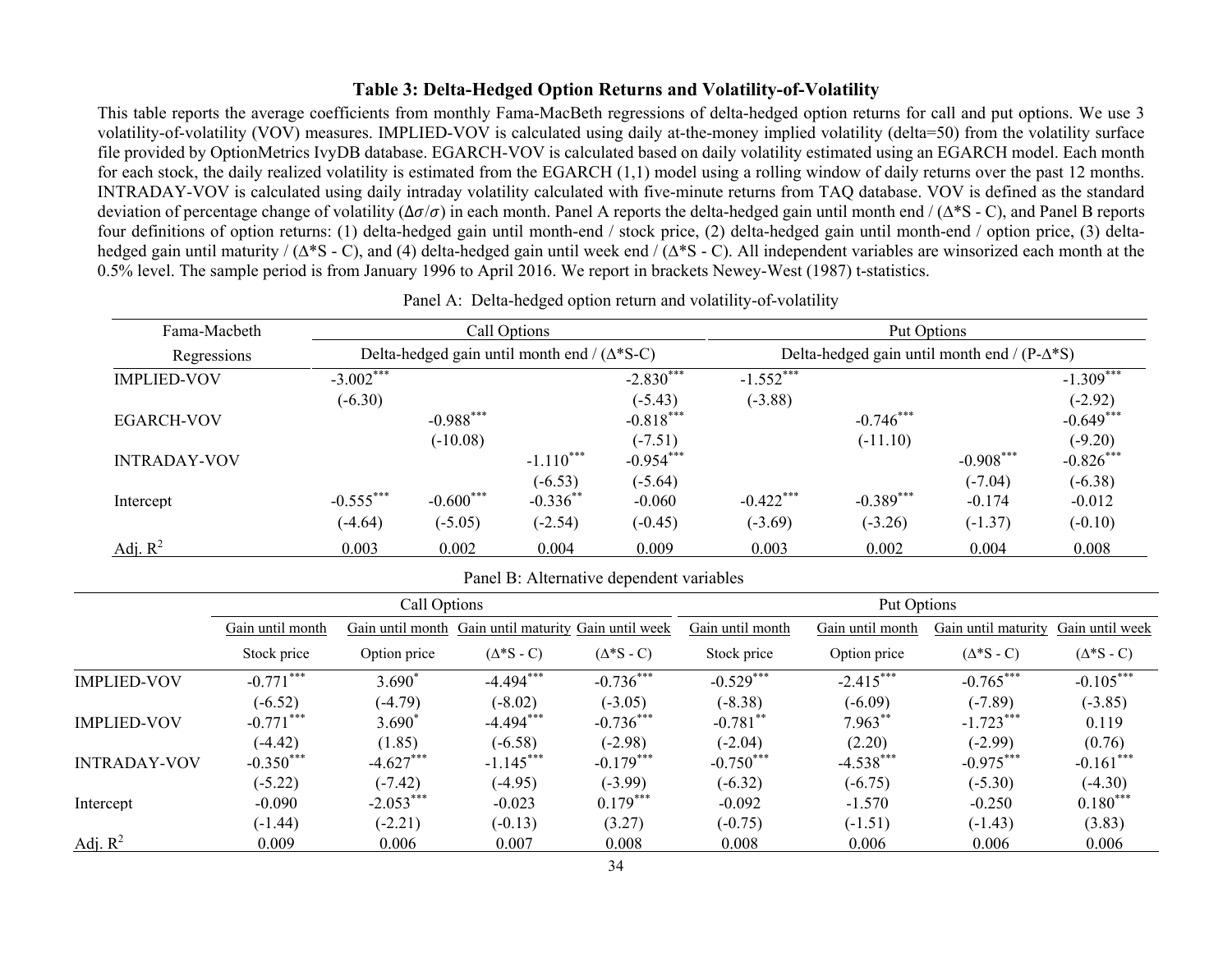#### **Table 4: Option Portfolio Returns and Alphas (Sorted on VOV)**

This table reports average portfolio returns for quintile portfolios ranked by four measures of volatility-of-volatility (VOV): IMPLIED-VOV, EGARCH-VOV, INTRADAY-VOV, and Combined-VOV as described in Table 3. The Combined VOV is computed as the average of the ranking percentile of the 3 individual VOV measures. We report average delta-neutral call writing returns with equal weighting (EW) and open interest weighting (OW) which weights by the market value of the option open interest. Panel A reports summary statistics. Panel B reports the average deltaneutral call writing for each quintile portfolio and the return spread that longs quintile 5 and shorts quintile 1. Panel C reports 3-factor, 5-factor, and 7-factor alphas which are derived from the Fama-French 3-factor model, the 5-factor model which adds momentum and the zero-beta straddle return of the S&P 500 Index option from Coval and Shumway (2001), and the 7-factor model which adds the change in VIX and the Kelly and Jiang (2014) tail risk factor. The sample period is from January 1996 to April 2016. We report in brackets Newey-West (1987) t-statistics.

| Mean                                         | Standard  | $10^{\text{th}}$ | Lower          |                | Median         | Upper    | 90 <sup>th</sup> |
|----------------------------------------------|-----------|------------------|----------------|----------------|----------------|----------|------------------|
|                                              | deviation | percentile       | quartile       |                |                | quartile | percentile       |
| 1.37                                         | 5.75      | $-2.91$          | $-0.26$        |                | 1.32           | 3.34     | 6.17             |
|                                              |           |                  |                |                |                |          |                  |
| Panel B: Portfolio returns sorted on VOV (%) |           |                  |                |                |                |          |                  |
| Sorted on                                    | Weight    |                  | $\overline{2}$ | $\overline{3}$ | $\overline{4}$ | 5        | $(5-1)$          |
| <b>IMPLIED-VOV</b>                           | EW        | 0.89             | 1.09           | 1.26           | 1.54           | 1.77     | $0.88***$        |
|                                              |           | (6.39)           | (8.76)         | (9.95)         | (12.49)        | (14.21)  | (13.77)          |
|                                              | <b>OW</b> | 0.93             | 1.12           | 1.31           | 1.63           | 1.97     | $1.04***$        |
|                                              |           | (6.84)           | (9.21)         | (10.61)        | (13.28)        | (15.80)  | (13.38)          |
| <b>EGARCH-VOV</b>                            | EW        | 1.15             | 1.16           | 1.25           | 1.38           | 1.68     | $0.52***$        |
|                                              |           | (8.48)           | (9.28)         | (10.27)        | (10.92)        | (13.62)  | (10.46)          |
|                                              | <b>OW</b> | 1.16             | 1.18           | 1.30           | 1.42           | 1.73     | $0.57***$        |
|                                              |           | (8.67)           | (9.53)         | (10.93)        | (11.85)        | (14.08)  | (9.95)           |
| <b>INTRADAY-VOV</b>                          | EW        | 1.08             | 1.12           | 1.21           | 1.30           | 1.56     | $0.47***$        |
|                                              |           | (8.63)           | (8.34)         | (8.47)         | (9.16)         | (9.98)   | (5.28)           |
|                                              | <b>OW</b> | 1.12             | 1.18           | 1.27           | 1.36           | 1.65     | $0.54***$        |
|                                              |           | (9.34)           | (8.88)         | (8.84)         | (9.80)         | (11.34)  | (6.35)           |
| Combined-VOV                                 | EW        | 0.85             | 1.04           | 1.20           | 1.39           | 1.77     | $0.92***$        |
|                                              |           | (6.07)           | (7.49)         | (9.56)         | (9.42)         | (12.51)  | (15.62)          |
|                                              | <b>OW</b> | 0.89             | 1.09           | 1.27           | 1.46           | 1.96     | $1.06***$        |
|                                              |           | (6.47)           | (8.05)         | (10.45)        | (9.98)         | (14.51)  | (15.03)          |

Panel A: Summary statistics of the return to covered calls until month end (with daily rebalance) (%)

#### Panel C: Alphas of the 5-1 return spread

| Sorted on           | Weight    |           | Raw return |           | 3-factor Alpha |           | 5-factor Alpha | 7-factor Alpha |         |
|---------------------|-----------|-----------|------------|-----------|----------------|-----------|----------------|----------------|---------|
| <b>IMPLIED-VOV</b>  | EW        | $0.88***$ | (13.77)    | $0.88***$ | (13.64)        | $0.92***$ | (12.18)        | $0.89***$      | (11.62) |
|                     | <b>OW</b> | $1.04***$ | (13.38)    | $1.04***$ | (12.99)        | $1.09***$ | (11.47)        | $1.07***$      | (10.16) |
| EGARCH-VOV          | EW        | $0.52***$ | (10.46)    | $0.54***$ | (10.16)        | $0.56***$ | (8.43)         | $0.59***$      | (7.00)  |
|                     | <b>OW</b> | $0.57***$ | (9.95)     | $0.58***$ | (9.54)         | $0.60***$ | (7.82)         | $0.64***$      | (6.67)  |
| <b>INTRADAY-VOV</b> | EW        | $0.47***$ | (5.28)     | $0.47***$ | (5.15)         | $0.48***$ | (4.58)         | $0.38***$      | (3.01)  |
|                     | <b>OW</b> | $0.54***$ | (6.35)     | $0.52***$ | (6.02)         | $0.52***$ | (4.94)         | $0.45***$      | (3.50)  |
| Combined-VOV        | EW        | $0.92***$ | (15.62)    | $0.92***$ | (14.67)        | $0.91***$ | (11.37)        | $0.90***$      | (11.31) |
|                     | <b>OW</b> | $1.06***$ | (15.03)    | $1.06***$ | (14.10)        | $1.07***$ | (11.48)        | $1.08***$      | (11.29) |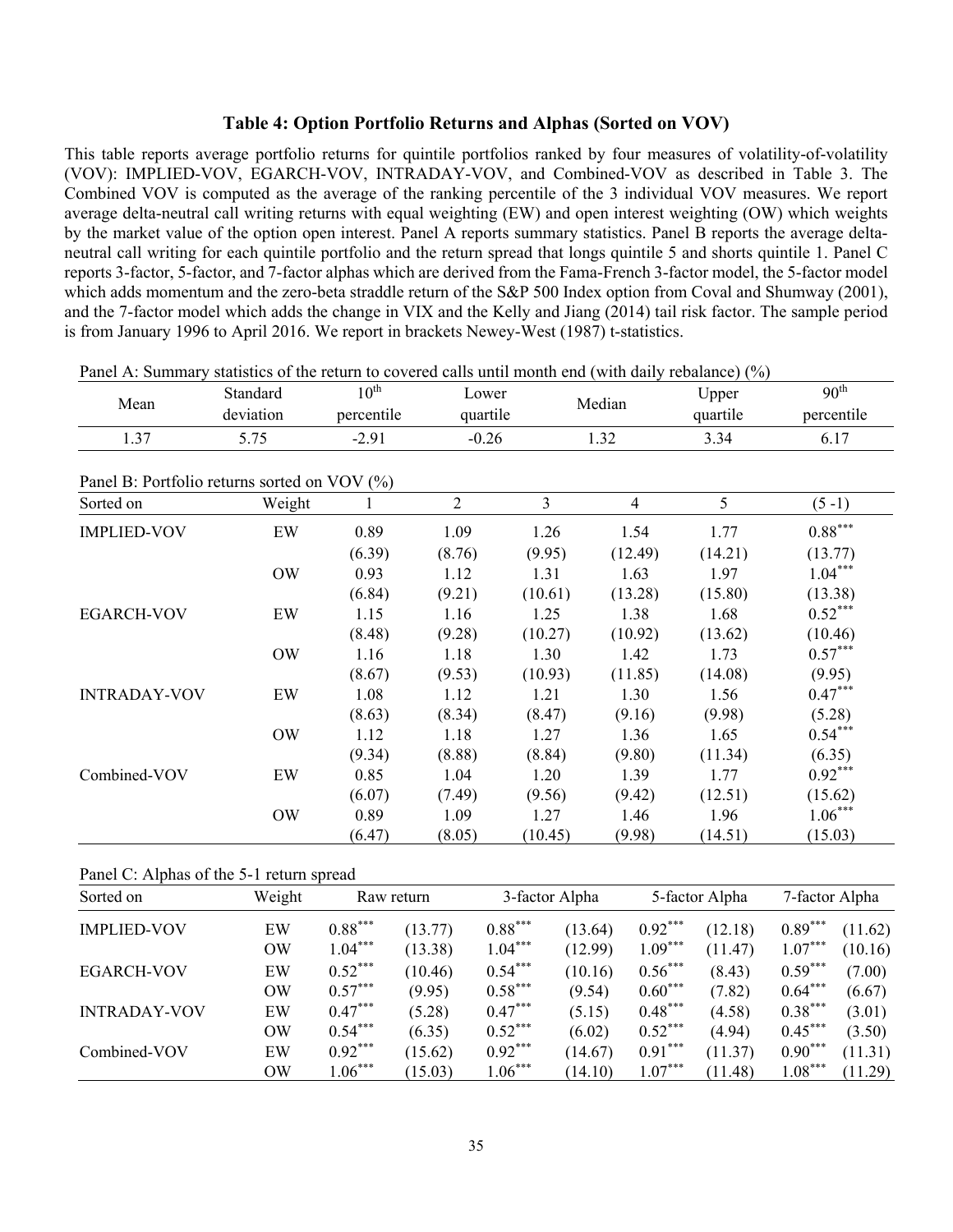#### **Table 5: Volatility of Positive and Negative Volatility Percentage Change**

This table reports the average coefficients from monthly Fama-MacBeth regressions of delta-hedged option returns until the month's end for call options. VOV+ is defined as the volatility of positive volatility percentage changes and VOV- is defined as the volatility of negative volatility percentage changes in the past month. Panels A and B show univariate regression results of VOV+ and VOV-, respectively. Panel C shows bivariate regression results of VOV+ and VOV-. We report in brackets Newey-West (1987) tstatistics.

| Panel A: VOV+                                      |             |             |             |  |  |  |  |
|----------------------------------------------------|-------------|-------------|-------------|--|--|--|--|
| <b>IMPLIED</b><br><b>EGARCH</b><br><b>INTRADAY</b> |             |             |             |  |  |  |  |
| Intercept                                          | $-0.006***$ | $-0.006***$ | $-0.006***$ |  |  |  |  |
|                                                    | $(-5.06)$   | $(-5.52)$   | $(-4.41)$   |  |  |  |  |
| VOV+                                               | $-0.038***$ | $-0.009***$ | $-0.008***$ |  |  |  |  |
|                                                    | $(-6.78)$   | $(-11.07)$  | $(-5.09)$   |  |  |  |  |
| Adj. $R^2$                                         | 0.005       | 0.002       | 0.003       |  |  |  |  |

| Panel B: VOV- |  |  |
|---------------|--|--|
|               |  |  |

| <b>IMPLIED</b> | <b>EGARCH</b> | <b>INTRADAY</b> |
|----------------|---------------|-----------------|
| $-0.008***$    | $-0.006***$   | $-0.002$        |
| $(-6.82)$      | $(-4.66)$     | $(-1.30)$       |
| 0.004          | $-0.030***$   | $-0.043***$     |
| (0.51)         | $(-10.46)$    | $(-8.08)$       |
| 0.002          | 0.002         | 0.003           |
|                |               |                 |

#### Panel C: VOV+ and VOV-

|            | <b>IMPLIED</b> | <b>EGARCH</b> | <b>INTRADAY</b> |
|------------|----------------|---------------|-----------------|
| Intercept  | $-0.008***$    | $-0.006***$   | $-0.002$        |
|            | $(-6.93)$      | $(-4.90)$     | $(-1.46)$       |
| $VOV+$     | $-0.066$ ***   | $-0.007***$   | $-0.005***$     |
|            | $(-7.84)$      | $(-7.07)$     | $(-3.68)$       |
| VOV-       | $0.085***$     | $-0.014***$   | $-0.031***$     |
|            | (7.07)         | $(-4.13)$     | $(-7.39)$       |
| Adj. $R^2$ | 0.008          | 0.003         | 0.004           |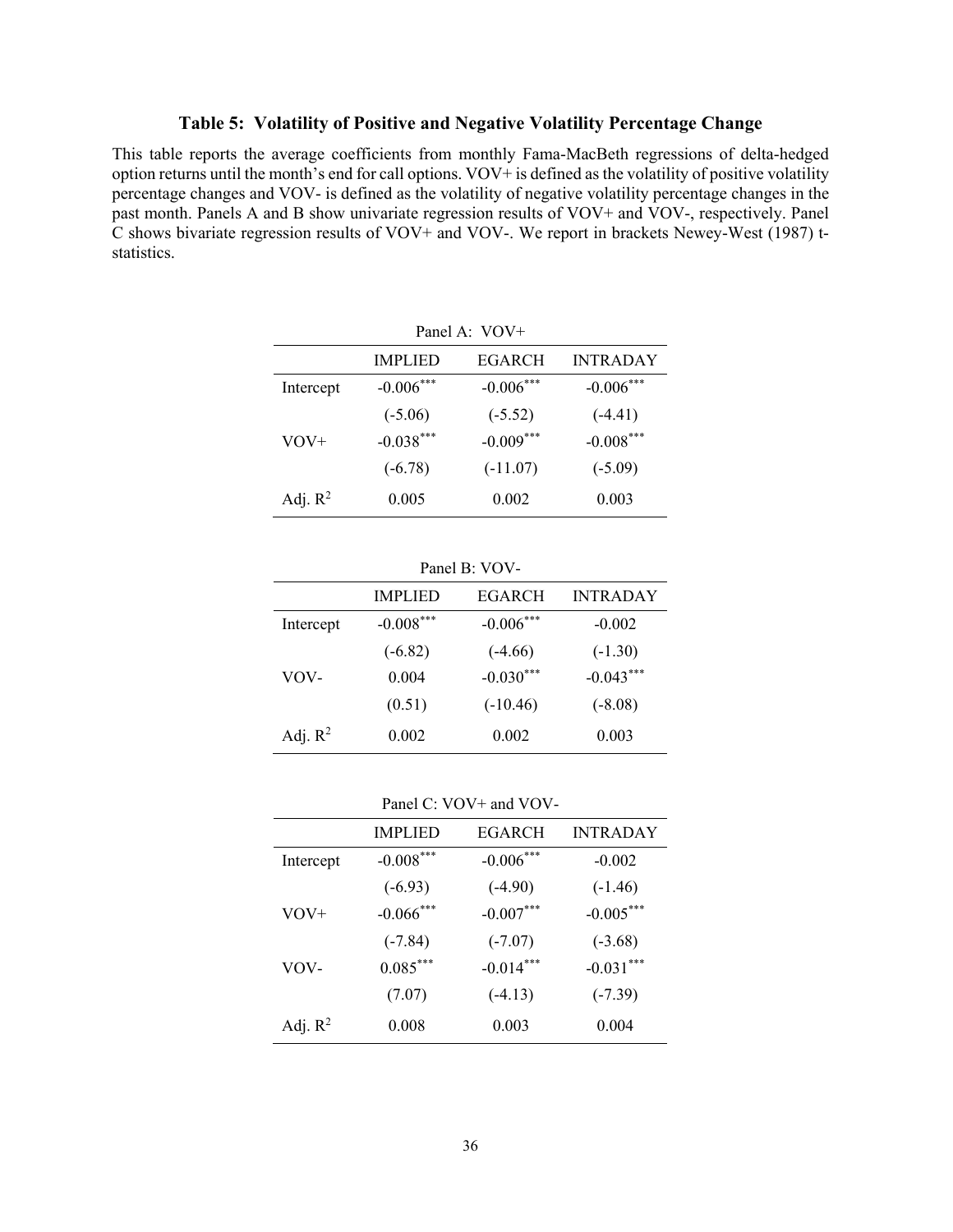#### **Table 6: Impact of Earnings Announcements on 5-1 Return Spread**

This table reports the average equal weighted 5-1 return spread during months with and without earnings announcements. The return is the daily rebalanced and compounded return of the delta-neutral call writing strategy. The first column reports the average return spread of all stocks for the full sample. The second column reports the average return spread in the months without earnings announcements. The third column reports the average return spread in the months with earnings announcements. The fourth column reports the average return spread over the three-day event window [-1,1] in the months with earnings announcements. The fifth column reports the average return spread over the other days in the event months. We report the return spread in each period for IMPLIED-VOV, EGARCH-VOV, and INTRADAY-VOV. The sample period is from January 1996 to April 2016. We report in brackets Newey-West (1987) tstatistics.

|                     | All Stocks        | Without<br>Earnings<br>Events | With Earnings Events |                               |                               |  |
|---------------------|-------------------|-------------------------------|----------------------|-------------------------------|-------------------------------|--|
|                     | <b>Full Month</b> | Full Month                    | <b>Full Month</b>    | Over $[-1,1]$<br>Event window | Over other days<br>in a month |  |
| <b>IMPLIED-VOV</b>  | $1.04***$         | $1.04***$                     | $0.84***$            | 0.10                          | $0.87***$                     |  |
|                     | (13.28)           | (11.69)                       | (6.47)               | (1.29)                        | (5.35)                        |  |
| <b>EGARCH-VOV</b>   | $0.57***$         | $0.68***$                     | $0.34***$            | 0.08                          | $0.22***$                     |  |
|                     | (9.94)            | (10.08)                       | (2.99)               | (1.00)                        | (2.18)                        |  |
| <b>INTRADAY-VOV</b> | $0.53***$         | $0.56***$                     | $0.44***$            | 0.05                          | $0.39***$                     |  |
|                     | (6.32)            | (5.93)                        | (3.42)               | (0.73)                        | (3.27)                        |  |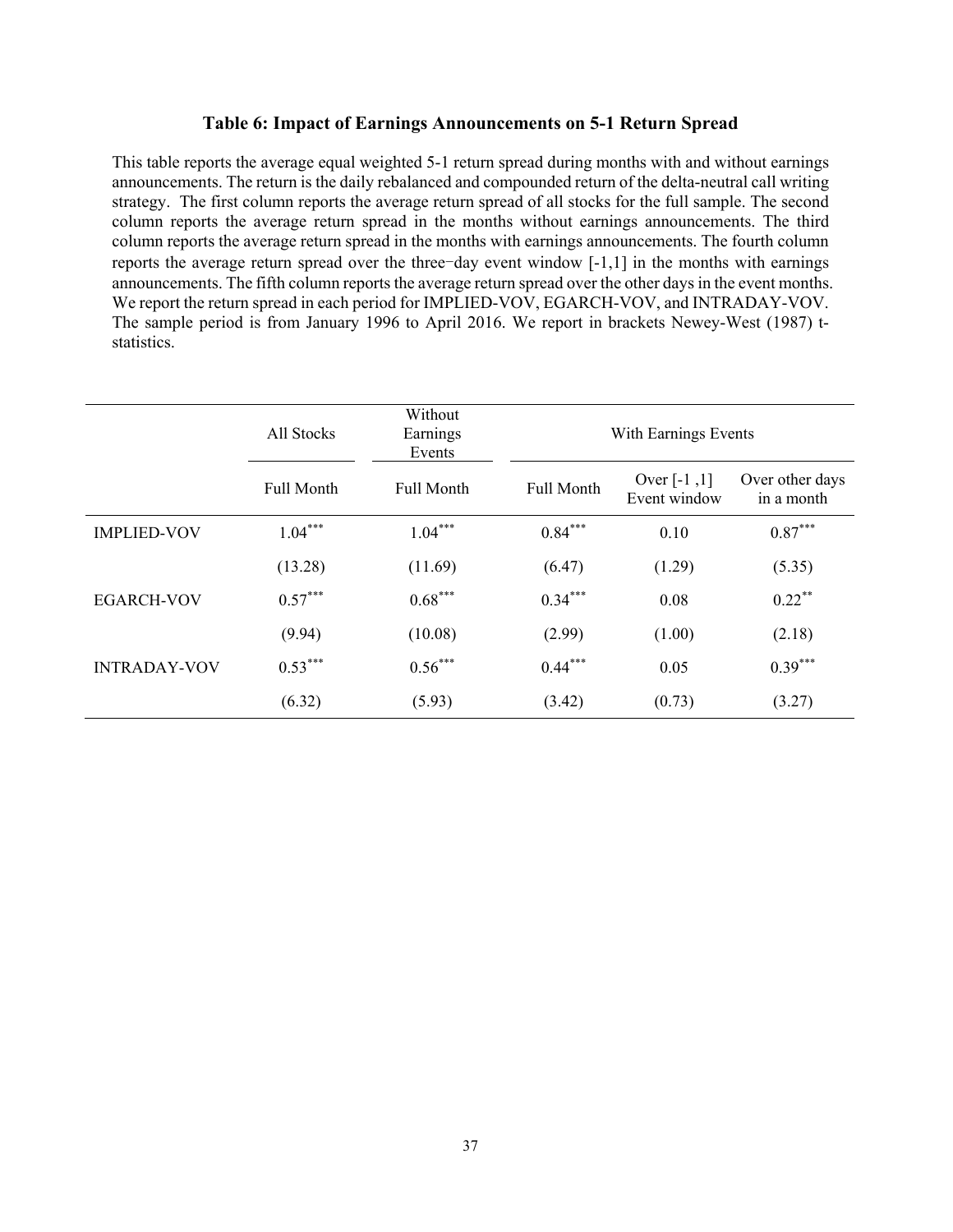#### **Table 7: Higher Order Moments of Volatility (Change**)

This table reports the average coefficients from Fama-MacBeth regressions of delta-hedged option returns until month end for call options. Volatility, skewness, and kurtosis of percentage change in volatility are calculated based on daily measures of EGARCH volatility, IMPLIED volatility and INTRADAY volatility as described in Table 3. All independent variables are winsorized each month at the 0.5% level. The sample period is from January 1996 to April 2016. We report in brackets Newey-West (1987) tstatistics.

| Fama-Macbeth                        | Call Options    |                                  |                  |  |  |  |  |
|-------------------------------------|-----------------|----------------------------------|------------------|--|--|--|--|
| Regressions                         |                 | Delta-hedged gain until maturity |                  |  |  |  |  |
|                                     | $(\Delta$ *S-C) |                                  |                  |  |  |  |  |
|                                     | <b>IMPLIED</b>  | <b>EGARCH</b>                    | <b>INTRA-DAY</b> |  |  |  |  |
| Volatility of (Volatility % change) | $-2.022***$     | $-0.695***$                      | $-0.964***$      |  |  |  |  |
|                                     | $(-4.52)$       | $(-6.82)$                        | $(-5.72)$        |  |  |  |  |
| Skewness of (Volatility % change)   | $-0.124***$     | $0.059***$                       | $-0.089***$      |  |  |  |  |
|                                     | $(-7.58)$       | (3.20)                           | $(-2.60)$        |  |  |  |  |
| Kurtosis of (Volatility % change)   | $-0.013*$       | $-0.043***$                      | $0.025***$       |  |  |  |  |
|                                     | $(-1.84)$       | $(-7.53)$                        | (2.92)           |  |  |  |  |
| Intercept                           | $-0.574***$     | $-0.605***$                      | $-0.351***$      |  |  |  |  |
|                                     | $(-4.52)$       | $(-4.81)$                        | $(-2.66)$        |  |  |  |  |
| Adj. $R^2$                          | 0.006           | 0.003                            | 0.004            |  |  |  |  |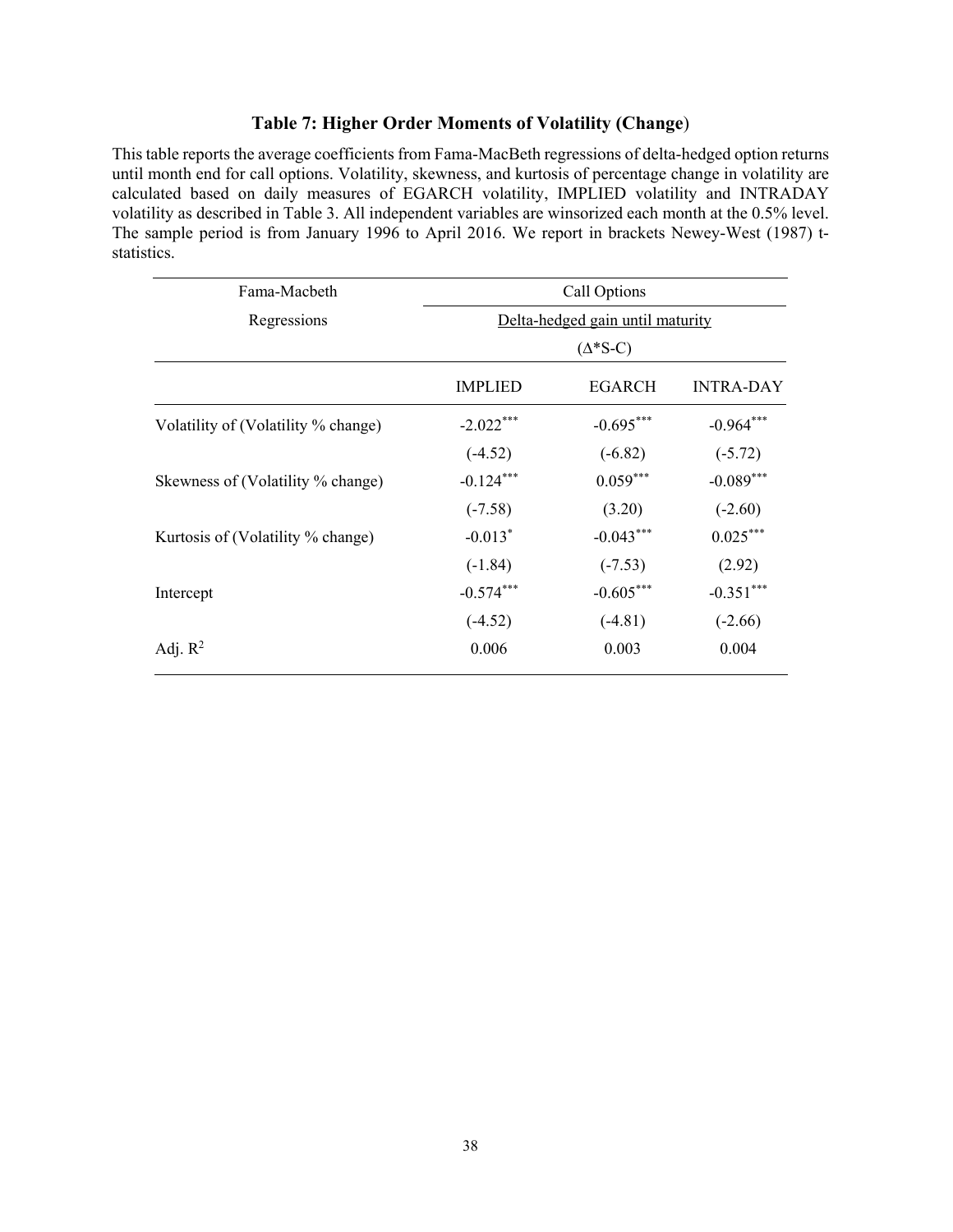#### **Table 8: VOV and Demand Pressure**

This table reports the average coefficients from monthly Fama-MacBeth regressions. Panel A reports regression results of option demand pressure on contemporaneous VOV measures. Panel B reports regression results of VOV on delta-hedged option returns until month end for call options after controlling for demand pressure. IMPLIED-VOV, EGARCH-VOV and INTRADAY-VOV are calculated using three measures of volatility as described in Table 3. VOV is defined as the standard deviation of percentage change in volatility in the previous month. Option demand pressure is calculated as (Option open interest / stock volume)  $\times$ 10 $\times$ 3. Option open interest is the total number of option contracts that are open at the end of the previous month. Stock volume is the stock trading volume over the previous month. Ln (total size of all Calls) is the log of the total market value of the open interest of all call options in the previous month. All independent variables are winsorized each month at the 0.5% level. The sample period is from January 1996 to April 2016. We report in brackets Newey-West (1987) t-statistics.

| Fama-Macheth<br>Regressions |            |             | <b>Option Demand Pressure</b> |             |
|-----------------------------|------------|-------------|-------------------------------|-------------|
| <b>IMPLIED-VOV</b>          | $0.026***$ |             |                               | $0.023***$  |
|                             | (4.26)     |             |                               | (3.76)      |
| EGARCH-VOV                  |            | $-0.005***$ |                               | $-0.002$ ** |
|                             |            | $(-3.91)$   |                               | $(-2.05)$   |
| <b>INTRADAY-VOV</b>         |            |             | $-0.013***$                   | $-0.013***$ |
|                             |            |             | $(-4.74)$                     | $(-4.77)$   |
| Intercept                   | $0.028***$ | $0.030***$  | $0.033***$                    | $0.031***$  |
|                             | (23.16)    | (26.02)     | (22.57)                       | (20.47)     |
| Adj. $R^2$                  | 0.001      | 0.001       | 0.001                         | 0.002       |

Panel A: Option demand pressure on contemporaneous VOV measures

| Panel B: Controlling for option demand pressure |  |  |
|-------------------------------------------------|--|--|
|                                                 |  |  |

| Fama-Macbeth        | Call Options |             |                                 |             |  |
|---------------------|--------------|-------------|---------------------------------|-------------|--|
| Regressions         |              |             | Delta-hedged gain till maturity |             |  |
|                     |              |             | $(\Delta$ *S-C)                 |             |  |
| <b>IMPLIED-VOV</b>  | $-2.330***$  |             |                                 | $-2.201***$ |  |
|                     | $(-5.86)$    |             |                                 | $(-5.35)$   |  |
| EGARCH-VOV          |              | $-0.706***$ |                                 | $-0.626***$ |  |
|                     |              | $(-8.55)$   |                                 | $(-6.42)$   |  |
| <b>INTRADAY-VOV</b> |              |             | $-0.958***$                     | $-0.847***$ |  |
|                     |              |             | $(-6.16)$                       | $(-5.37)$   |  |
| Demand Pressure     | $-2.462***$  | $-2.505***$ | $-2.590***$                     | $-2.538***$ |  |
|                     | $(-9.49)$    | $(-9.58)$   | $(-8.45)$                       | $(-8.61)$   |  |
| Intercept           | $-0.549***$  | $-0.587***$ | $-0.331***$                     | $-0.111$    |  |
|                     | $(-4.56)$    | $(-4.85)$   | $(-2.46)$                       | $(-0.80)$   |  |
| Adj. $R^2$          | 0.006        | 0.005       | 0.006                           | 0.011       |  |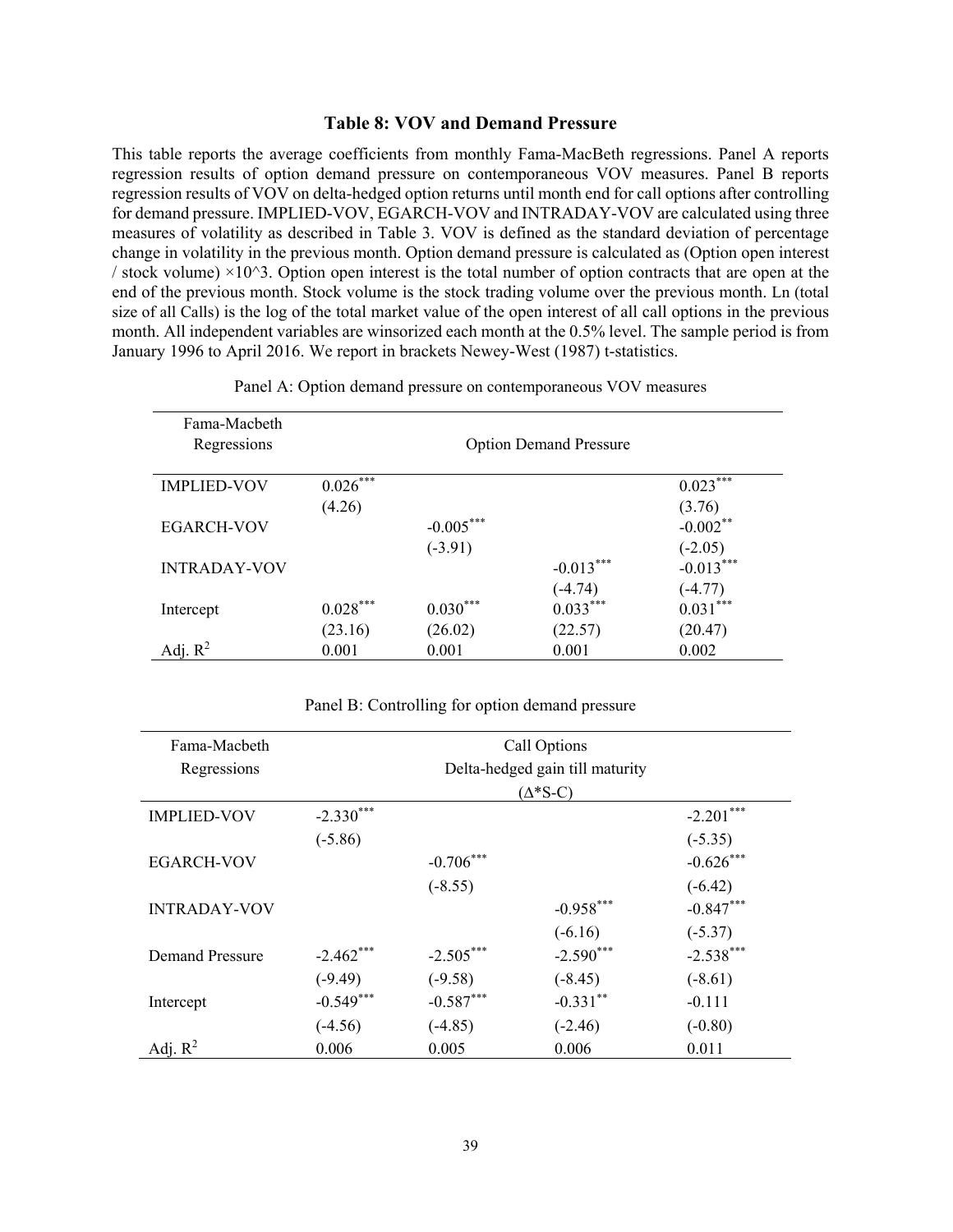#### **Table 9: Decomposition of Volatility Level**

This table reports the average coefficients from monthly Fama-MacBeth regressions of delta-hedged option returns until the month's end for call options. The VOV measure is calculated with daily volatility estimated using an EGARCH (1,1) model. For each stock, we first estimate daily total volatility  $\sigma_t$  with an EGARCH (1,1) model using a rolling window of 252 days. Then we estimate daily idiosyncratic volatility  $\sigma_{\varepsilon,t}$  using an EGARCH (1,1) model with Fama-French 3 factors in the return equation of the model. Daily systematic volatility is then defined as  $\sqrt{\sigma_{i,t}^2 - \sigma_{\varepsilon_{i},t}^2}$ . Volatility of idiosyncratic volatility is the standard deviation of the daily percentage change in  $\sigma_{\varepsilon,t}$  in the past month. Volatility of systematic volatility is the standard deviation of the daily percentage change in systematic volatility in the past month. The sample period is from January 1996 to April 2016. We report in brackets Newey-West (1987) tstatistics.

| Fama-Macbeth               | Call Options                      |                 |             |             |  |
|----------------------------|-----------------------------------|-----------------|-------------|-------------|--|
| Regressions                | Delta-hedged gain until month end |                 |             |             |  |
|                            |                                   | $(\Delta$ *S-C) |             |             |  |
|                            | (1)                               | (2)             | (3)         | (4)         |  |
| <b>EGARCH-VOV</b>          | $-0.797***$                       |                 |             |             |  |
|                            | $(-7.83)$                         |                 |             |             |  |
| EGARCH-VOV <sub>idio</sub> |                                   | $-0.869***$     |             | $-0.822***$ |  |
|                            |                                   | $(-5.62)$       |             | $(-5.24)$   |  |
| EGARCH-VOV <sub>sys</sub>  |                                   |                 | $-0.079***$ | $-0.068***$ |  |
|                            |                                   |                 | $(-4.56)$   | $(-3.77)$   |  |
| Intercept                  | $-0.600***$                       | $-0.574***$     | $-0.654***$ | $-0.536***$ |  |
|                            | $(-4.73)$                         | $(-4.99)$       | $(-5.47)$   | $(-4.60)$   |  |
| Adj. $R^2$                 | 0.002                             | 0.001           | 0.001       | 0.004       |  |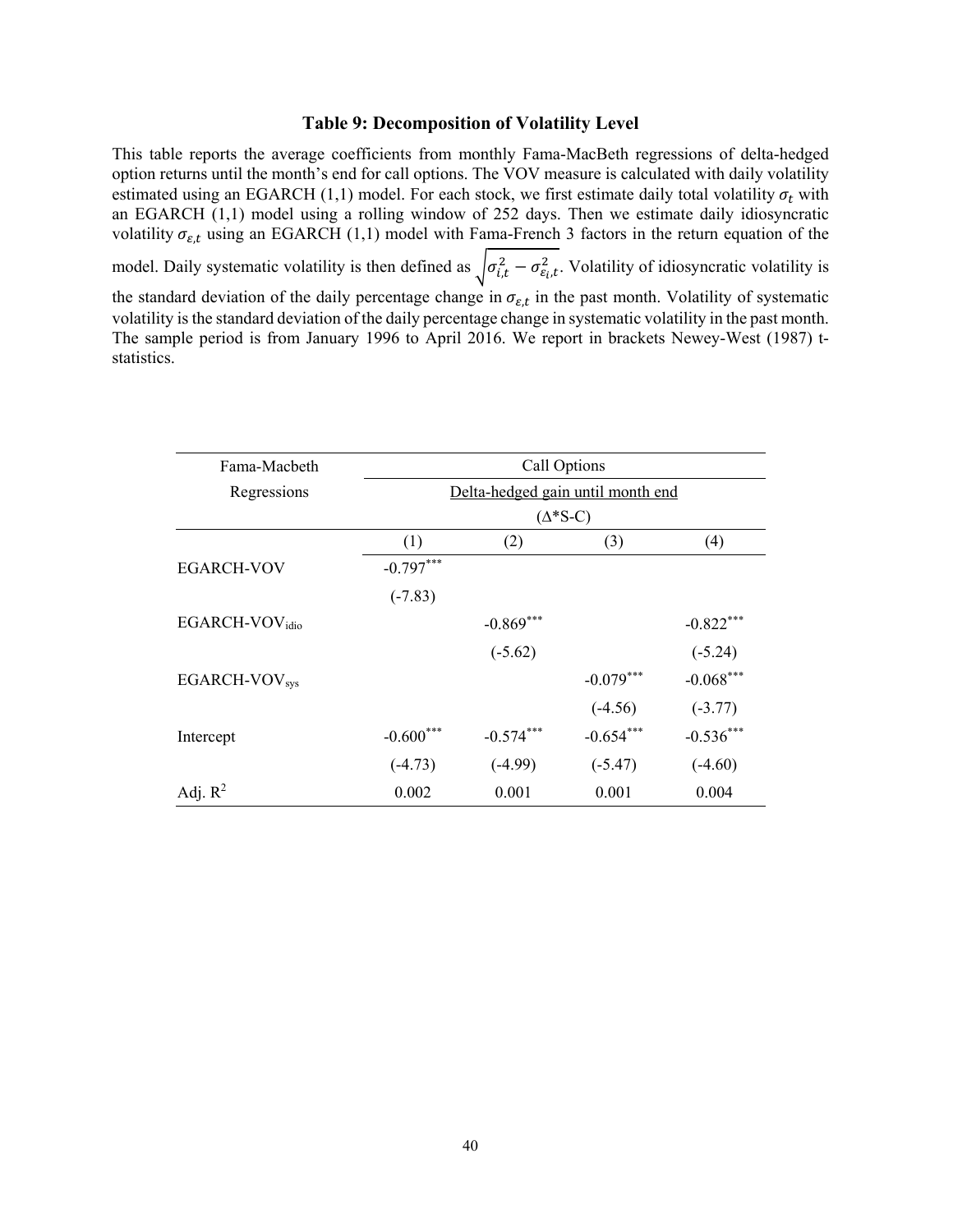#### **Table 10: Control for Volatility-Related Measures, Volatility Risk Premium, and Jump**

#### **Risk**

This table reports the average coefficients from monthly Fama-MacBeth regressions of delta-hedged option returns until month end for call options. IMPLIED-VOV, EGARCH-VOV and INTRADAY-VOV are calculated using three measures of volatility as described in Table 3. VOV is defined as standard deviation of the percentage change in volatility in the previous month. IVOL is the annualized stock return idiosyncratic volatility defined in Ang, Hodrick, Xing and Zhang (2006). ImpliedVol is the average of atthe-money implied volatility of call and put options. VOL\_deviation is the log difference between the realized volatility and the Black-Scholes implied volatility for at-the-money options at the end of last month as in Goyal and Saretto (2009). Realized volatility is the standard deviation of stock returns estimated from daily data over the previous month. VTS slope is the difference between the long-term and short-term volatility defined in Vasquez (2017). The volatility risk premium (VRP) is defined as the difference between the square root of realized variance estimated from intraday stock returns over the previous month and the square root of a model free estimate of the risk-neutral volatility. Jump\_left (Jump\_right) is the model-free left/right jump tail measure calculated by option prices defined in Bolleslev and Todorov (2011). Implied skewness is the risk-neutral skewness of stock returns as in Bakshi, Kapadia, and Madan (2003). Volatility spread is the implied volatility difference between ATM call and put options. All independent variables are winsorized each month at the 0.5% level. The sample period is from January 1996 to April 2016. We report in brackets Newey-West (1987) t-statistics.

| Fama-Macbeth        | Call Options |             |                                  |              |  |
|---------------------|--------------|-------------|----------------------------------|--------------|--|
| Regressions         |              |             | Delta-hedged gain until maturity |              |  |
|                     |              |             | $(\Delta$ *S-C)                  |              |  |
| <b>IMPLIED-VOV</b>  | $-1.644***$  |             |                                  | $-1.915***$  |  |
|                     | $(-3.98)$    |             |                                  | $(-4.12)$    |  |
| <b>EGARCH-VOV</b>   |              | $-0.769***$ |                                  | $-0.710***$  |  |
|                     |              | $(-7.57)$   |                                  | $(-6.68)$    |  |
| <b>INTRADAY-VOV</b> |              |             | $-0.744***$                      | $-0.660***$  |  |
|                     |              |             | $(-5.34)$                        | $(-4.92)$    |  |
| ImpliedVol          | $-4.678***$  | $-4.643***$ | $-4.548***$                      | $-4.466$ *** |  |
|                     | $(-20.97)$   | $(-20.98)$  | $(-19.55)$                       | $(-18.98)$   |  |
| VOL deviation       | $2.088***$   | $2.177***$  | $2.045***$                       | $2.158***$   |  |
|                     | (10.92)      | (11.44)     | (10.69)                          | (10.78)      |  |
| VTS slope           | $3.264***$   | $3.280***$  | $3.282***$                       | $3.140***$   |  |
|                     | (8.65)       | (8.67)      | (8.25)                           | (7.98)       |  |
| Intercept           | $1.689***$   | $1.724***$  | $1.802***$                       | $1.985***$   |  |
|                     | (15.13)      | (16.92)     | (18.26)                          | (17.67)      |  |
| Adj. $R^2$          | 0.107        | 0.107       | 0.105                            | 0.110        |  |

Panel A: Control for volatility-related measures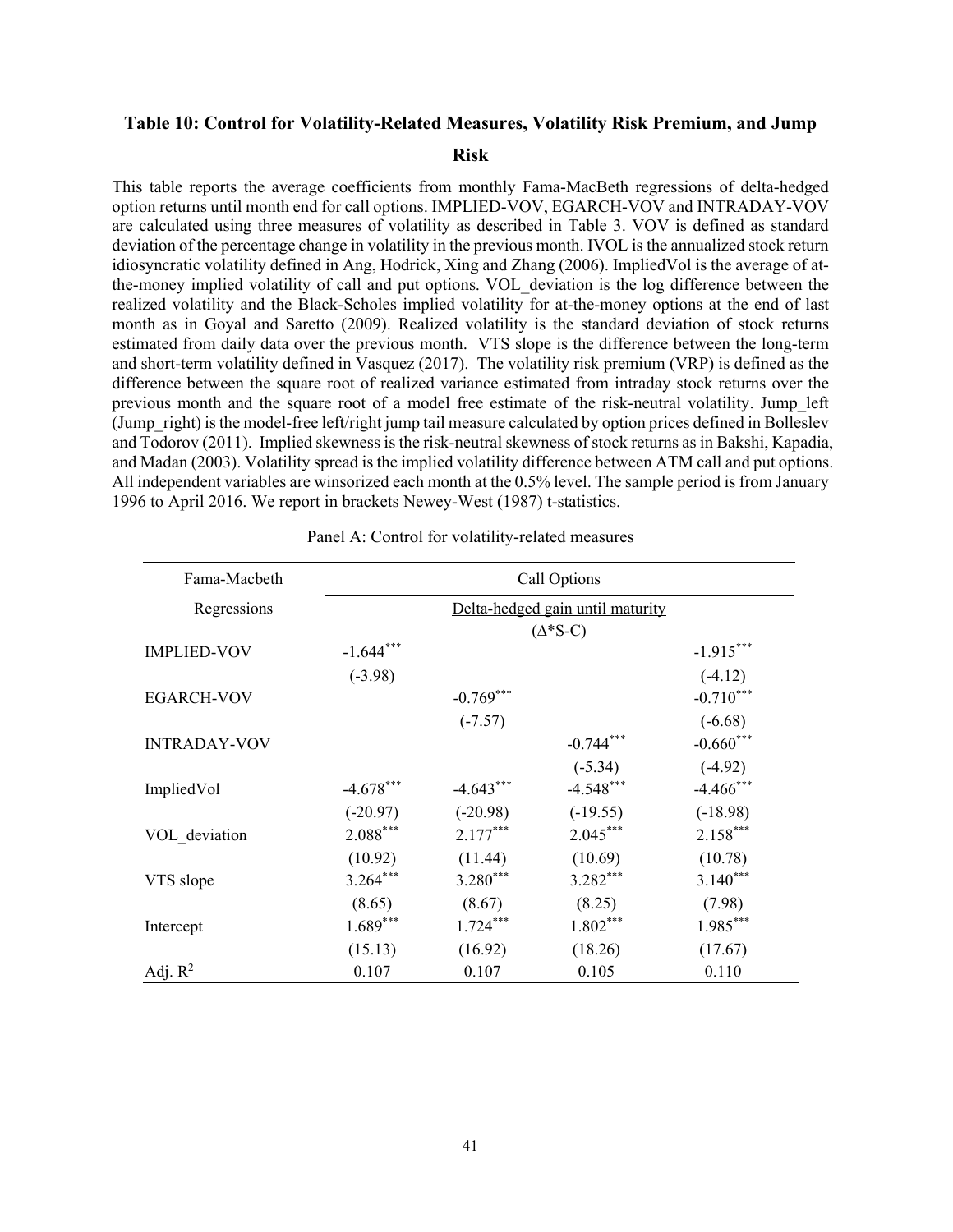### **Table 10 (Continued)**

| Fama-Macbeth        |                                  | Call Options                   |             |             |  |  |
|---------------------|----------------------------------|--------------------------------|-------------|-------------|--|--|
| Regressions         | Delta-hedged gain until maturity |                                |             |             |  |  |
|                     |                                  | $(\triangle$ <sup>*</sup> S-C) |             |             |  |  |
| <b>IMPLIED-VOV</b>  | $-1.265***$                      |                                |             | $-1.330***$ |  |  |
|                     | $(-2.88)$                        |                                |             | $(-2.95)$   |  |  |
| EGARCH-VOV          |                                  | $-0.350***$                    |             | $-0.294***$ |  |  |
|                     |                                  | $(-4.04)$                      |             | $(-3.43)$   |  |  |
| <b>INTRADAY-VOV</b> |                                  |                                | $-0.707***$ | $-0.669***$ |  |  |
|                     |                                  |                                | $(-4.72)$   | $(-4.42)$   |  |  |
|                     | $-4.846***$                      | $-4.856***$                    | $-4.591***$ | $-4.518***$ |  |  |
|                     | $(-21.45)$                       | $(-21.67)$                     | $(-21.20)$  | $(-20.78)$  |  |  |
| <b>VRP</b>          | $3.476***$                       | $3.481***$                     | $3.729***$  | $3.826***$  |  |  |
|                     | (11.42)                          | (11.61)                        | (11.82)     | (12.10)     |  |  |
| Intercept           | $1.781***$                       | $1.782***$                     | $1.916***$  | $1.999***$  |  |  |
|                     | (13.72)                          | (14.55)                        | (16.51)     | (16.17)     |  |  |
| Adj. $R^2$          | 0.094                            | 0.092                          | 0.094       | 0.097       |  |  |

Panel B: Control for volatility risk premium

Panel C: Control for jump risk

| <b>IMPLIED-VOV</b>  | $-1.014***$           |             |             | $-0.944**$  |
|---------------------|-----------------------|-------------|-------------|-------------|
|                     | $(-2.33)$             |             |             | $(-2.31)$   |
| <b>EGARCH-VOV</b>   |                       | $-0.270***$ |             | $-0.178*$   |
|                     |                       | $(-2.69)$   |             | $(-1.77)$   |
| <b>INTRADAY-VOV</b> |                       |             | $-0.620***$ | $-0.563***$ |
|                     |                       |             | $(-4.33)$   | $(-3.97)$   |
| ImpliedVol          | $-2.882***$           | $-2.864***$ | $-2.582***$ | $-2.694***$ |
|                     | $(-6.03)$             | $(-6.01)$   | $(-5.27)$   | $(-5.40)$   |
| Jump left           | $-1.157***$           | $-1.238***$ | $-1.348***$ | $-1.310***$ |
|                     | $(-3.77)$             | $(-4.04)$   | $(-4.15)$   | $(-4.06)$   |
| Jump_right          | $-0.591$ <sup>*</sup> | $-0.519*$   | $-0.543*$   | $-0.488$    |
|                     | $(-1.94)$             | $(-1.70)$   | $(-1.80)$   | $(-1.57)$   |
| Implied skewness    | $-0.020$              | $-0.017$    | $-0.020$    | $-0.021$    |
|                     | $(-1.24)$             | $(-1.02)$   | $(-1.18)$   | $(-1.26)$   |
| Volatility spread   | $9.246***$            | $9.210***$  | $9.513***$  | $9.567***$  |
|                     | (16.39)               | (16.33)     | (18.09)     | (18.10)     |
| Intercept           | $0.977***$            | $0.965***$  | $1.069***$  | $1.163***$  |
|                     | (5.11)                | (5.17)      | (5.69)      | (5.80)      |
| Adj. $R^2$          | 0.101                 | 0.102       | 0.102       | 0.105       |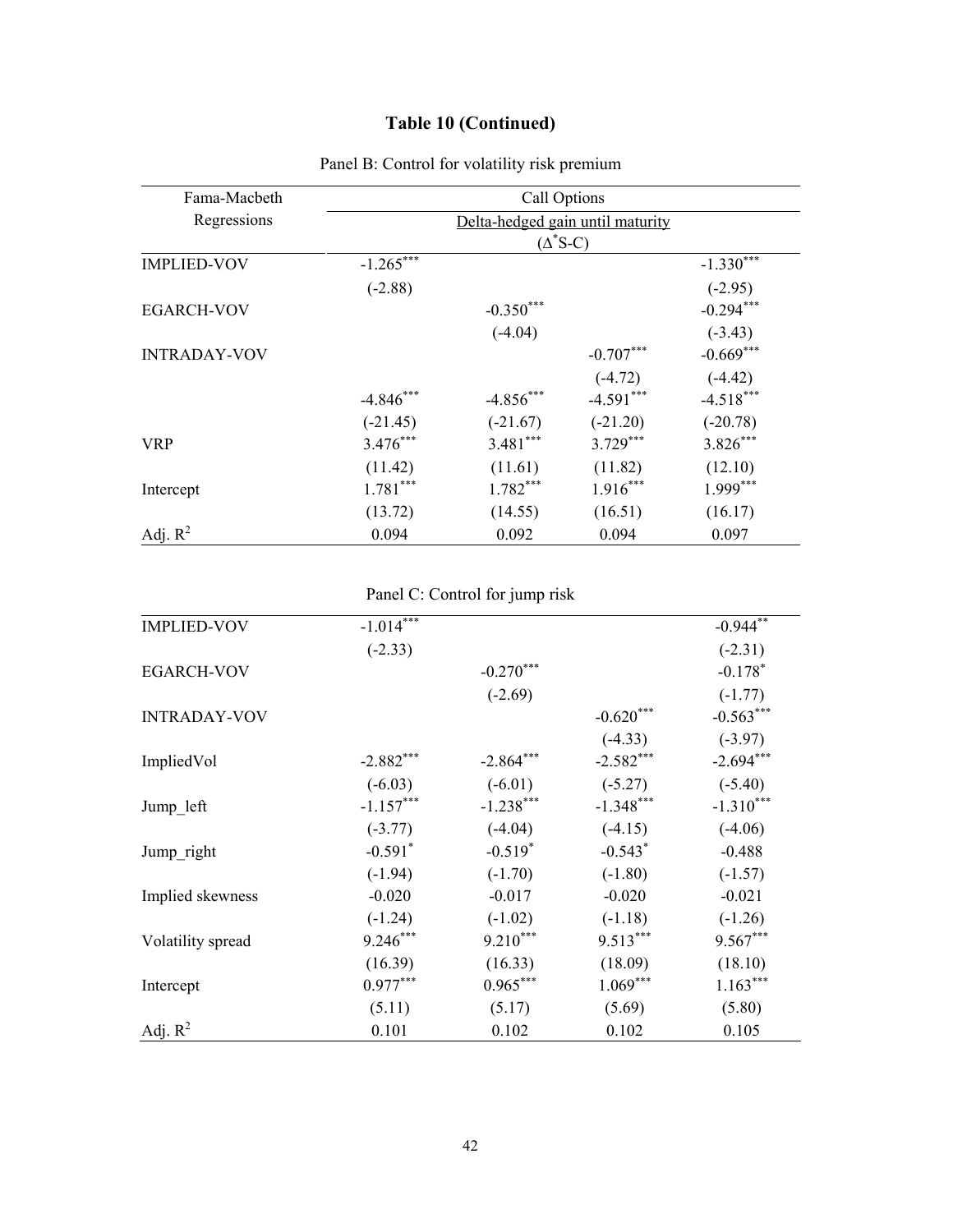#### **Table 11: Control for Liquidity Measures**

This table reports the average coefficients from monthly Fama-MacBeth regressions of delta-hedged option returns until month end for call option. IMPLIED-VOV, EGARCH-VOV and INTRADAY-VOV are calculated using three measures of volatility as described in Table 3. VOV is defined as the standard deviation of percentage change in volatility in the previous month. Option bid-ask spread is the ratio of the difference between the bid and ask quotes of the option to the midpoint of the bid and ask quotes at the end of the previous month. Ln (Amihud) is the natural logarithm of illiquidity, calculated as the average of the daily Amihud (2002) illiquidity measure over the previous month. Ln (total size of all Calls) is the log of the total market value of the open interest of all call options in the previous month. All independent variables are winsorized each month at the 0.5% level. The sample period is from January 1996 to April 2016. We report in brackets Newey-West (1987) t-statistics.

| Fama-Macbeth                 | Call Options                      |             |                 |             |  |  |
|------------------------------|-----------------------------------|-------------|-----------------|-------------|--|--|
| Regressions                  | Delta-hedged gain until month end |             |                 |             |  |  |
|                              |                                   |             | $(\Delta$ *S-C) |             |  |  |
| <b>IMPLIED-VOV</b>           | $-2.140***$                       |             |                 | $-2.356***$ |  |  |
|                              | $(-4.33)$                         |             |                 | $(-4.35)$   |  |  |
| <b>EGARCH-VOV</b>            |                                   | $-0.688***$ |                 | $-0.558***$ |  |  |
|                              |                                   | $(-6.95)$   |                 | $(-5.51)$   |  |  |
| <b>INTRADAY-VOV</b>          |                                   |             | $-0.750***$     | $-0.627***$ |  |  |
|                              |                                   |             | $(-4.29)$       | $(-3.63)$   |  |  |
| Option bid-ask spread        | 0.058                             | $-0.051$    | $-0.047$        | 0.112       |  |  |
|                              | (0.28)                            | $(-0.24)$   | $(-0.22)$       | (0.51)      |  |  |
| Ln (Amihud)                  | $-0.590***$                       | $-0.591***$ | $-0.600***$     | $-0.582***$ |  |  |
|                              | $(-18.53)$                        | $(-18.31)$  | $(-17.02)$      | $(-17.09)$  |  |  |
| Ln (total size of all Calls) | $-0.278***$                       | $-0.278***$ | $-0.271***$     | $-0.265***$ |  |  |
|                              | $(-18.68)$                        | $(-19.13)$  | $(-17.82)$      | $(-16.77)$  |  |  |
| Intercept                    | $-2.220***$                       | $-2.216***$ | $-2.207***$     | $-1.972***$ |  |  |
|                              | $(-9.97)$                         | $(-9.80)$   | $(-7.89)$       | $(-7.32)$   |  |  |
| Adj. $R^2$                   | 0.056                             | 0.055       | 0.057           | 0.062       |  |  |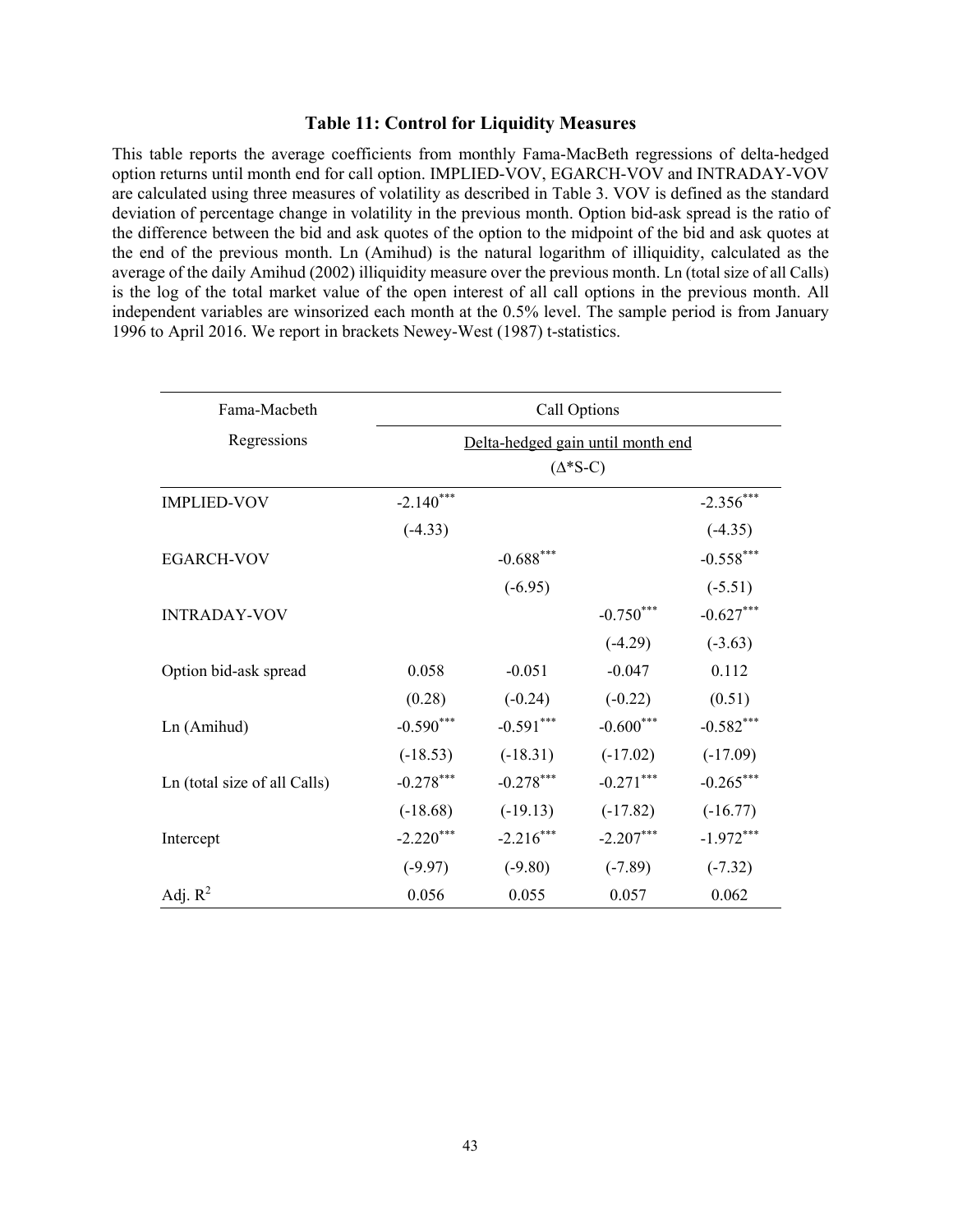#### **Table 12: Control for Stock Information Uncertainty and Asymmetry**

This table reports the average coefficients from monthly Fama-MacBeth regressions of delta-hedged option returns until month end for call options. IMPLIED-VOV, EGARCH-VOV, and INTRADAY-VOV are calculated using three measures of volatility as described in Table 3. VOV is defined as the standard deviation of percentage change in volatility in the previous month. Analyst coverage is the number of analysts following the firm in the previous month. Analyst dispersion is the standard deviation of analyst forecasts in the previous month scaled by the prior year-end stock price. PIN is the probability of informed trading in Easley, Hvidkjaer, and O'hara (2002). All independent variables are winsorized each month at the 0.5% level. The sample period is from January 1996 to April 2016. We report in brackets Newey-West (1987) t-statistics.

| Fama-Macbeth        | Call Options    |                                   |             |             |  |
|---------------------|-----------------|-----------------------------------|-------------|-------------|--|
| Regressions         |                 | Delta-hedged gain until month end |             |             |  |
|                     | $(\Delta$ *S-C) |                                   |             |             |  |
| <b>IMPLIED-VOV</b>  | $-1.821***$     |                                   |             | $-2.126***$ |  |
|                     | $(-3.79)$       |                                   |             | $(-3.69)$   |  |
| <b>EGARCH-VOV</b>   |                 | $-0.747***$                       |             | $-0.594***$ |  |
|                     |                 | $(-8.46)$                         |             | $(-6.70)$   |  |
| <b>INTRADAY-VOV</b> |                 |                                   | $-0.801***$ | $-0.694***$ |  |
|                     |                 |                                   | $(-4.35)$   | $(-3.77)$   |  |
| Analyst coverage    | $0.025***$      | $0.025***$                        | $0.022***$  | $0.020***$  |  |
|                     | (6.08)          | (6.02)                            | (5.26)      | (5.18)      |  |
| Analyst dispersion  | $-0.261***$     | $-0.272***$                       | $-0.285***$ | $-0.282***$ |  |
|                     | $(-5.44)$       | $(-5.45)$                         | $(-5.58)$   | $(-5.48)$   |  |
| <b>Stock PIN</b>    | $-0.414***$     | $-0.428***$                       | $-0.336**$  | $-0.259*$   |  |
|                     | $(-2.81)$       | $(-3.02)$                         | $(-2.34)$   | $(-1.78)$   |  |
| Intercept           | $-0.720***$     | $-0.704***$                       | $-0.507***$ | $-0.304*$   |  |
|                     | $(-4.66)$       | $(-4.59)$                         | $(-2.87)$   | $(-1.79)$   |  |
| Adj. $R^2$          | 0.013           | 0.011                             | 0.014       | 0.019       |  |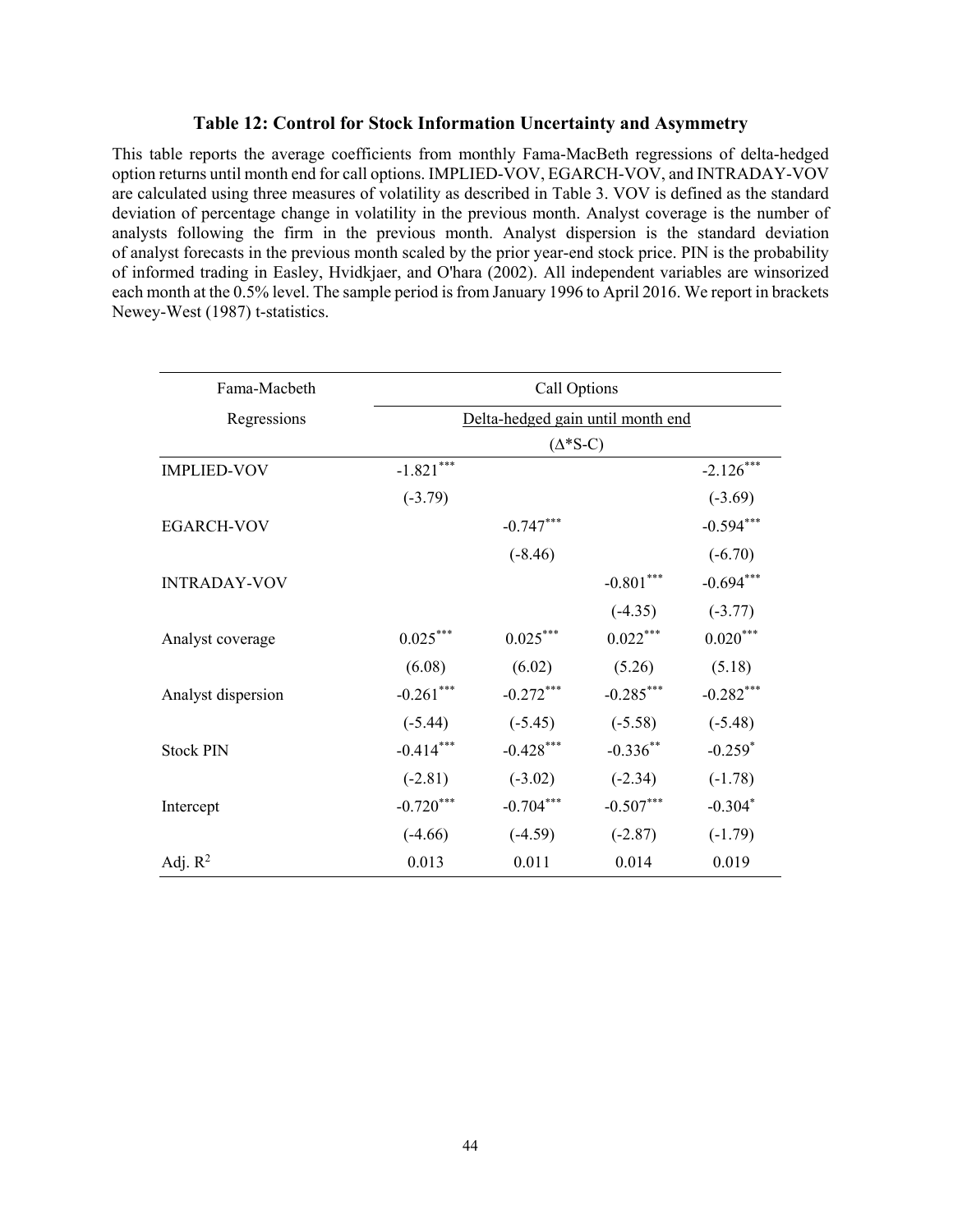#### **Table 13: Control for Firm Characteristics**

This table reports the average coefficients from Fama-MacBeth regressions of delta-hedged option returns until month end for call options. IMPLIED-VOV, EGARCH-VOV and INTRADAY-VOV are calculated using three measures of volatility as described in Table 3. VOV is defined as the standard deviation of the percentage change in volatility in the previous month. Size is the logarithm of market capitalization in billions of U.S. dollars.  $RET_{(-1,0)}$  is the lagged one month return.  $RET_{(-12,-2)}$  is the cumulative returns over months 2 to 12 prior to the current month. CH is the cash-to-assets ratio as in Palazzo (2012). ISSUE represents new issues as in Pontiff and Woodgate (2008). PROFIT is the profitability as in Fama and French (2006). All independent variables are winsorized each month at the 0.5% level. The sample period is from January 1996 to April 2016. We report in brackets Newey-West (1987) t-statistics.

| Fama-Macbeth        | Call Options |                                   |             |             |
|---------------------|--------------|-----------------------------------|-------------|-------------|
| Regressions         |              | Delta-hedged gain until month end |             |             |
|                     |              | $(\Delta$ *S-C)                   |             |             |
| <b>IMPLIED-VOV</b>  | $-1.240***$  |                                   |             | $-1.690***$ |
|                     | $(-3.21)$    |                                   |             | $(-4.20)$   |
| <b>EGARCH-VOV</b>   |              | $-0.645***$                       |             | $-0.535***$ |
|                     |              | $(-6.98)$                         |             | $(-5.39)$   |
| <b>INTRADAY-VOV</b> |              |                                   | $-0.691***$ | $-0.608***$ |
|                     |              |                                   | $(-4.58)$   | $(-4.07)$   |
| Ln(ME)              | $0.207***$   | $0.212***$                        | $0.208***$  | $0.191***$  |
|                     | (9.67)       | (9.82)                            | (8.77)      | (8.55)      |
| $RET(-1,0)$         | $1.286***$   | $1.294***$                        | $1.306***$  | $1.302***$  |
|                     | (6.15)       | (6.25)                            | (6.15)      | (6.06)      |
| $RET(-12,-2)$       | $0.259***$   | $0.257***$                        | $0.265***$  | $0.262***$  |
|                     | (4.44)       | (4.48)                            | (4.66)      | (4.63)      |
| <b>CH</b>           | $-1.058***$  | $-1.029***$                       | $-0.928***$ | $-0.934***$ |
|                     | $(-7.00)$    | $(-6.86)$                         | $(-5.90)$   | $(-6.12)$   |
| <b>ISSUE</b>        | $-0.875***$  | $-0.866$ ***                      | $-0.779***$ | $-0.797***$ |
|                     | $(-6.01)$    | $(-5.90)$                         | $(-5.07)$   | $(-5.23)$   |
| <b>PROFIT</b>       | $0.534***$   | $0.540***$                        | $0.527***$  | $0.519***$  |
|                     | (12.34)      | (12.52)                           | (10.45)     | (10.23)     |
| Intercept           | $0.207***$   | $-2.146***$                       | $-2.010***$ | $-1.721***$ |
|                     | (9.67)       | $(-9.46)$                         | $(-7.28)$   | $(-6.63)$   |
| Adj. $R^2$          | $1.286***$   | $0.043***$                        | $0.046***$  | $0.050***$  |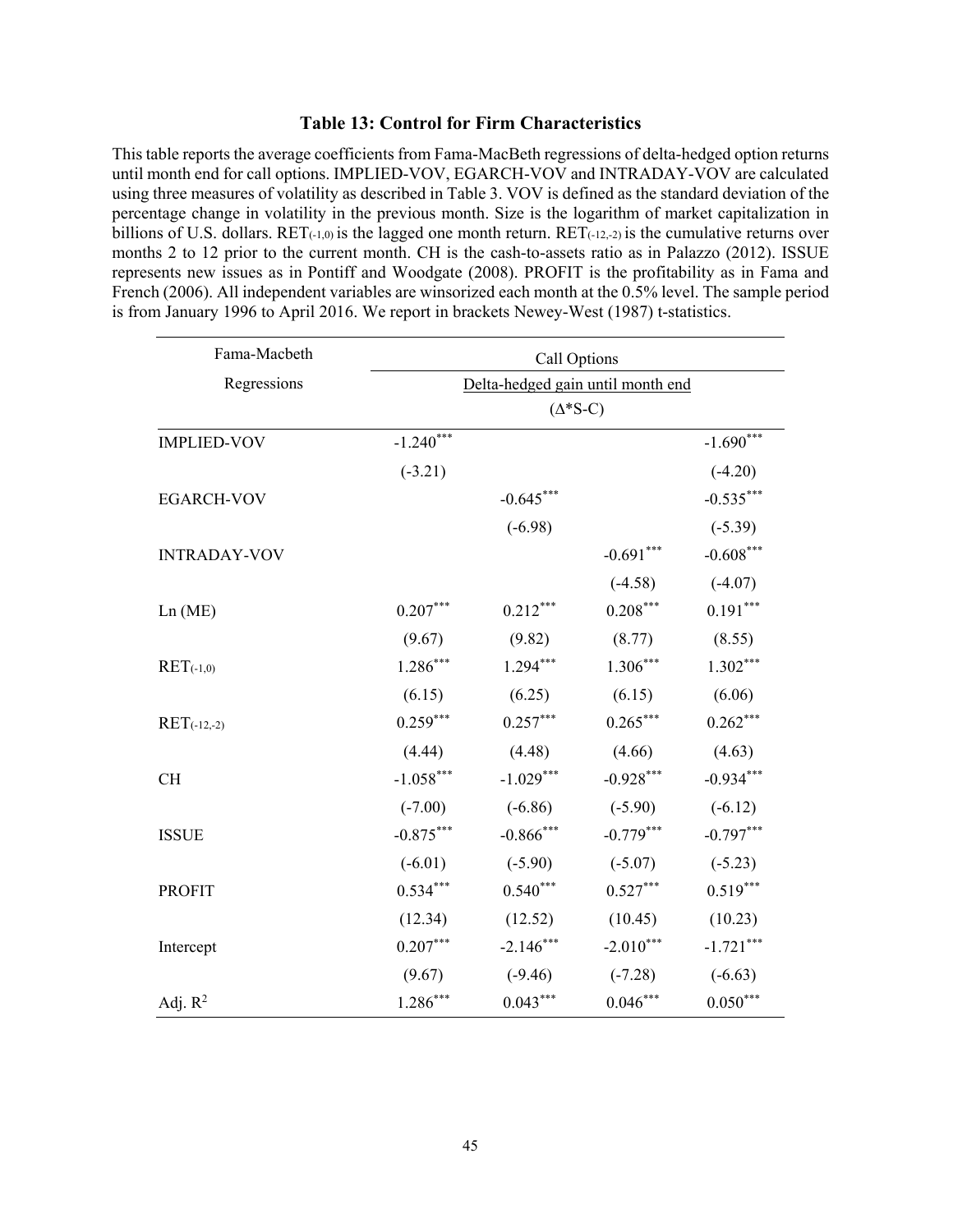## **Supplementary Appendix for**

## **Volatility Uncertainty and the Cross-Section of Option Returns**

|                       | Measures of volatility-of-volatility (VOV)                                                                                                                                                                                                                                                               |
|-----------------------|----------------------------------------------------------------------------------------------------------------------------------------------------------------------------------------------------------------------------------------------------------------------------------------------------------|
| <b>EGARCH-VOV</b>     | The standard deviation of the percent change in daily realized stock volatility over the<br>previous month. Each month for each stock, we estimate the daily realized volatility<br>from an EGARCH (1,1) model using a rolling window of daily returns over the past<br>12-month period.                 |
| <b>IMPLIED-VOV</b>    | The standard deviation of the percent change in daily implied volatility with 30 days<br>of maturity over the previous month. We use the at-the-money implied volatility<br>(delta=50) from the volatility surface file provided by OptionMetrics.                                                       |
| <b>INTRADAY-VOV</b>   | The standard deviation of the percent change in daily intraday volatility over the<br>previous month. Intraday volatility is calculated using 5-minutes log return provided<br>by TAQ.                                                                                                                   |
|                       | Measures of volatility-of-volatility (VOV): Alternative definition                                                                                                                                                                                                                                       |
| <b>EGARCH-VOV</b>     | The standard deviation of the daily realized stock volatility over the previous month,<br>scaled by the average daily volatility over the previous month. Each month for each<br>stock, the daily realized volatility is estimated from an EGARCH (1,1) model using a<br>rolling window of daily returns |
| <b>IMPLIED-VOV</b>    | The standard deviation of the daily at-the-money implied volatility with 30 days of<br>maturity over the previous month, scaled by the average daily implied volatility over<br>the previous month.                                                                                                      |
| <b>INTRADAY-VOV</b>   | The standard deviation of the daily intraday volatility over the previous month, scaled<br>by the average daily intraday volatility over the previous month. Intraday volatility is<br>calculated using 5-minutes log return provided by TAQ.                                                            |
|                       | Liquidity and demand pressure measures                                                                                                                                                                                                                                                                   |
| Ln(Amihud)            | The natural logarithm of illiquidity, calculated as the average of the daily Amihud<br>(2002) illiquidity measure over the previous month.                                                                                                                                                               |
| Option bid-ask spread | The ratio of the difference between the bid and ask quotes of the option to the midpoint<br>of the bid and ask quotes at the end of the previous month.                                                                                                                                                  |

### **Appendix A: Variable Definitions**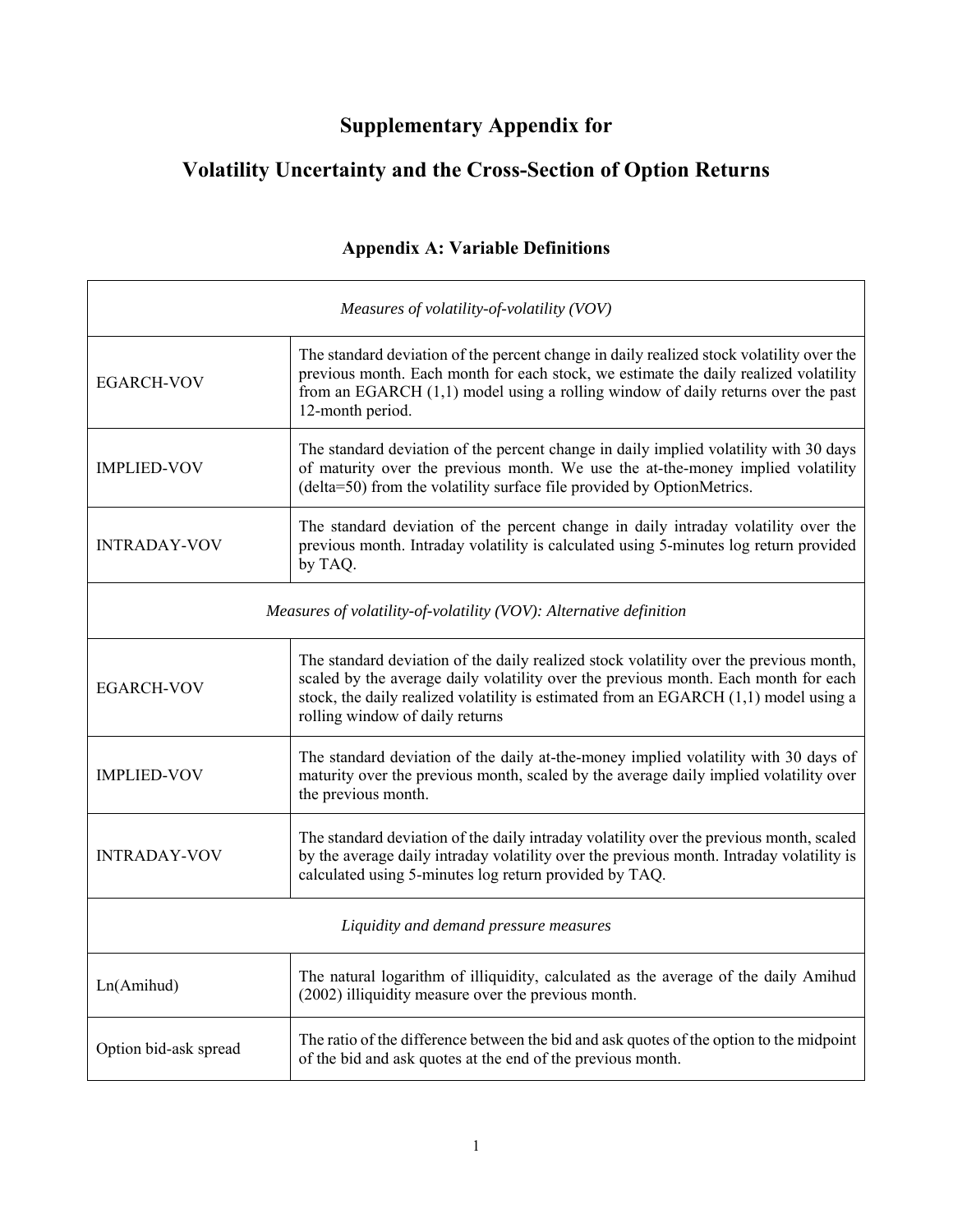| Option demand pressure                  | (Option open interest / stock volume) $\times 10^3$ . Option open interest is the total number<br>of option contracts that are open at the end of the previous month. Stock volume is the<br>stock trading volume over the previous month.                                                                                   |  |
|-----------------------------------------|------------------------------------------------------------------------------------------------------------------------------------------------------------------------------------------------------------------------------------------------------------------------------------------------------------------------------|--|
| Ln (total size of all Calls)            | The log of the total market value of the open interest of all call option in the previous<br>month.                                                                                                                                                                                                                          |  |
|                                         | Volatility-related variables                                                                                                                                                                                                                                                                                                 |  |
| <b>IVOL</b>                             | Annualized stock return idiosyncratic volatility defined in Ang, Hodrick, Xing and<br>Zhang (2006).                                                                                                                                                                                                                          |  |
| VOL deviation                           | The log difference between the realized volatility and the Black-Scholes implied<br>volatility for at-the-money options at the end of previous month, as in Goyal and<br>Saretto (2009). The realized volatility is the annualized standard deviation of stock<br>returns estimated from daily data over the previous month. |  |
| VTS slope                               | Difference between the long-term and short-term volatility as defined in Vasquez<br>(2017).                                                                                                                                                                                                                                  |  |
| Variance and Jump measures              |                                                                                                                                                                                                                                                                                                                              |  |
| <b>VRP</b>                              | Variance risk premium is defined as the difference between the square root of realized<br>variance estimated from intra-daily stock returns over the previous month and the<br>square root of a model free estimate of the risk-neutral expected variance implied from<br>stock options at the end of the month.             |  |
| Jump left/Jump right                    | Model-free left/right jump tail measure calculated by option prices, defined in<br>Bolleslev and Todorov (2011).                                                                                                                                                                                                             |  |
| Option-implied skewness<br>and kurtosis | The risk-neutral skewness and kurtosis of stock returns, as in Bakshi, Kapadia, and<br>Madan (2003), are inferred from a cross section of out-of-the-money calls and puts at<br>the beginning of the period.                                                                                                                 |  |
| Volatility spread                       | Spread of implied volatility between ATM call and put options.                                                                                                                                                                                                                                                               |  |
| Other uncertainty measures              |                                                                                                                                                                                                                                                                                                                              |  |
| Analyst coverage                        | The number of analysts following the firm in the previous month.                                                                                                                                                                                                                                                             |  |
| Analyst dispersion                      | Standard deviation of analyst forecasts in the previous month scaled by the prior<br>year-end stock price.                                                                                                                                                                                                                   |  |
| PIN                                     | Probability of informed trading in Easley, Hvidkjaer, and O'hara (2002).                                                                                                                                                                                                                                                     |  |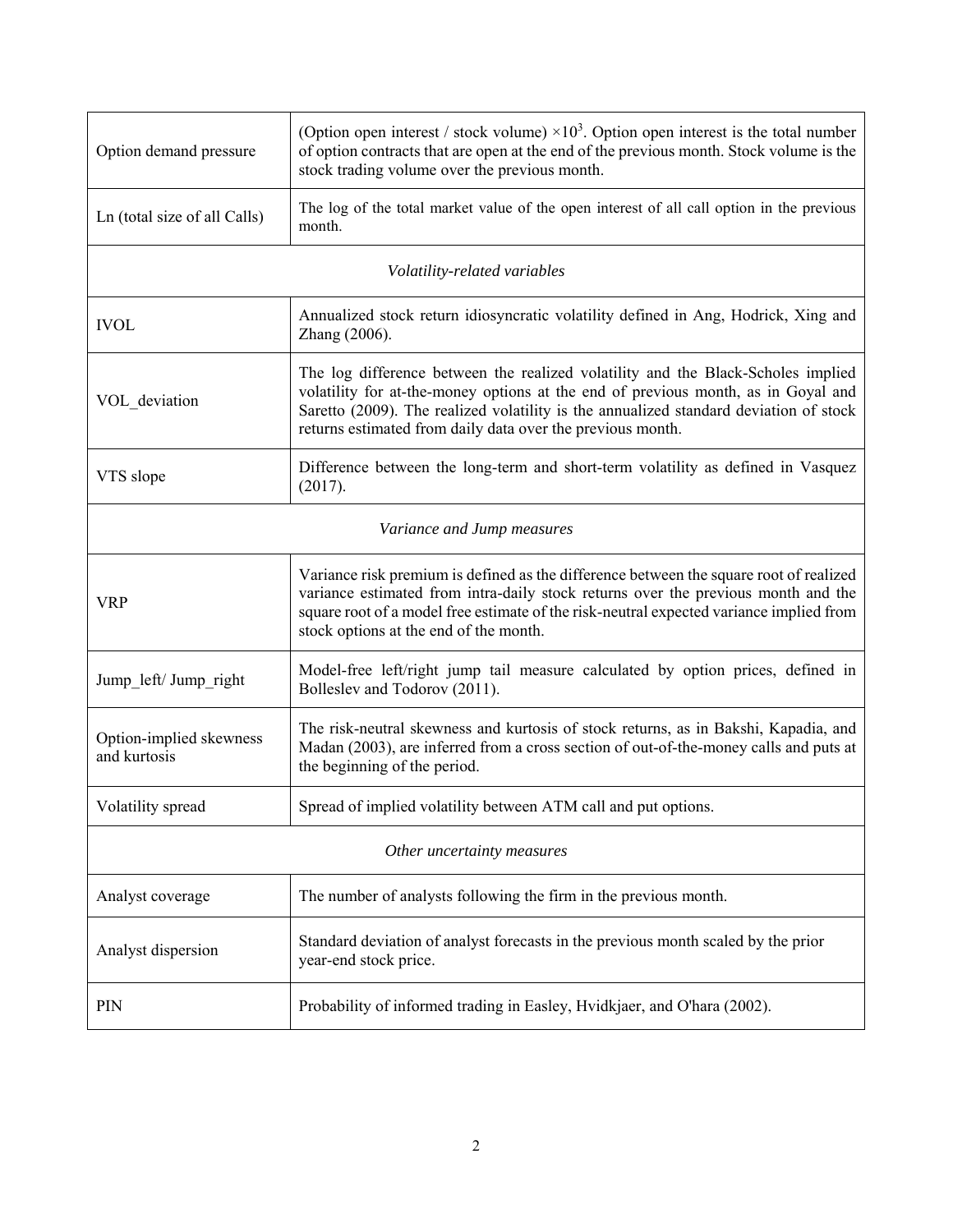#### **Appendix B: A model of VOV and option return**

As in Green and Figlewski (1999), some of the input parameters in option pricing models are not observable, especially the volatility parameter. Uncertainty on volatility gives rise to an important source of model risk in using a valuation model and possibly affects expected return of an option strategy. In this section, we show in a stylized model that how volatility of volatility, one important measure of volatility uncertainty, is related to expected gain of a delta-hedged portfolio of an individual stock option. To show the relation between volatility of volatility and delta-hedged option gains, we consider a stochastic volatility model stock i:

$$
\frac{dS_t^i}{S_t^i} = \mu_t^i dt + \sigma_t^i dW_t^1,
$$
  

$$
\frac{d\sigma_t^i}{\sigma_t^i} = \theta_t^i dt + \eta^i dW_t^2.
$$

where the stock price stock *i*,  $S_t^i$ , follows a stochastic process with drift term  $\mu_t^i dt$  and diffusion term  $\sigma_t^i$  dW<sub>t</sub><sup>1</sup>. Volatility of stock *i*,  $\sigma_t^i$ , follows a stochastic process with drift term  $\theta_t dt$  and diffusion term  $\eta^i dW_t^2$ .  $\rho$  is the correlation between  $W_t^1$  and  $W_t^2$ . We assume that the random terms that drive stock price and stock volatility are the same for all firms, but their volatility and volatility-of-volatility are different, denoted as  $\sigma_t^i$  and  $\eta^i$ . By Ito's lemma, the price of the option written on stock i,  $O_t^i$ , has the following dynamic,

$$
O_{t+\tau}^{i} = O_t^i + \int_t^{t+\tau} \frac{\partial O_u^i}{\partial S_u^i} dS_u^i + \int_t^{t+\tau} \frac{\partial O_u^i}{\partial \sigma_u^i} d\sigma_u^i + \int_t^{t+\tau} b_u^i du,
$$
  
where 
$$
b_u = \frac{\partial o_u^i}{\partial u} + \frac{1}{2} (\sigma_u^i)^2 (S_u^i)^2 \frac{\partial^2 o_u^i}{\partial (S_u^i)^2} + \frac{1}{2} (\eta^i)^2 (\sigma_u^i)^2 \frac{\partial^2 o_u^i}{\partial (S_u^i)^2} + \rho \eta^i (\sigma_u^i)^2 S_u^i \frac{\partial^2 o_u^i}{\partial \sigma_u^i \partial S_u^i}.
$$

The evaluation equation that determines the price of the stock option is,

$$
\frac{1}{2} \left(\sigma_t^i\right)^2 \left(S_t^i\right)^2 \frac{\partial^2 O_t^i}{\partial \left(S_t^i\right)^2} + \frac{1}{2} \left(\eta^i\right)^2 \left(\sigma_u^i\right)^2 \frac{\partial^2 O_t^i}{\partial \left(\sigma_t^i\right)^2} + \rho \eta^i \left(\sigma_t^i\right)^2 S_t^i \frac{\partial^2 O_t^i}{\partial \sigma_u^i \partial S_u^i} + r S_t^i \frac{\partial O_t^i}{\partial S_t^i} + \theta \eta^i \left(\sigma_t^i \right)^2 S_t^i \frac{\partial^2 O_t^i}{\partial \sigma_u^i \partial S_u^i} + r S_t^i \frac{\partial O_t^i}{\partial S_t^i} + \theta \eta^i \left(\sigma_t^i \right)^2 S_t^i \frac{\partial^2 O_t^i}{\partial \sigma_u^i \partial S_u^i} + r S_t^i \frac{\partial O_t^i}{\partial S_t^i}
$$

where  $\lambda_t^i = -\cos\theta_t \left(d\sigma_t^i, \frac{dm_t}{m_t}\right)$  $\left(\frac{dm_t}{m_t}\right) = -\eta^i cov_t \left(\sigma^i_t dW^2_t, \frac{dm_t}{m_t}\right)$  $\frac{dm_t}{m_t}$  =  $-\eta^i \sigma_t^i cov_t \left(dW_t^2, \frac{dm_t}{m_t}\right)$  $\frac{dm_t}{m_t}$ . We follow the choice of  $m_t$  in Bakshi and Kapadia (2003) that for a Lucas-Rubinstein investor that is long the market portfolio and has a coefficient of relative risk aversion  $\gamma$ , the pricing kernel is  $m_t = S_t^{-\gamma}$ where  $S_t$  is the price of the stock market index. If the index price follows the following dynamic: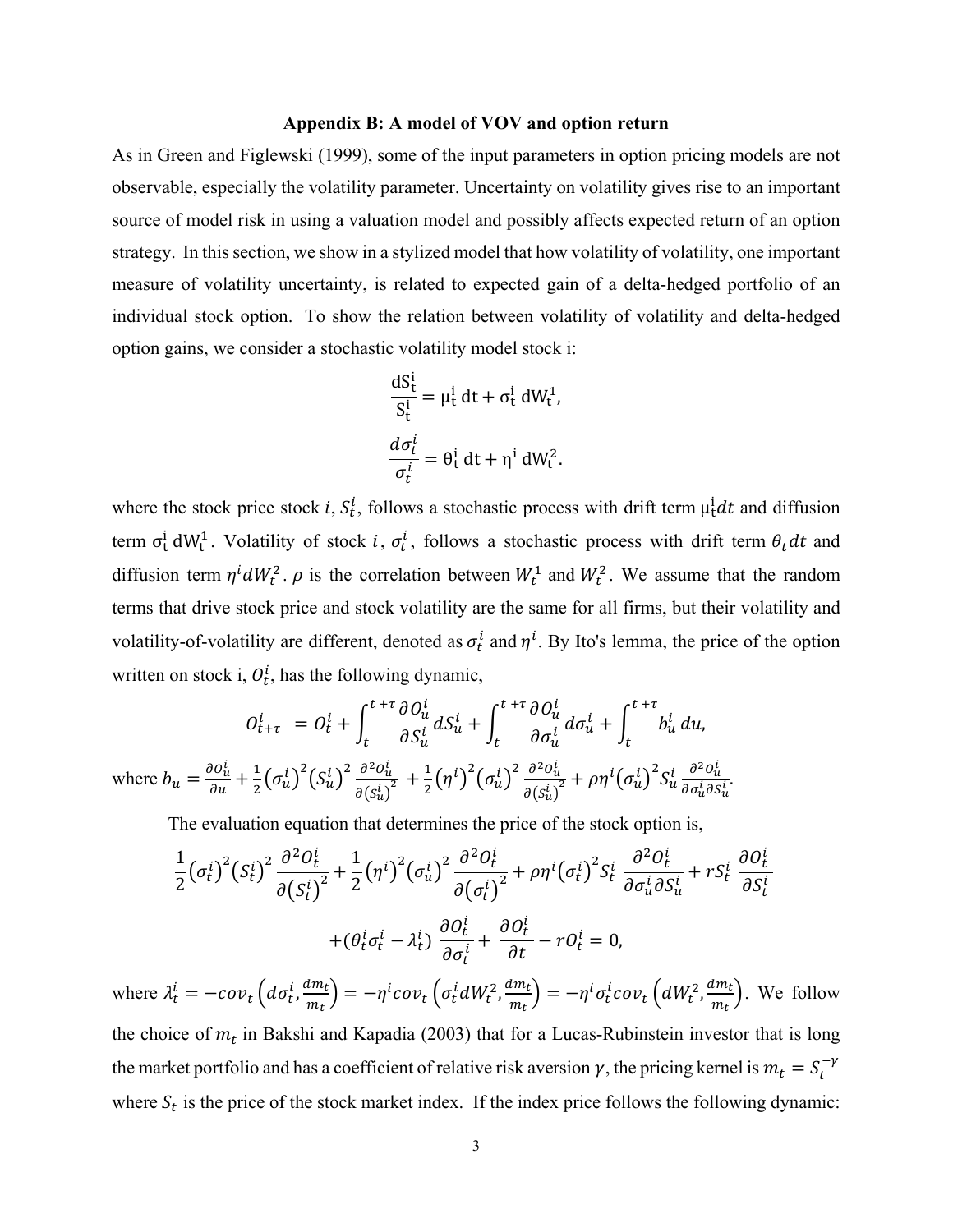$$
dS_t = \mu^M S_t dt + \sigma_t^M S_t dW_t^1
$$
  

$$
d\sigma_t^M = \theta_t^M \sigma_t^M dt + \eta^M \sigma_t^M dW_t^2.
$$

An application of Ito's lemma yields,

$$
-cov_t\left(dW_t^2, \frac{dm_t}{m_t}\right) = \gamma cov_t\left(dW_t^2, \frac{dS_t}{S_t}\right) = \gamma \rho \sigma_t^M
$$

We define the delta-hedged gain from time t to time  $t + \tau$  as the gain or loss on a delta-hedged option position as,

$$
\Pi^i(t, t+\tau) = O_{t+\tau}^i - O_t^i - \int_t^{t+\tau} \Delta_t^i dS_u^i - \int_t^{t+\tau} r\big(O_t^i - \Delta_t^i S_t^i\big) du.
$$

Then the expected delta-hedged gain is,

$$
E_t[\Pi^i(t, t + \tau)] = E_t\left[\int_t^{t + \tau} \lambda^i_t \frac{\partial O^i_t}{\partial \sigma^i_t} du\right] = E_t\left[\int_t^{t + \tau} \eta^i \gamma \rho \sigma^i_t \sigma^M_t \frac{\partial O^i_t}{\partial \sigma^i_t} du\right].
$$
 (1)

Since stock return and volatility are negatively correlated,  $\rho$  is negative, which implies a negative price of volatility risk. Equation (1) shows that, other things equal, the expected deltahedged option gain is negatively related to the volatility-of-volatility of the individual stock  $\eta^i$ , the risk aversion coefficient  $\gamma$ , the magnitude of the leverage effect  $\rho$ , volatility of the individual stock  $\sigma_t^i$ , volatility of the market index  $\sigma_t^M$  and the option gamma. This equation motivates our empirical setup and the role of individual volatility-of-volatility  $\eta^i$  in explaining the cross-sectional variation of delta-hedged option returns.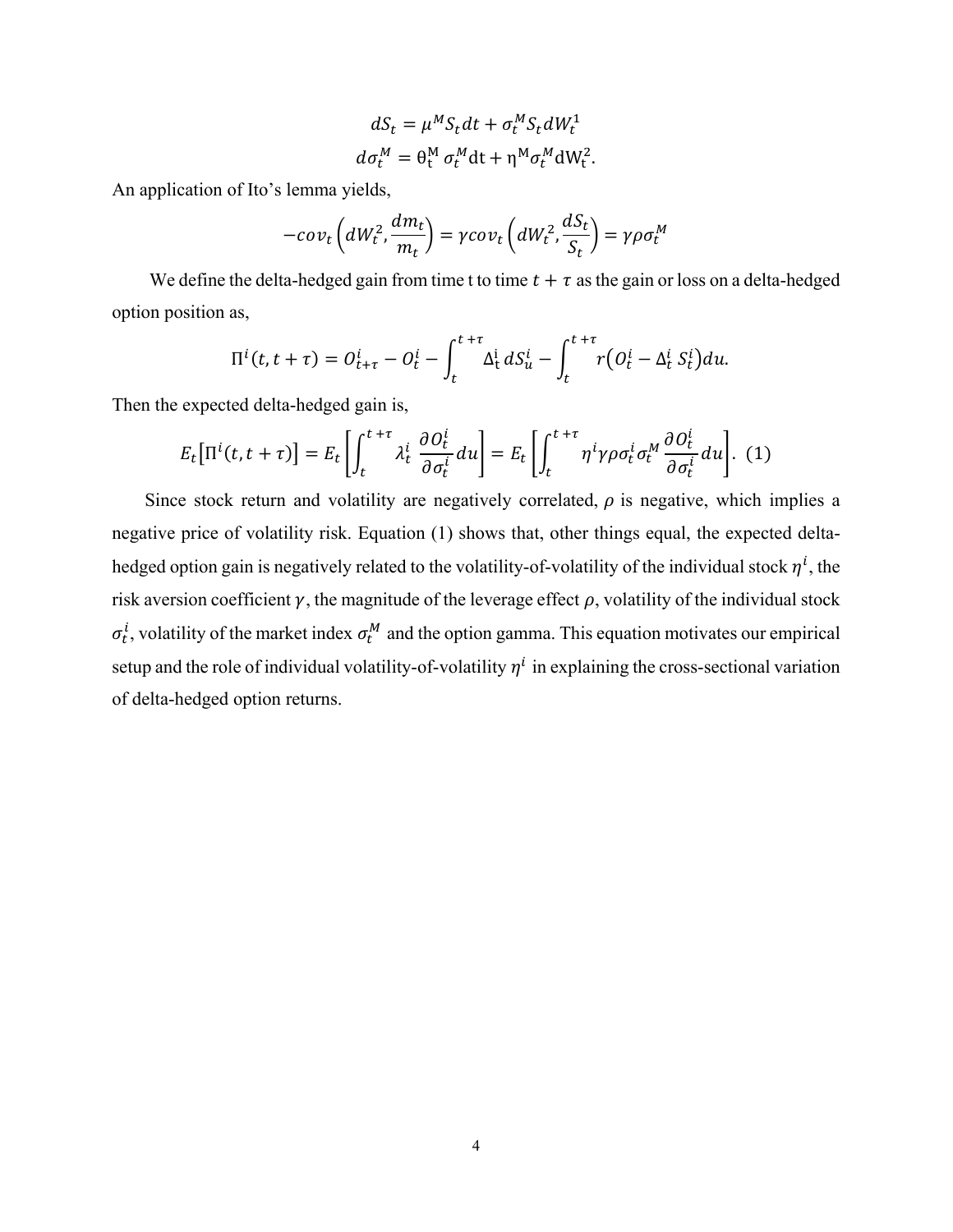#### **Table C1: Delta-Hedged Option Returns and Volatility-of-Volatility**

#### **(Alternative Definition)**

This table reports the average coefficients from monthly Fama-MacBeth regressions of delta-hedged option returns until the month's end for both call options and put options. The calculation of the alternative VOV measures follows Baltussen, Van Bekkum, and Van Der Grient (2018). VOV is defined as the standard deviation of volatility scaled by the average of volatility in each month. IMPLIED-VOV is calculated using daily at-themoney implied volatility (delta=50) from the volatility surface file provided by the OptionMetrics IvyDB database. EGARCH-VOV is calculated based on daily volatility estimated using an EGARCH model. Each month and for each stock, the daily realized volatility is estimated from an EGARCH (1,1) model using a rolling window of daily returns over the past 12-month period. INTRADAY-VOV is calculated using daily intraday volatility calculated by five-minute log returns provided by TAQ. All independent variables are winsorized each month at the 0.5% level. The sample period is from January 1996 to April 2016. To adjust for serial correlation, robust Newey-West (1987) t-statistics are reported in brackets.

| Fama-Macbeth        | Call Options                                         |             |             |                                                        | Put Options |             |             |             |
|---------------------|------------------------------------------------------|-------------|-------------|--------------------------------------------------------|-------------|-------------|-------------|-------------|
| Regressions         | Delta-hedged gain until month end<br>$(\Delta$ *S-C) |             |             | Delta-hedged gain until month end<br>$(P - \Delta^*S)$ |             |             |             |             |
| <b>IMPLIED-VOV</b>  | $-3.466$ ***                                         |             |             | $-2.933***$                                            | $-2.004***$ |             |             | $-1.424***$ |
|                     | $(-7.34)$                                            |             |             | $(-5.49)$                                              | $(-5.62)$   |             |             | $(-3.68)$   |
| EGARCH-VOV          |                                                      | $-1.705***$ |             | $-1.254***$                                            |             | $-1.374***$ |             | $-1.058***$ |
|                     |                                                      | $(-11.64)$  |             | $(-8.09)$                                              |             | $(-11.20)$  |             | $(-8.56)$   |
| <b>INTRADAY-VOV</b> |                                                      |             | $-1.725***$ | $-1.220***$                                            |             |             | $-1.418***$ | $-1.099***$ |
|                     |                                                      |             | $(-7.42)$   | $(-5.13)$                                              |             |             | $(-7.47)$   | $(-6.17)$   |
| Intercept           | $-0.475***$                                          | $-0.482***$ | $-0.265***$ | 0.036                                                  | $-0.279**$  | $-0.355***$ | $-0.107$    | 0.096       |
|                     | $(-3.73)$                                            | $(-4.12)$   | $(-2.06)$   | (0.28)                                                 | $(-2.35)$   | $(-2.91)$   | $(-0.88)$   | (0.82)      |
| Adj. $R^2$          | $0.005***$                                           | $0.003***$  | $0.004***$  | $0.011***$                                             | $0.003***$  | $0.003***$  | $0.004***$  | $0.009***$  |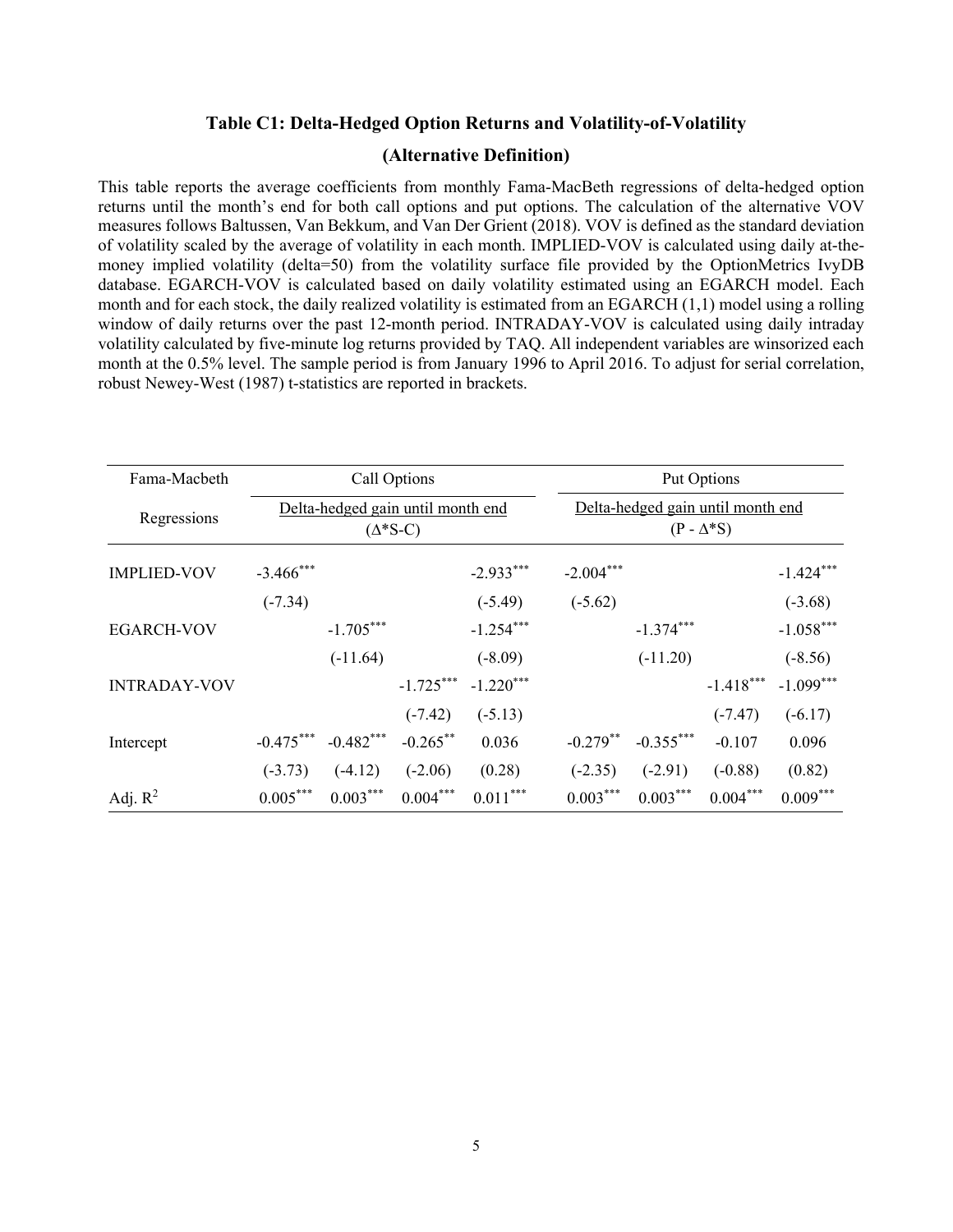#### **Table C2: Delta-Hedged Option Returns and Higher Order Moments of Volatility**

#### **(Alternative Definition**)

This table reports the average coefficients from monthly Fama-MacBeth regressions of delta-hedged option returns until the month's end for call options. The calculation of the alternative VOV measures follows Baltussen, Van Bekkum, and Van Der Grient (2018), who define it as the standard deviation of volatility scaled by the average of volatility in each month. Skewness and kurtosis-of-volatility are defined as skewness and kurtosis of daily volatility levels in each month. Implied volatility is the daily at-the-money implied volatility (delta=50) from the volatility surface file provided by the OptionMetrics IvyDB database. EGARCH volatility is the daily volatility estimated using an EGARCH model. In each month for each stock, the daily realized volatility is estimated from an EGARCH (1,1) model using a rolling window of daily returns over the past 12-month period. Intraday volatility is calculated by five-minute log returns provided by TAQ. All independent variables are winsorized each month at the 0.5% level. The sample period is from January 1996 to April 2016. To adjust for serial correlation, robust Newey-West (1987) t-statistics are reported in brackets.

| Fama-Macbeth                                | Call Options                     |               |                  |  |  |  |
|---------------------------------------------|----------------------------------|---------------|------------------|--|--|--|
| Regressions                                 | Delta-hedged gain until maturity |               |                  |  |  |  |
|                                             | $(\Delta$ *S-C)                  |               |                  |  |  |  |
|                                             | <b>IMPLIED</b>                   | <b>EGARCH</b> | <b>INTRA-DAY</b> |  |  |  |
| Volatility-of-volatility/average volatility | $-3.383***$                      | $-1.029***$   | $-2.124***$      |  |  |  |
|                                             | $(-6.94)$                        | $(-5.96)$     | $(-7.37)$        |  |  |  |
| Skewness-of-volatility                      | $-0.080***$                      | $-0.016$      | $-0.100**$       |  |  |  |
|                                             | $(-3.98)$                        | $(-1.07)$     | $(-2.67)$        |  |  |  |
| Kurtosis-of-volatility                      | 0.011                            | $-0.021***$   | $0.046***$       |  |  |  |
|                                             | (1.32)                           | $(-4.11)$     | (4.44)           |  |  |  |
| Intercept                                   | $-0.439***$                      | $-0.539***$   | $-0.122$         |  |  |  |
|                                             | $(-3.20)$                        | $(-4.26)$     | $(-1.01)$        |  |  |  |
| Adj. $R^2$                                  | 0.008                            | 0.005         | 0.005            |  |  |  |